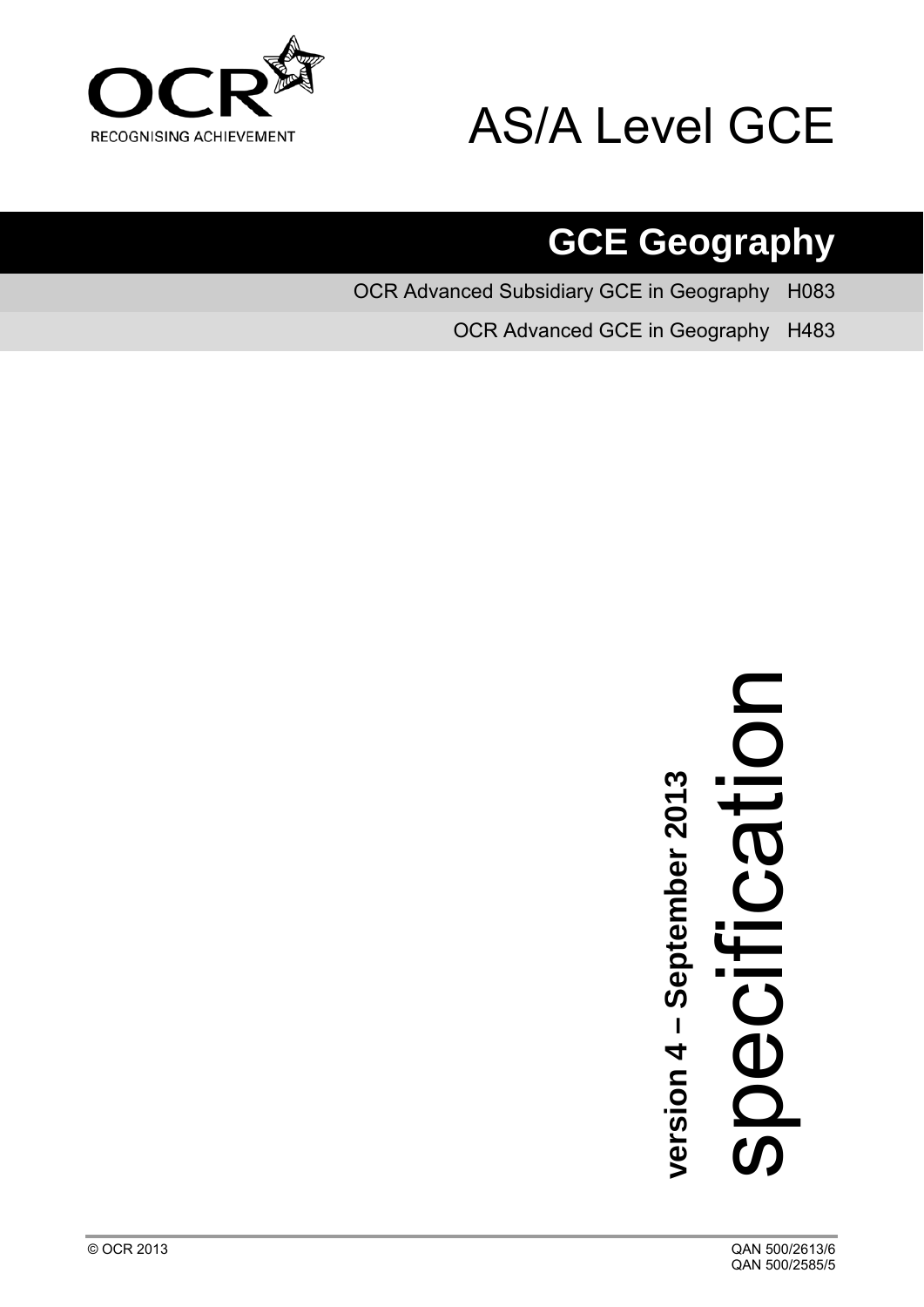# **Contents**

| $\mathbf 1$      |      | <b>About these Qualifications</b>                              | $\overline{\mathbf{4}}$ |
|------------------|------|----------------------------------------------------------------|-------------------------|
|                  | 1.1  | <b>Specification Rationale</b>                                 | 4                       |
|                  | 1.2  | The Two-Unit AS                                                | 5                       |
|                  | 1.3  | The Four-Unit Advanced GCE                                     | 6                       |
|                  | 1.4  | <b>Qualification Titles and Levels</b>                         | $\overline{7}$          |
|                  | 1.5  | Aims                                                           | $\overline{7}$          |
|                  | 1.6  | Prior Learning/Attainment                                      | 7                       |
| $\overline{2}$   |      | <b>Summary of Content</b>                                      | 8                       |
|                  |      |                                                                |                         |
|                  | 2.1  | <b>AS Units</b>                                                | 8                       |
|                  | 2.2  | A2 Units                                                       | 8                       |
|                  | 2.3  | Development of Skills at AS and A2                             | 9                       |
| $\mathbf{3}$     |      | <b>Unit Content</b>                                            | 10                      |
|                  |      |                                                                |                         |
|                  | 3.1  | AS Unit F761: Managing Physical Environments                   | 10                      |
|                  | 3.2  | AS Unit F762: Managing Change in Human Environments            | 19                      |
|                  | 3.3  | A2 Unit F763: Global Issues                                    | 28                      |
|                  | 3.4  | A2 Unit F764: Geographical Skills                              | 45                      |
| $\boldsymbol{4}$ |      | <b>Schemes of Assessment</b>                                   | 48                      |
|                  | 4.1  | AS GCE Scheme of Assessment                                    | 48                      |
|                  | 4.2  | Advanced GCE Scheme of Assessment                              | 50                      |
|                  | 4.3  | <b>Unit Order</b>                                              | 51                      |
|                  | 4.4  | Unit Options (at AS/A2)                                        | 51                      |
|                  | 4.5  | Synoptic Assessment (A Level GCE)                              | 51                      |
|                  | 4.6  | <b>Assessment Availability</b>                                 | 53                      |
|                  | 4.7  | <b>Assessment Objectives</b>                                   | 53                      |
|                  | 4.8  | Quality of Written Communication                               | 54                      |
| 5                |      | <b>Technical Information</b>                                   | 55                      |
|                  |      |                                                                |                         |
|                  | 5.1  | <b>Making Unit Entries</b>                                     | 55                      |
|                  | 5.2  | <b>Making Qualification Entries</b>                            | 55                      |
|                  | 5.3  | Grading                                                        | 55                      |
|                  | 5.4  | <b>Result Enquiries and Appeals</b>                            | 56                      |
|                  | 5.5  | Shelf-life of Units                                            | 57                      |
|                  | 5.6  | Unit and Qualification Re-sits                                 | 57                      |
|                  | 5.7  | <b>Guided Learning Hours</b>                                   | 57                      |
|                  | 5.8  | Code of Practice/Subject Criteria/Common Criteria Requirements | 57                      |
|                  | 5.9  | Arrangements for Candidates with Particular Requirements       | 57                      |
|                  | 5.10 | Prohibited Qualifications and Classification Code              | 58                      |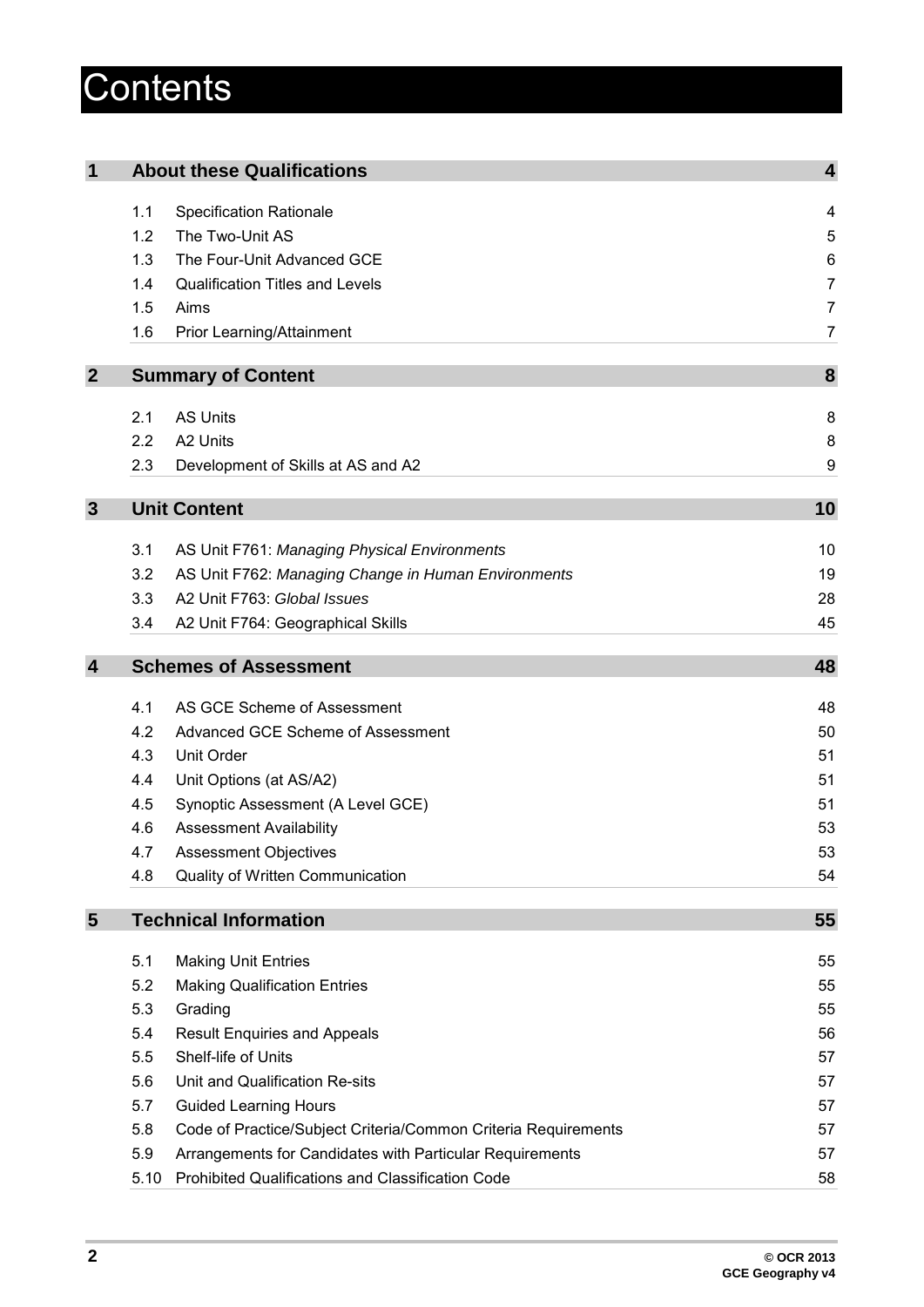# **Contents**

| 6 |     | <b>Other Specification Issues</b>                                                   | 59 |
|---|-----|-------------------------------------------------------------------------------------|----|
|   | 6.1 | Overlap with other Qualifications                                                   | 59 |
|   | 6.2 | Progression from these Qualifications                                               | 59 |
|   | 6.3 | Key Skills Mapping                                                                  | 59 |
|   | 6.4 | Spiritual, Moral, Ethical, Social, Legislative, Economic and Cultural Issues        | 60 |
|   | 6.5 | Sustainable Development, Health and Safety Considerations and European Developments | 62 |
|   | 6.6 | Avoidance of Bias                                                                   | 62 |
|   | 6.7 | Language                                                                            | 62 |
|   | 6.8 | Disability Discrimination Act Information Relating to these Specifications          | 63 |
|   |     |                                                                                     |    |
|   |     | <b>Appendix A: Performance Descriptions</b>                                         | 64 |
|   |     |                                                                                     |    |
|   |     | AS performance descriptions for geography                                           | 65 |
|   |     | A2 performance descriptions for geography                                           | 66 |

Vertical black lines indicate a significant change to the previous printed version.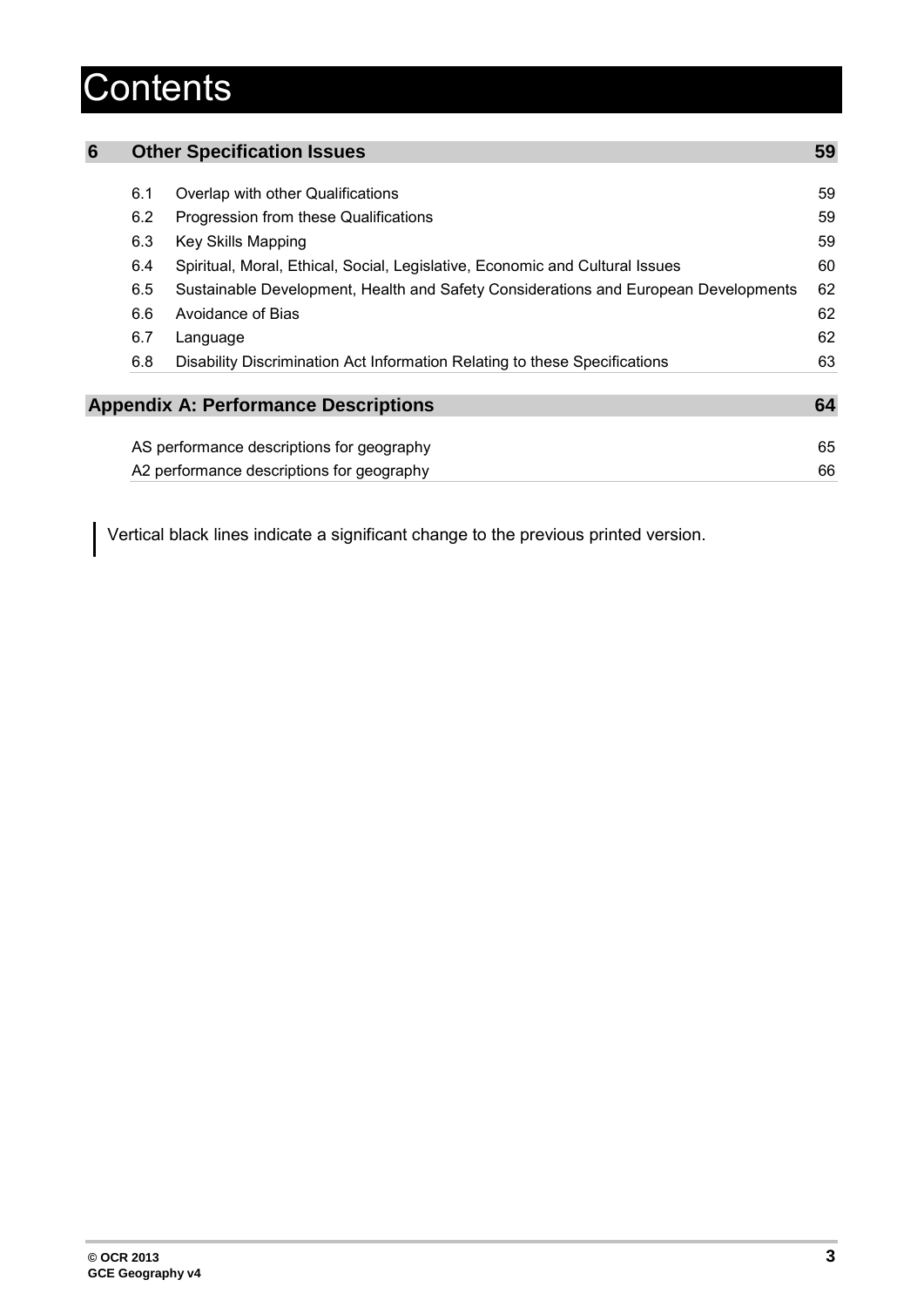# <span id="page-3-0"></span>**About these Qualifications**

This booklet contains OCR's Advanced Subsidiary GCE and Advanced GCE specifications I in Geography for teaching from September 2013.

## <span id="page-3-1"></span>1.1 Specification Rationale

- The specification is designed to highlight the main issues and concepts that young adults are likely to encounter in their current and future lives, such that they can make betterinformed decisions and be sensitive to a wide range of viewpoints and challenges.
- The specification is issue and concept-based and enables centres to address topics which suit their locality or offer suitable practical experience such as fieldwork.
- Unit F763: *Global Issues*, one of the A2 units, builds on AS content but the focus broadens to a global scale. That is, the AS units provide the basic concepts of cause–effect, connections, and interrelationships; then Unit F763 combines many of the elements of the AS content and further develops and extends these concepts in the context of wider global issues. For example, the study of the A2 topic *Environmental issues* requires a background in, and solid understanding of, AS-level physical (F761) and human geography (F762). This grounding enables an evaluation to be made of the most effective ways of reducing impact on the community and environment. Similarly, the A2 topic *Economic issues* cannot be fully understood without an understanding of the interconnection of physical and human geography covered at AS Level.
- The other A2 unit, *Geographical Skills* (F764)*,* seeks to bring together and extend the use of tools and processes of geographical research that candidates have come across in both their AS and A2 courses.
- This specification requires an in-depth study of the topics in each of the four units (F761 to F764), to ensure that all candidates cover a wide range of concepts at a wide range of scales and locations.

These specifications:

- explore the principles, concepts and processes that help explain geographical phenomena and landscapes;
- encourage spatial awareness and sense of place;
- maintain the balance between physical geography and human geography;
- reduce repetition of topics covered at GCSE/KS4, and provide continuity and progression in geographical understanding;
- enable topics to be explored in depth;
- ensure topics have relevance to the modern world and young peoples' lives;
- ensure individual research/investigation (including fieldwork) retains a significant position as a unique feature of geography;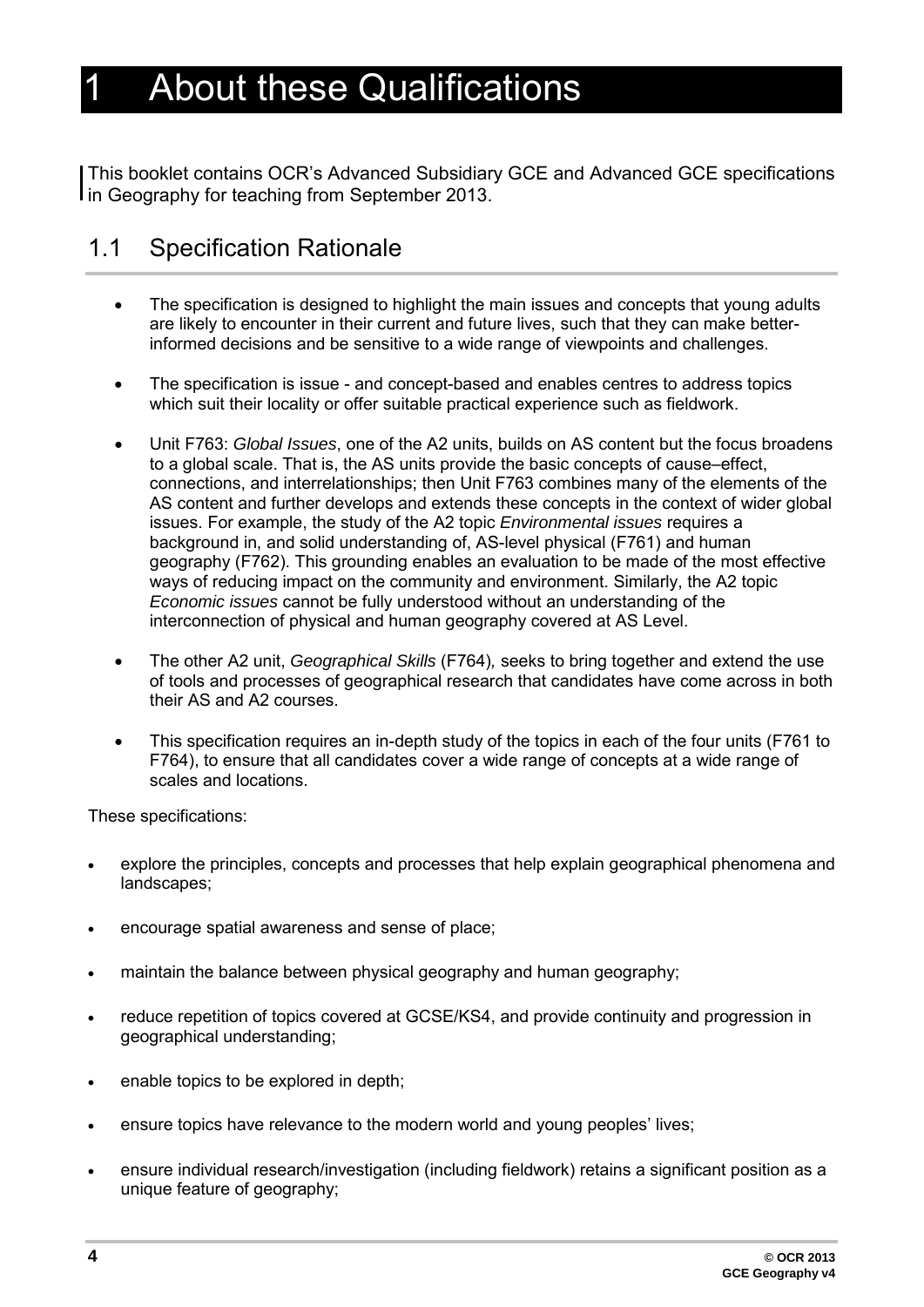- maintain a link with previous OCR specifications so as to allow use of existing teaching and learning resources/approaches;
- ensure assessment is progressive and differentiated, moving from data response to fully extended writing.

## <span id="page-4-0"></span>1.2 The Two-Unit AS

The Advanced Subsidiary GCE is both a 'stand-alone' qualification and the first half of the corresponding Advanced GCE. The AS GCE is assessed at a standard appropriate for candidates who have completed the first year of study (both in terms of teaching time and content) of the corresponding two-year Advanced GCE course, ie between GCSE and Advanced GCE.

The AS GCE (from September 2013) is made up of **two** mandatory units which are externally assessed and form 50% of the corresponding four-unit Advanced GCE.

This AS specification enables candidates to:

- develop knowledge and understanding of selected physical, human and environmental processes that underpin key geographical concepts;
- develop a knowledge and understanding of the key concepts of place, space, diversity, interdependence, people–environment interaction, the processes associated with these, and change over time;
- study at a range of scales, from the local to the global, both physical and human components and to understand the importance of scale as a geographical idea;
- use a range of skills and techniques, including the use of maps and images at different scales necessary for geographical study;
- carry out research and out-of-classroom work, including fieldwork, as appropriate to the topics selected;
- use modern information technologies, including geographical information systems, as appropriate to the content;
- develop an understanding of the application and relevance of geography.

This AS specification also:

- enables the physical and human components of the course to follow parallel paths in structure and assessment;
- enables topics previously included at GCSE to be approached from a new perspective as well as including new topics, for example:
	- in the physical component, the topics of *Coastal environments* and *River environments* provide some continuity from the previous specification, while *Hot arid / semi-arid environments* and *Cold environments* provide something new;
	- in the human component, the topics of *Managing urban change, Managing rural change*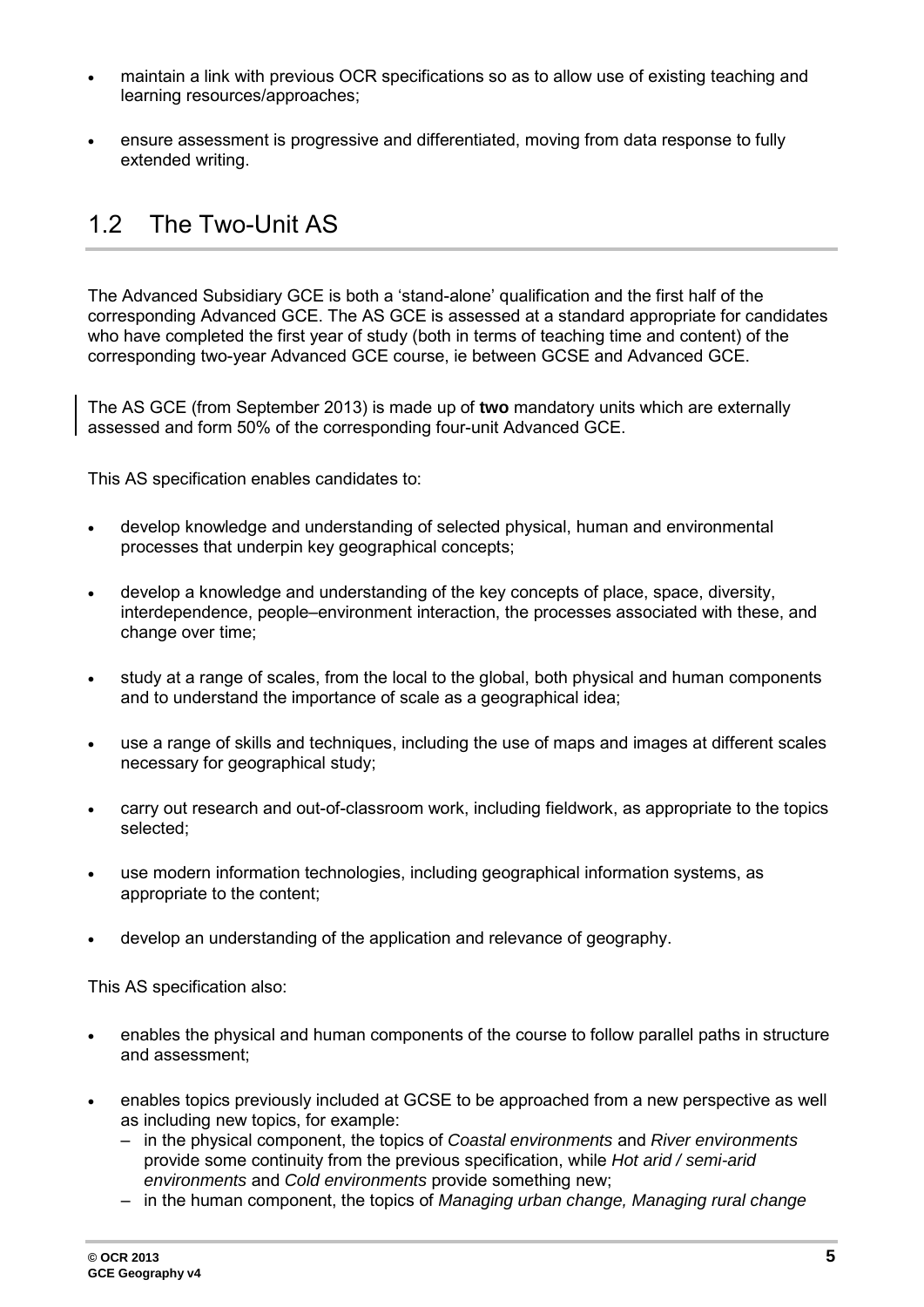and *The growth of tourism* provide some continuity with the previous specification, while *The energy issue* provides something new;

- recognises fieldwork as an essential component of geography, hence the inclusion of *Coastal environments* and *River environments* in the physical component and *Managing urban change* and *Managing rural change* in the human component;
- <span id="page-5-0"></span>requires candidates to study the full range of topics.

## 1.3 The Four-Unit Advanced GCE

The Advanced GCE (from September 2013) is made up of **two** mandatory units at AS and **two** further units at A2. Both A2 units are externally assessed, one of which is partly based on fieldwork.

In addition, this Advanced GCE specification enables candidates to:

- undertake individual research/investigative work, including fieldwork;
- extend their understanding of geographical ideas, concepts and processes;
- identify and analyse the connections between the different aspects of geography;
- analyse and synthesise geographical information in a variety of forms and from a range of sources;
- consider new ideas and developments about the changing nature of geography in the 21st century;
- critically reflect on, and evaluate, the potential and limitations of approaches and methods used both in and outside the classroom.

Also this Advanced GCE specification:

- emphasises global issues of current and future relevance;
- retains the principle of options;
- provides a balance between 'environmental' and 'economic/social issues', which is reflected in options from **two** distinct sections.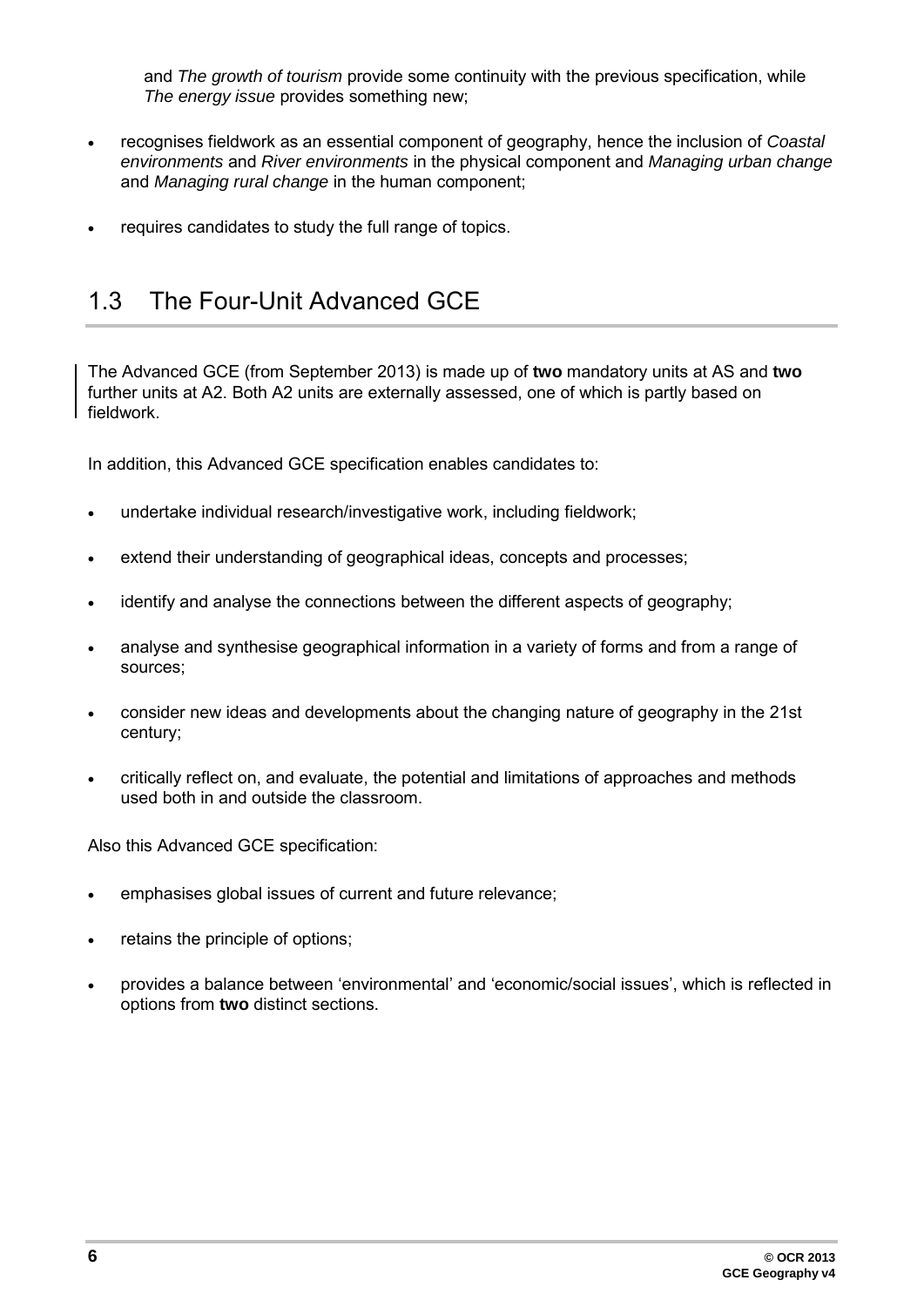<span id="page-6-0"></span>These qualifications are shown on a certificate as:

- OCR Advanced Subsidiary GCE in Geography.
- OCR Advanced GCE in Geography.

<span id="page-6-1"></span>Both qualifications are Level 3 in the National Qualification Framework (NQF).

## 1.5 Aims

The aims of the GCE specification are to encourage candidates to:

- develop and apply their understanding of geographical concepts and processes to understand and interpret our changing world;
- develop their awareness of the complexity of interactions within and between societies, economies, cultures and environments at scales from local to global;
- develop as global citizens who recognise the challenges of sustainability and the implications for their own and others' lives;
- develop critical and reflective thinking and appreciate the importance of attitudes and values, in decision-making;
- become adept in the use and application of skills and new technologies through their geographical studies both in and outside the classroom;
- <span id="page-6-2"></span>be inspired by the world around them, and gain enjoyment and satisfaction from their geographical studies and understand their relevance.

## 1.6 Prior Learning/Attainment

No prior knowledge of the subject is required. The specifications build on, but do not depend on, the knowledge, understanding and skills specified for GCSE Geography. It is recommended that candidates have attained communication and literacy skills at a level equivalent to GCSE Grade C in English.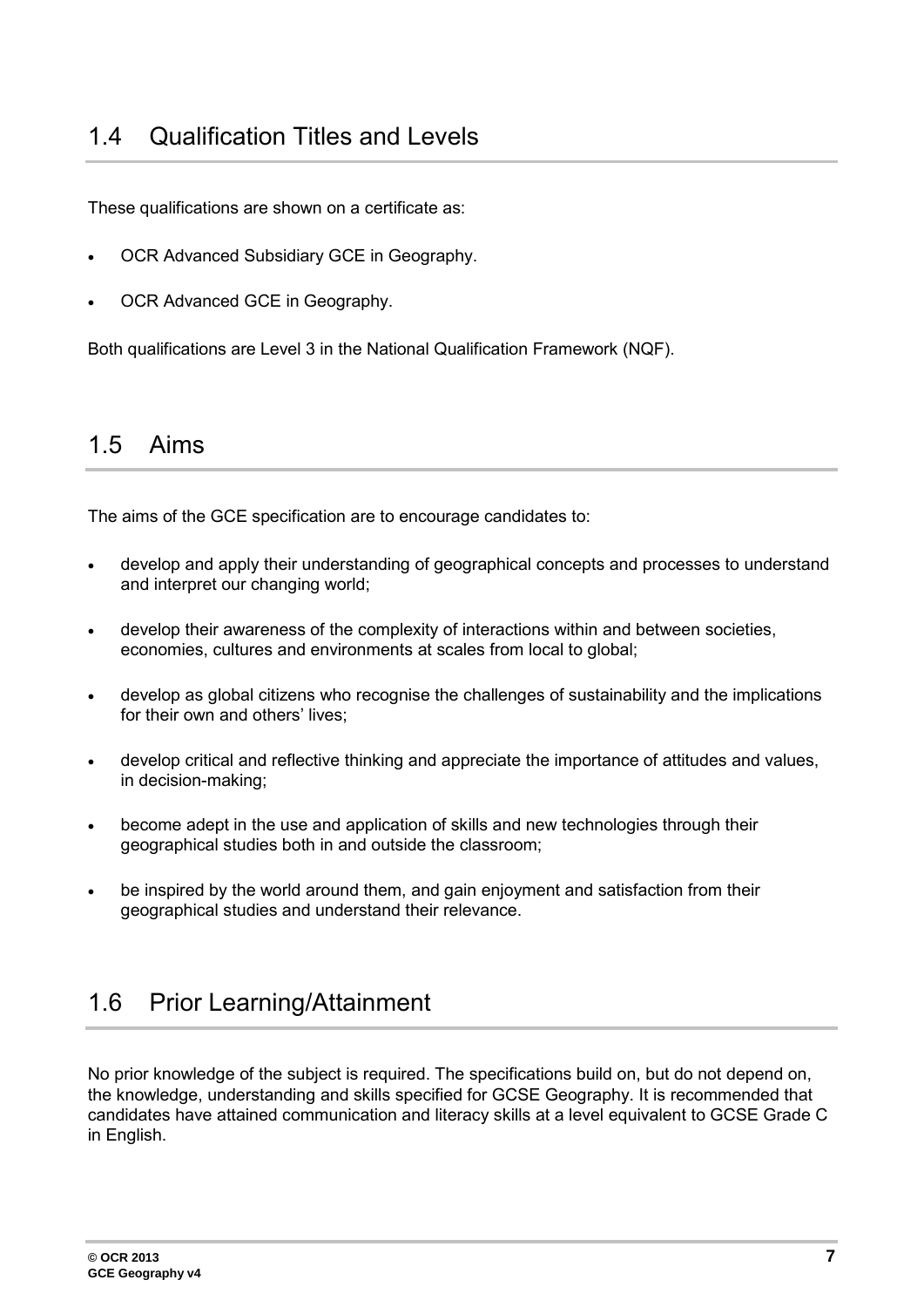# <span id="page-7-0"></span>2 Summary of Content

## <span id="page-7-1"></span>2.1 AS Units

Unit F761: *Managing Physical Environments*

- River environments
- Coastal environments
- Cold environments
- Hot arid / semi-arid environments

Unit F762: *Managing Change in Human Environments*

- Managing urban change
- Managing rural change
- The energy issue
- <span id="page-7-2"></span>• The growth of tourism

## 2.2 A2 Units

#### Unit F763: *Global Issues*

- Environmental issues:
	- Earth hazards (Option A1)
	- Ecosystems and environments under threat (Option A2)
	- Climatic hazards (Option A3)
- Economic issues:
	- Population and resources (Option B1)
	- Globalisation (Option B2)
	- Development and inequalities (Option B3)

#### Unit F764: *Geographical Skills*

- Geographical skills:
	- Identifying a suitable geographical question or hypothesis for investigation
	- Developing a plan and strategy for conducting the investigation
	- Collecting and recording appropriate data
	- Presenting the data collected in appropriate forms
	- Analysing and interpreting the data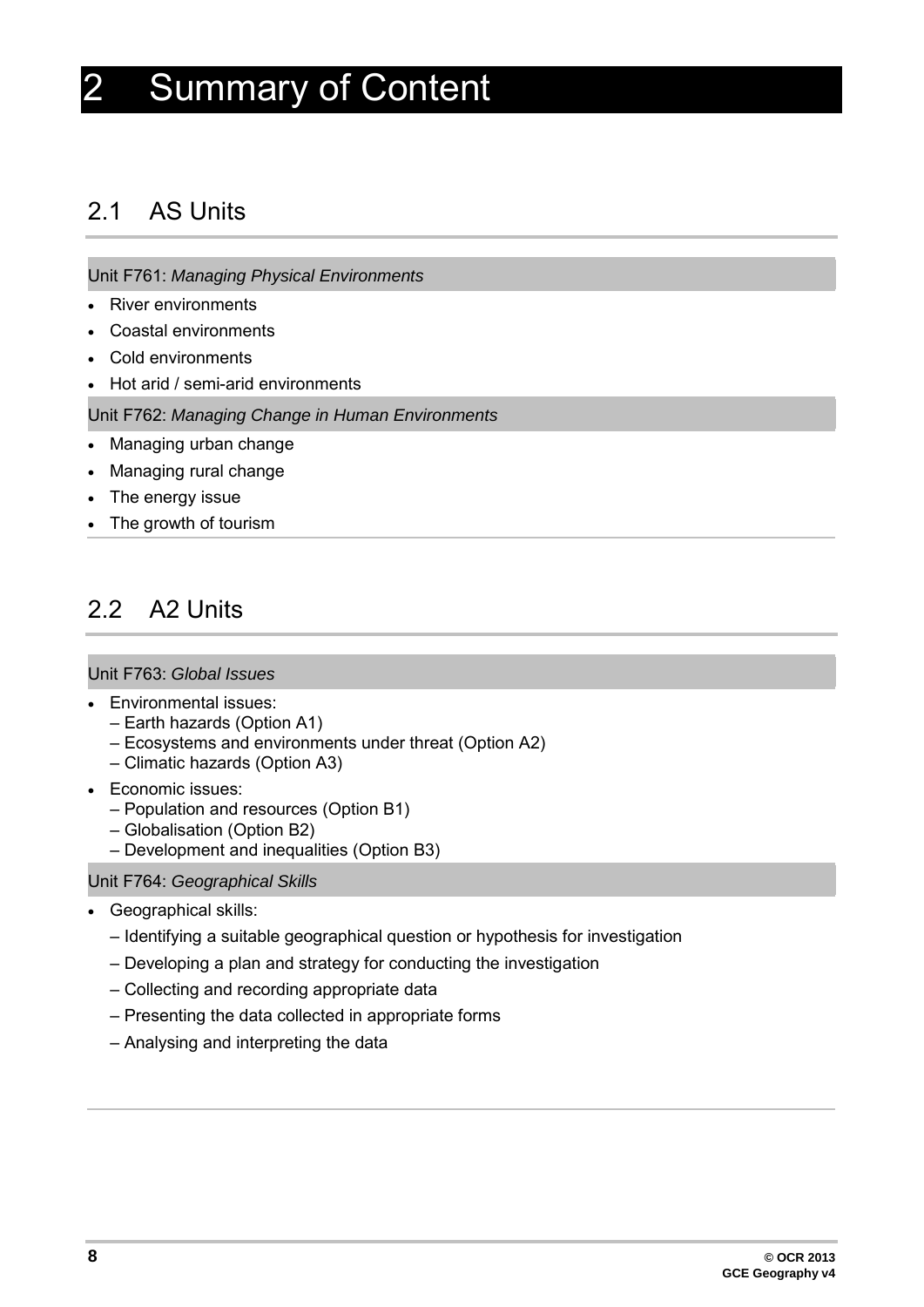- <span id="page-8-0"></span>• Candidates at AS are required to develop fieldwork skills in the context of Human and Physical Geography which relate directly to their course of study.
- At AS, candidates are required to become proficient in a range of research and investigative skills, including:
	- the use of modern technologies (such as electronic image and map interpretation)
	- statistical analysis<br>- presentational tech
	- presentational techniques.
- Candidates at A2 extend their research/investigative work in one chosen study based on the content of Unit F763 *Global Issues*.
- Both A2 units provide an opportunity to acquire new skills, such as more advanced statistical and analytical strategies, as well as consolidating and extending those from AS. At A2, candidates will be assessed on all skills covered by AS and A2 units.
- AS skills enable candidates to seek evidence to support explanations and understanding. These skills are further developed and extended at A2 to enable candidates to use individual application, interpretation, evaluation and informed judgements with a degree of confidence.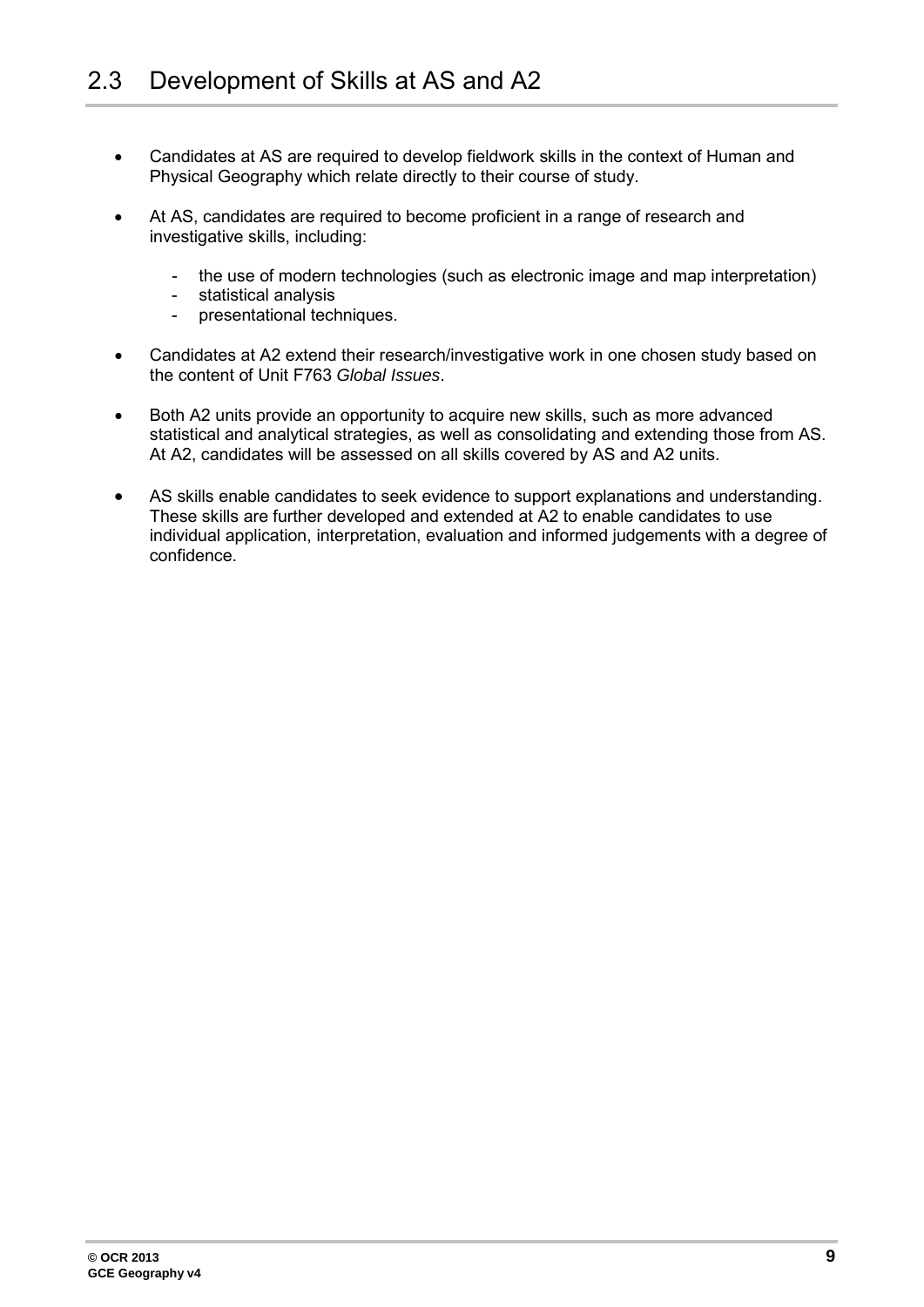# <span id="page-9-0"></span>3 Unit Content

Specification content is set out in a structure designed to provide a learning agenda for students and teachers to follow. Firstly, **questions for investigation** are stated which provide the broad framework for the specification. These in turn lead to **key ideas,** which illustrate **some** of the approaches to answering the question for investigation. These will form the basis of the various assessment tasks. **Content** gives a **minimum** list of topics/concepts that can be expected to be studied in the time available. These topics/concepts are not exclusive and centres are encouraged to go beyond this minimum to enable candidates to better meet the needs of 'stretch and challenge'.

## <span id="page-9-1"></span>3.1 AS Unit F761: *Managing Physical Environments*

The aims of this unit are for candidates to develop an understanding of:

- the physical processes and factors that produce the diverse features of the physical environment over space and time;
- the dynamic nature of environments that change over time and place;
- place and the diverse nature of its interdependent connections;
- how the physical environment is managed in a sustainable way;
- the use of modern technologies such as GIS, remote sensing etc. to understand the complexities of the physical environment;
- the interdependence of physical environments and the dynamic interaction between people and the environment;
- the impact of the physical environment upon human activity;
- how human activities have affected physical systems and the consequences.

The key ideas stated in the Specification identify the concepts underpinning the unit content.

Candidates should study *River environments* AND *Coastal environments* as well as *Cold environments* AND *Hot arid / semi-arid environments*.

There is an expectation that an investigation or fieldwork will be carried out to research the form and cause of river features or marine features.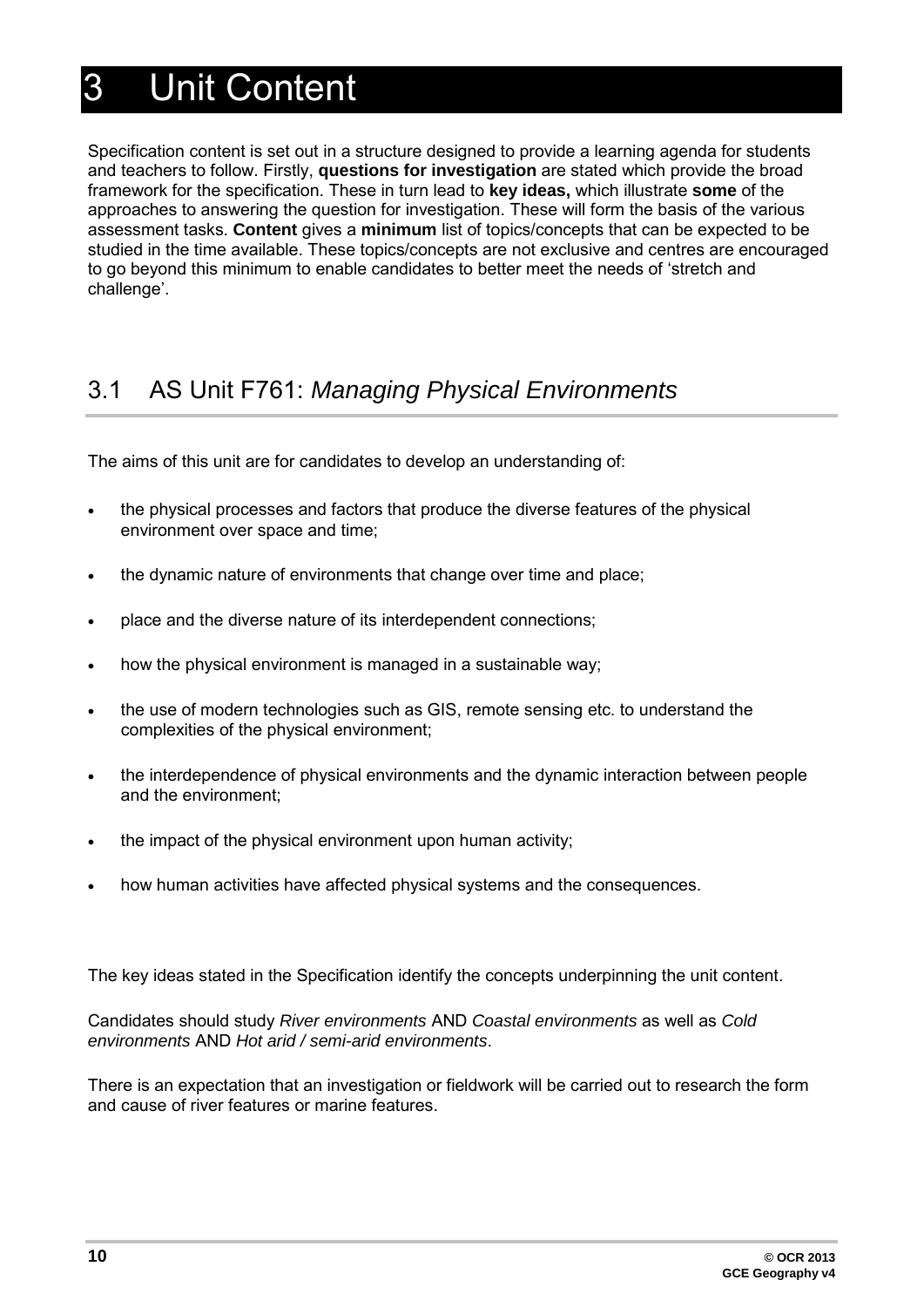| <b>River environments</b>                                                           |                                                                                                                                                      |                                                                                                                                              |
|-------------------------------------------------------------------------------------|------------------------------------------------------------------------------------------------------------------------------------------------------|----------------------------------------------------------------------------------------------------------------------------------------------|
| Questions for Investigation                                                         | Key Ideas                                                                                                                                            | Content                                                                                                                                      |
| What processes and factors<br>are responsible for distinctive<br>fluvial landforms? | Slope processes and channel<br>processes give rise to<br>distinctive fluvial landforms.                                                              | The study of a river basin or<br>river basins, including practical<br>research and out-of-classroom<br>work - fieldwork, to illustrate:      |
|                                                                                     | These processes are<br>influenced by a range of factors<br>which vary from place to place.                                                           | a range of features<br>associated with erosion in<br>river systems;                                                                          |
|                                                                                     |                                                                                                                                                      | a range of features<br>$\bullet$<br>associated with deposition in<br>river systems;                                                          |
|                                                                                     |                                                                                                                                                      | the factors affecting the<br>development of these<br>features, including rock type<br>and structure, slope, climate<br>and sea-level change; |
|                                                                                     |                                                                                                                                                      | the processes responsible for<br>these features, including<br>weathering, mass movement,<br>erosion and deposition.                          |
| In what ways can river basins<br>be a multi-use resource?                           | River landscapes provide<br>opportunities for a number of<br>human activities, including:<br>industrial development;<br>transportation;<br>$\bullet$ | The study of at least two<br>contrasting river environments to<br>illustrate:                                                                |
|                                                                                     |                                                                                                                                                      | the range of activities found in<br>these areas;                                                                                             |
|                                                                                     | residential development;<br>energy development;                                                                                                      | the reasons for the growth<br>and development of these<br>activities;                                                                        |
|                                                                                     | water supply;<br>$\bullet$<br>recreation and leisure;<br>$\bullet$<br>conservation.                                                                  | that differing land-uses may<br>conflict in these areas.                                                                                     |
| What issues can arise from the<br>development of river basins?                      | The pressure to develop river<br>basins can make them<br>increasingly vulnerable to<br>flooding.                                                     | The study of a river basin or<br>basins, including practical<br>research and out-of-classroom<br>work - fieldwork, to illustrate:            |
|                                                                                     |                                                                                                                                                      | why some river basins are<br>naturally vulnerable to<br>flooding;                                                                            |
|                                                                                     |                                                                                                                                                      | how development can<br>increase the risk of flooding;                                                                                        |
|                                                                                     |                                                                                                                                                      | the social, economic and<br>environmental impacts of<br>flooding.                                                                            |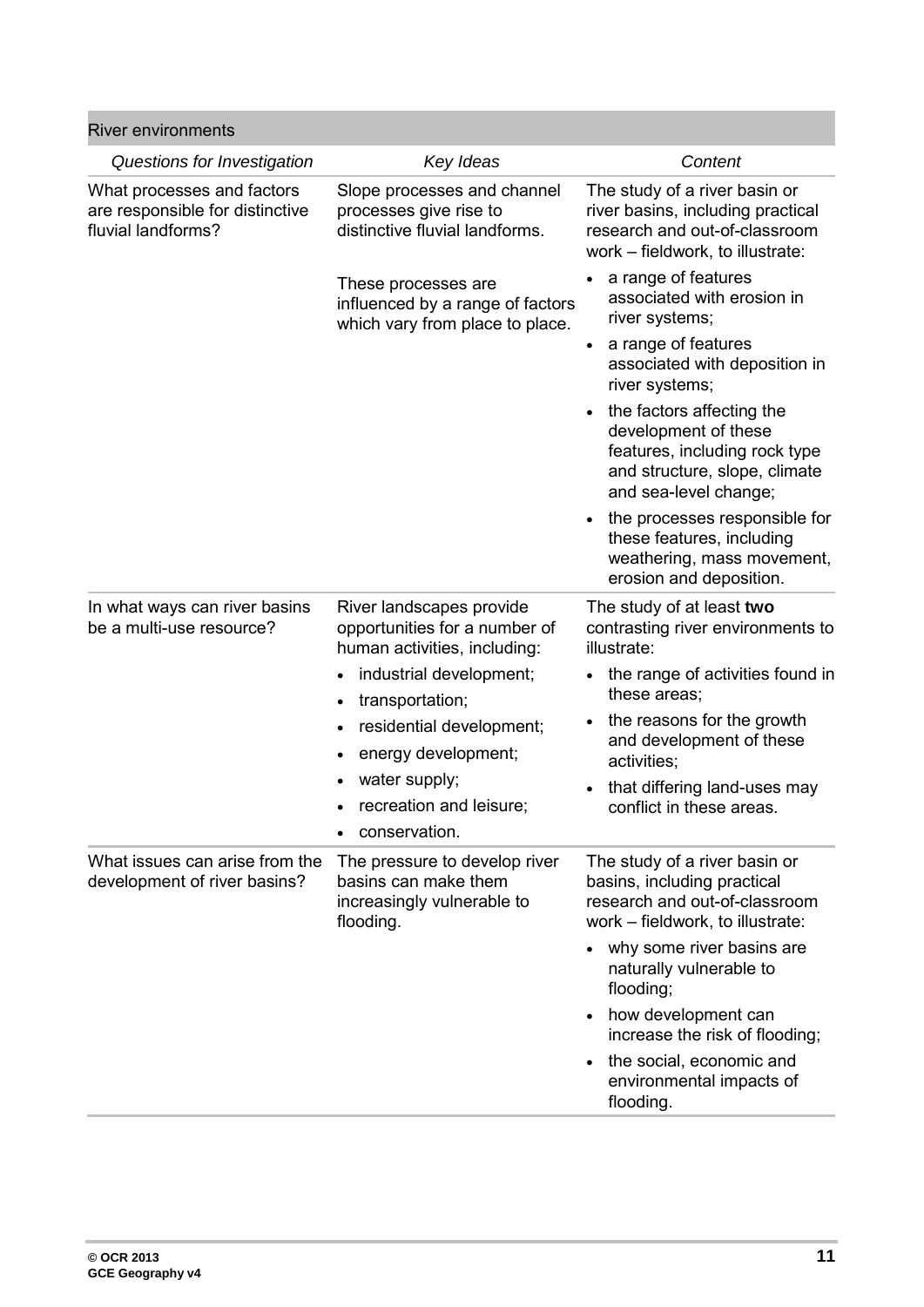| What are the management<br>challenges associated with the<br>development of river<br>landscapes?                                                                                  | Successful management<br>requires an understanding of<br>physical processes.                                                                            | The study of at least two<br>contrasting river basins to<br>illustrate the varying need for<br>planning and management in<br>resolving development and flood<br>risk issues, and possible land-<br>use conflicts in river basins. |
|-----------------------------------------------------------------------------------------------------------------------------------------------------------------------------------|---------------------------------------------------------------------------------------------------------------------------------------------------------|-----------------------------------------------------------------------------------------------------------------------------------------------------------------------------------------------------------------------------------|
|                                                                                                                                                                                   | Managing river landscapes is<br>often about balancing socio-<br>economic and environmental<br>needs. This requires detailed<br>planning and management. |                                                                                                                                                                                                                                   |
| Key Concepts:                                                                                                                                                                     |                                                                                                                                                         |                                                                                                                                                                                                                                   |
| River landscapes and their features show spatial<br>$\bullet$<br>variation<br>River landscapes evolve over time<br>River landscapes result from a variety of factors<br>$\bullet$ |                                                                                                                                                         |                                                                                                                                                                                                                                   |
| $\bullet$                                                                                                                                                                         | River landscapes consist of a variety of interdependent                                                                                                 |                                                                                                                                                                                                                                   |

- and interconnected activities and processes
- River basins have a variety of uses
- The development of river basins result in opportunities and challenges

- Fieldwork to investigate river processes and landforms
- Analysis of a variety of types of image
- Map work at a variety of scales, eg identifying stream networks and analysing drainage density patterns
- Statistical analysis, including charts and graphs<br>• Use of GIS and other modern technology, eg in
- Use of GIS and other modern technology, eg in forecasting stream flow and analysing present or future flood risk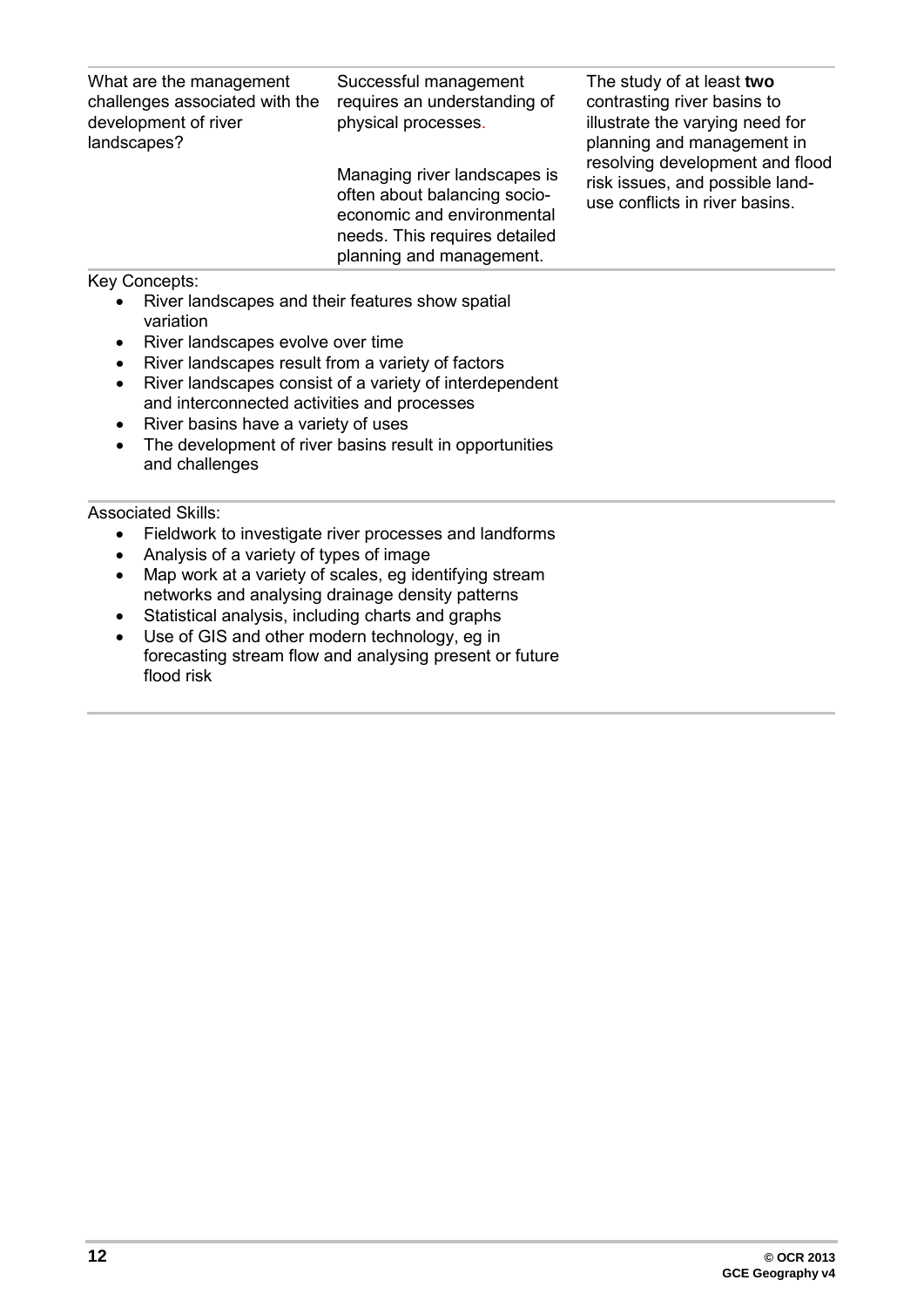| <b>Coastal environments</b>                                                             |                                                                                                                                                                                                                                     |                                                                                                                                                                                                                                                                                                                    |  |
|-----------------------------------------------------------------------------------------|-------------------------------------------------------------------------------------------------------------------------------------------------------------------------------------------------------------------------------------|--------------------------------------------------------------------------------------------------------------------------------------------------------------------------------------------------------------------------------------------------------------------------------------------------------------------|--|
| Questions for Investigation                                                             | Key Ideas                                                                                                                                                                                                                           | Content                                                                                                                                                                                                                                                                                                            |  |
| What processes and factors<br>are responsible for distinctive<br>coastal landforms?     | Weathering, erosion,<br>transportation and deposition<br>give rise to distinctive types of<br>coastal landform.                                                                                                                     | The study of an extended stretch<br>of coastline or coastlines,<br>including practical research and<br>out-of-classroom work -<br>fieldwork, to illustrate:                                                                                                                                                        |  |
|                                                                                         | These processes are<br>influenced by a range of<br>factors, which vary from place<br>to place.                                                                                                                                      | a range of features<br>associated with coastal<br>erosion;                                                                                                                                                                                                                                                         |  |
|                                                                                         |                                                                                                                                                                                                                                     | a range of features<br>associated with coastal<br>deposition;                                                                                                                                                                                                                                                      |  |
|                                                                                         |                                                                                                                                                                                                                                     | the processes responsible for<br>these features, including<br>wave action and sub-aerial<br>processes;                                                                                                                                                                                                             |  |
|                                                                                         |                                                                                                                                                                                                                                     | the factors affecting the<br>development of these<br>features including rock type<br>and structure, aspect and<br>sea-level change.                                                                                                                                                                                |  |
| How can coasts be protected<br>from the effects of natural<br>processes?                | There are a number of ways<br>that coastal areas can be<br>protected, ranging from hard<br>engineering to managed<br>retreat.                                                                                                       | The study of an extended stretch<br>of coastline or coastlines,<br>including practical research and<br>out-of-classroom work -<br>fieldwork, to illustrate:                                                                                                                                                        |  |
|                                                                                         |                                                                                                                                                                                                                                     | the reasons why some<br>coastal areas need to be<br>protected;                                                                                                                                                                                                                                                     |  |
|                                                                                         |                                                                                                                                                                                                                                     | the different methods of<br>coastal protection, including<br>hard and soft engineering and<br>managed retreat;                                                                                                                                                                                                     |  |
|                                                                                         |                                                                                                                                                                                                                                     | the planning, management<br>and environmental issues<br>associated with different<br>coastal protection methods.                                                                                                                                                                                                   |  |
| In what ways can coastal areas<br>be a valuable economic and<br>environmental resource? | Coastal areas provide<br>opportunities for a number of<br>human activities, including:<br>industrial development;<br>transportation;<br>residential development;<br>energy development;<br>recreation and leisure;<br>conservation. | The study of at least two<br>contrasting coastal<br>environments to illustrate:<br>the variety of activities found<br>in coastal areas;<br>the reasons for the growth<br>and development of these<br>different activities;<br>that conflicts may result from<br>the growth and development<br>of these activities. |  |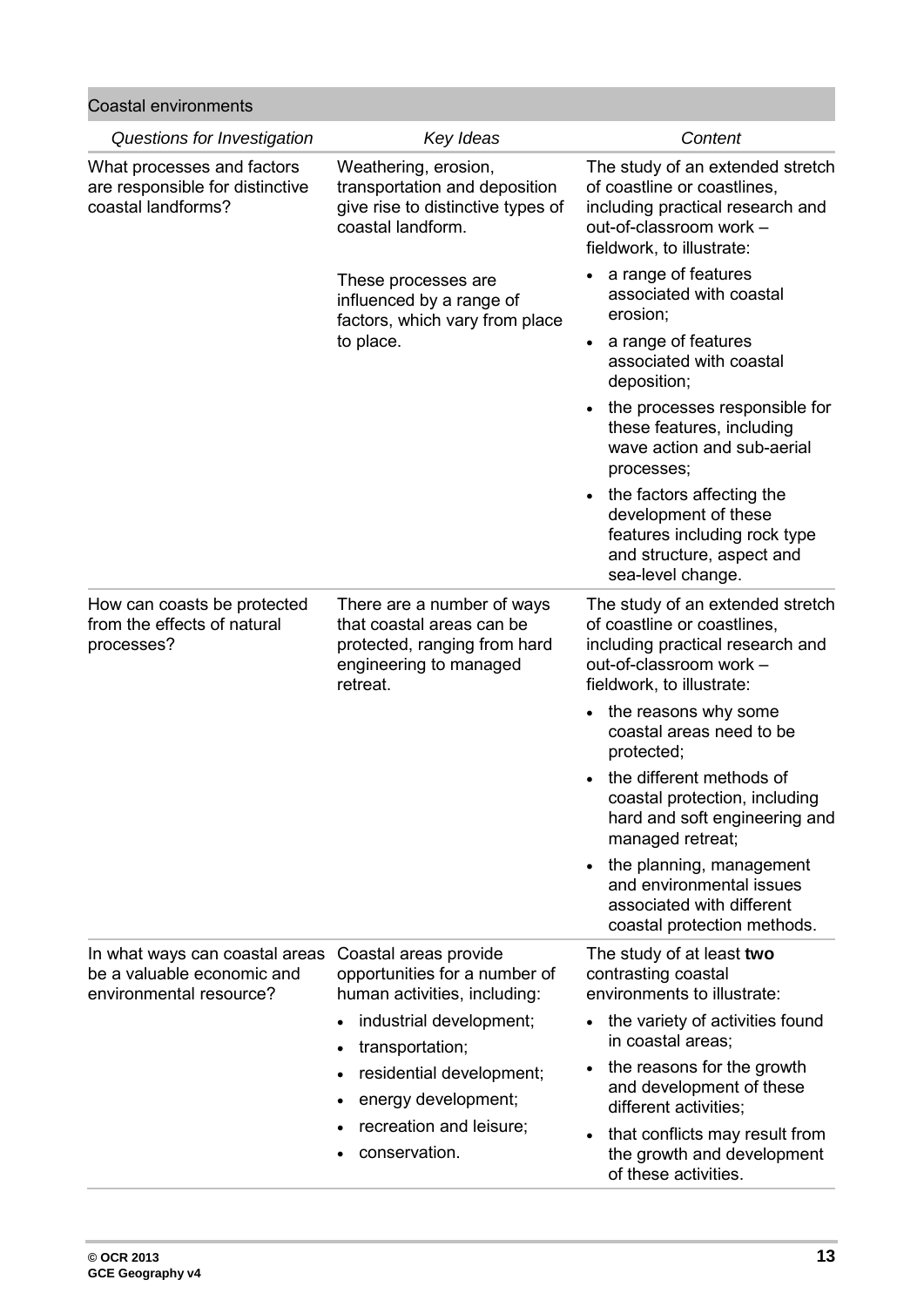| What are the management<br>challenges associated with the<br>development of coastal areas? | Successful management<br>requires an understanding of<br>physical processes.                                                                           | The study of at least two<br>contrasting examples of coastal<br>areas to illustrate the need for<br>planning and management in |  |  |
|--------------------------------------------------------------------------------------------|--------------------------------------------------------------------------------------------------------------------------------------------------------|--------------------------------------------------------------------------------------------------------------------------------|--|--|
|                                                                                            | Managing coastal areas is often<br>about balancing<br>socio-economic and<br>environmental needs. This<br>requires detailed planning and<br>management. | resolving development issues<br>and conflicts in such areas.                                                                   |  |  |
| Key Concepts:                                                                              |                                                                                                                                                        |                                                                                                                                |  |  |
| location, time and space                                                                   | Coastal landscapes vary depending on factors such as                                                                                                   |                                                                                                                                |  |  |
| Coastal landscapes result from a variety of often<br>$\bullet$<br>interrelated factors     |                                                                                                                                                        |                                                                                                                                |  |  |
| $\bullet$                                                                                  | Coastal landscapes consist of a variety of                                                                                                             |                                                                                                                                |  |  |
| interdependent and interconnected activities and<br>processes                              |                                                                                                                                                        |                                                                                                                                |  |  |
| Coastal areas have a variety of uses which change with<br>$\bullet$<br>time and location   |                                                                                                                                                        |                                                                                                                                |  |  |
| The development of coastlines results in opportunities<br>$\bullet$<br>and challenges      |                                                                                                                                                        |                                                                                                                                |  |  |
|                                                                                            |                                                                                                                                                        |                                                                                                                                |  |  |

- Fieldwork to investigate coastal processes and landforms
- Analysis of a variety of types of image, eg coastal landuse patterns and development over time
- Map work at a variety of scales, eg the impact of coastal defence systems
- Statistical analysis
- Use of GIS and other modern technology, eg in measuring movement direction and volume of sediment cells in various coastal locations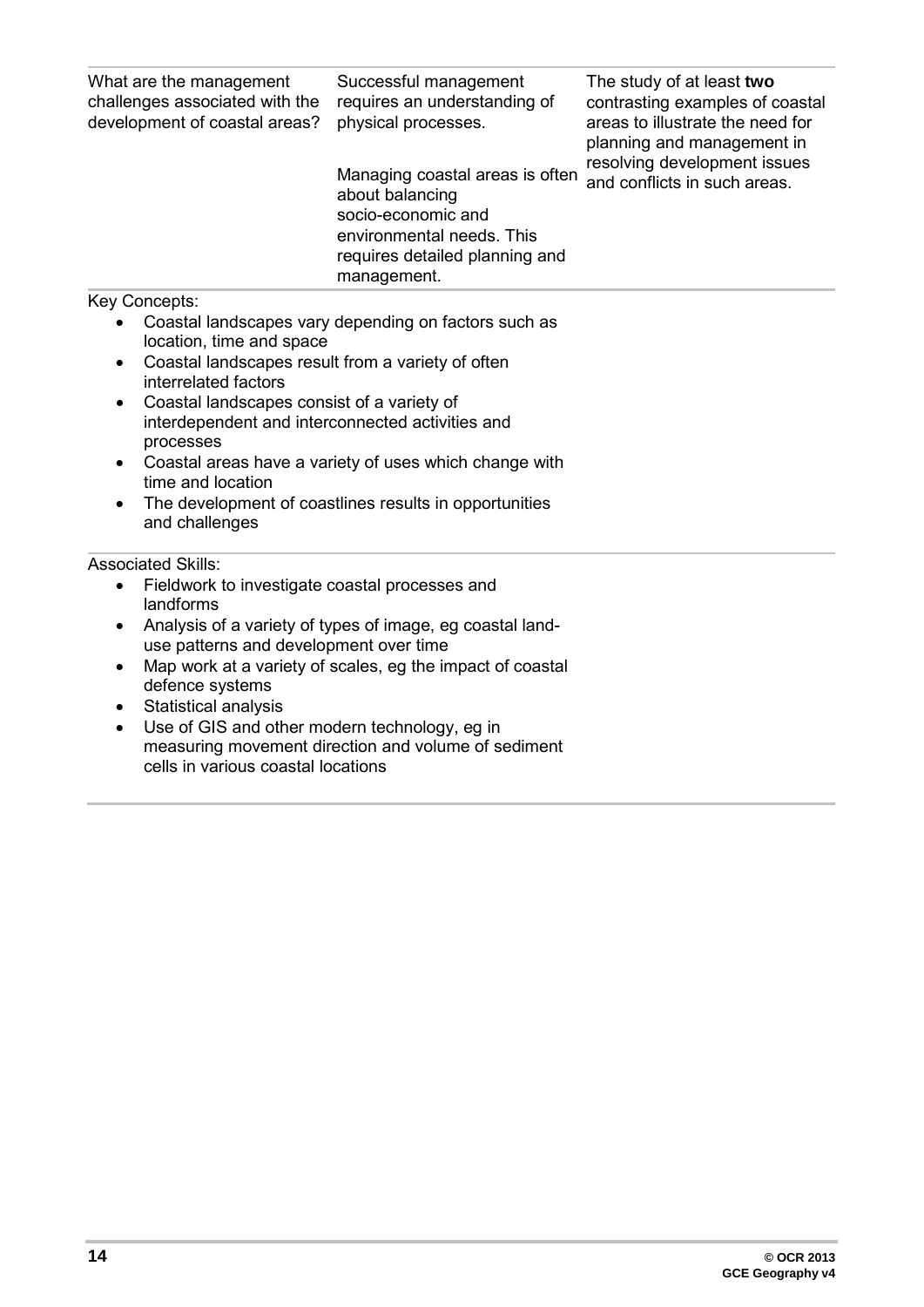| <b>Cold environments</b>                                                                       |                                                                                                                                                                                                 |                                                                                                                                                    |  |
|------------------------------------------------------------------------------------------------|-------------------------------------------------------------------------------------------------------------------------------------------------------------------------------------------------|----------------------------------------------------------------------------------------------------------------------------------------------------|--|
| Questions for Investigation                                                                    | Key Ideas                                                                                                                                                                                       | Content                                                                                                                                            |  |
| What processes and factors<br>give cold environments their<br>distinctive characteristics?     | The distinctive characteristics<br>of cold environments are a<br>result of climatic and<br>geomorphological processes.                                                                          | The study of a cold environment<br>or cold environments to<br>illustrate:<br>the impact of climate and<br>weathering on the physical<br>landscape; |  |
| These processes are<br>influenced by a range of<br>factors, which vary from place<br>to place. | the way that ice and water<br>shape the landscape to<br>produce distinctive landforms,<br>including cirques, arêtes,<br>U-shaped valleys, waterfalls,<br>lakes, moraines and outwash<br>plains. |                                                                                                                                                    |  |
| Why are cold environments<br>considered to be 'fragile'?                                       | Climatic extremes lead to finely<br>balanced ecosystems which<br>can be easily damaged.                                                                                                         | The study of one cold<br>environment to illustrate:                                                                                                |  |
|                                                                                                |                                                                                                                                                                                                 | the impacts of climate on the<br>nature of the ecosystem;                                                                                          |  |
|                                                                                                | Both flora and fauna can suffer<br>as a result of change, and<br>regeneration is difficult in the<br>harsh conditions.                                                                          | how both physical and human<br>$\bullet$<br>factors make the environment<br>ecologically vulnerable.                                               |  |
| What are the issues associated<br>with the development of cold                                 | Cold environments provide<br>opportunities and challenges                                                                                                                                       | The study of two contrasting<br>cold environments to illustrate:                                                                                   |  |
| environments?                                                                                  | for development.<br>Opportunities include:                                                                                                                                                      | the ways in which cold<br>environments provide                                                                                                     |  |
|                                                                                                | resource exploitation,<br>including agriculture;                                                                                                                                                | economic opportunities, such<br>as resource exploitation and                                                                                       |  |
|                                                                                                | recreation and tourism.                                                                                                                                                                         | recreation and tourism;<br>the ways in which the                                                                                                   |  |
|                                                                                                | Challenges include:                                                                                                                                                                             | development of cold                                                                                                                                |  |
|                                                                                                | environmental constraints;                                                                                                                                                                      | environments presents social,<br>economic and environmental                                                                                        |  |
|                                                                                                | costs/remoteness;                                                                                                                                                                               | challenges, including:                                                                                                                             |  |
|                                                                                                | conflicts with indigenous<br>populations.                                                                                                                                                       | - conflicts with indigenous<br>populations;<br>- costs of development;<br>- environmental impacts.                                                 |  |
| How can cold environments be<br>managed to ensure                                              | Managing cold environments is<br>often about balancing<br>socio-economic and<br>environmental needs. This<br>requires careful management to<br>ensure sustainability.                           | The study of two contrasting<br>cold environments to illustrate:                                                                                   |  |
| sustainability?                                                                                |                                                                                                                                                                                                 | how such fragile<br>environments can be<br>exploited for short-term gains;                                                                         |  |
|                                                                                                |                                                                                                                                                                                                 | how careful management can<br>help to ensure sustainable<br>development in fragile<br>environments.                                                |  |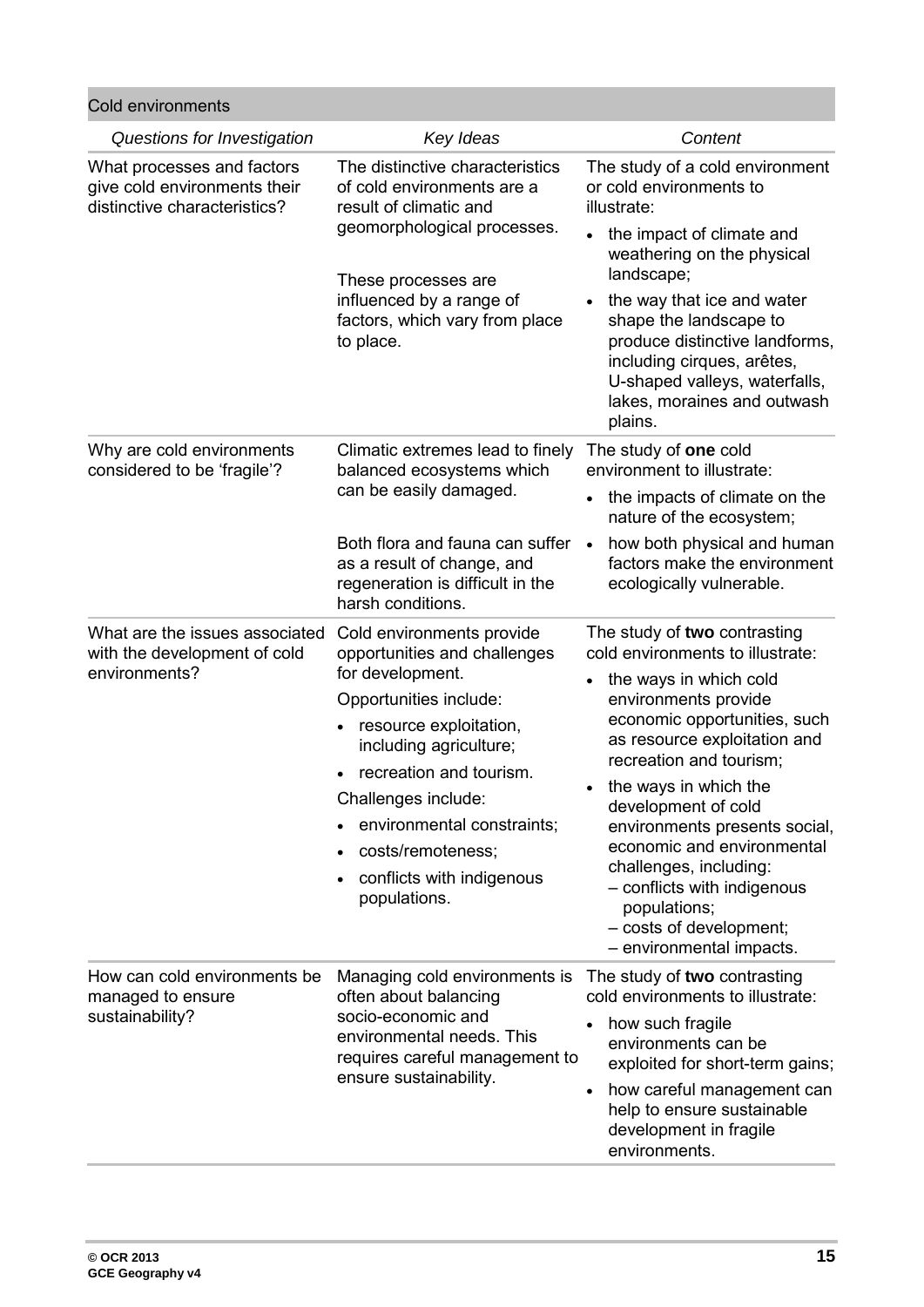Key Concepts:

- Cold environment landscapes vary dependent on space and location
- Cold environment landscapes change over time
- Cold environments have landscapes that result from a variety of factors
- Cold environment landscapes are shaped by the interaction of a variety of interdependent and interconnected activities and processes
- Cold environments are a fragile and important ecosystem
- The development of cold environments results in opportunities and challenges

- Analysis of a variety of types of image
- Map work at a variety of scales, eg identification of features of former glaciation
- Statistical analysis, including charts and graphs
- Use of GIS and other modern technology, eg in identifying resources, spatial and temporal changes in cold environments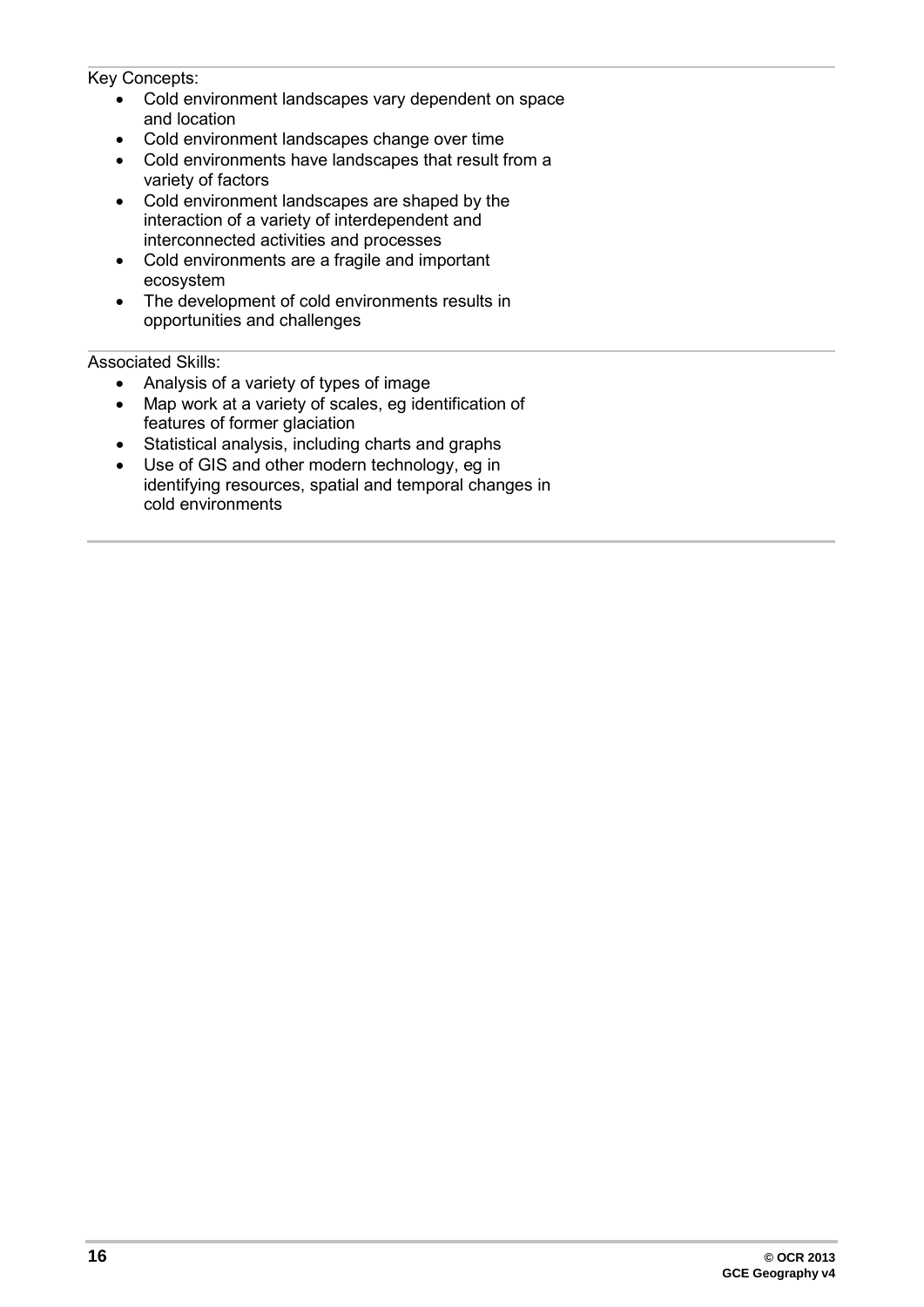Hot arid / semi-arid environments

| Questions for Investigation                                                                                   | Key Ideas                                                                                                                                                                                                                                                                                                                                     | Content                                                                                                                                                                                                                                                                                                                                                                                                                                                                                                                          |
|---------------------------------------------------------------------------------------------------------------|-----------------------------------------------------------------------------------------------------------------------------------------------------------------------------------------------------------------------------------------------------------------------------------------------------------------------------------------------|----------------------------------------------------------------------------------------------------------------------------------------------------------------------------------------------------------------------------------------------------------------------------------------------------------------------------------------------------------------------------------------------------------------------------------------------------------------------------------------------------------------------------------|
| What processes and factors<br>give hot arid / semi-arid<br>environments their distinctive<br>characteristics? | The distinctive characteristics<br>of hot arid / semi-arid<br>environments are a result of<br>climatic and geomorphological<br>processes.<br>These processes are<br>influenced by a range of<br>factors, which vary from place<br>to place.                                                                                                   | The study of a hot arid / semi-<br>arid environment or<br>environments to illustrate:<br>the impact of climate and<br>weathering on the physical<br>landscape<br>the way that wind and water<br>shape the landscape to<br>produce distinctive landforms,<br>including sand dunes,<br>canyons and canyon<br>landscapes, sculptured rocks,                                                                                                                                                                                         |
| Why are hot arid / semi-arid<br>environments considered to be<br>fragile'?                                    | Climatic extremes lead to finely<br>balanced ecosystems which<br>can be easily damaged.<br>Both flora and fauna can suffer<br>as a result of change, and<br>regeneration is difficult in the<br>harsh conditions.                                                                                                                             | wadis and salt pans.<br>The study of one hot arid / semi-<br>arid environment to illustrate:<br>the impact of climate on the<br>nature of the ecosystem;<br>how both physical and human<br>factors make the environment<br>ecologically vulnerable.                                                                                                                                                                                                                                                                              |
| What are the issues associated<br>with the development of hot<br>arid / semi-arid environments?               | Hot arid / semi-arid<br>environments provide<br>opportunities and challenges<br>for development.<br>Opportunities include:<br>resource exploitation,<br>$\bullet$<br>including agriculture;<br>recreation and tourism.<br>Challenges include:<br>environmental constraints;<br>costs/remoteness;<br>conflicts with indigenous<br>populations. | The study of two contrasting hot<br>arid / semi-arid environments to<br>illustrate:<br>the ways in which hot arid /<br>semi-arid environments<br>provide economic<br>opportunities such as<br>resource exploitation,<br>agriculture, and recreation<br>and tourism;<br>the ways in which the<br>development of hot arid /<br>semi-arid environments<br>presents social, economic<br>and environmental<br>challenges, including:<br>- conflicts with indigenous<br>people;<br>- costs of development;<br>- environmental impacts. |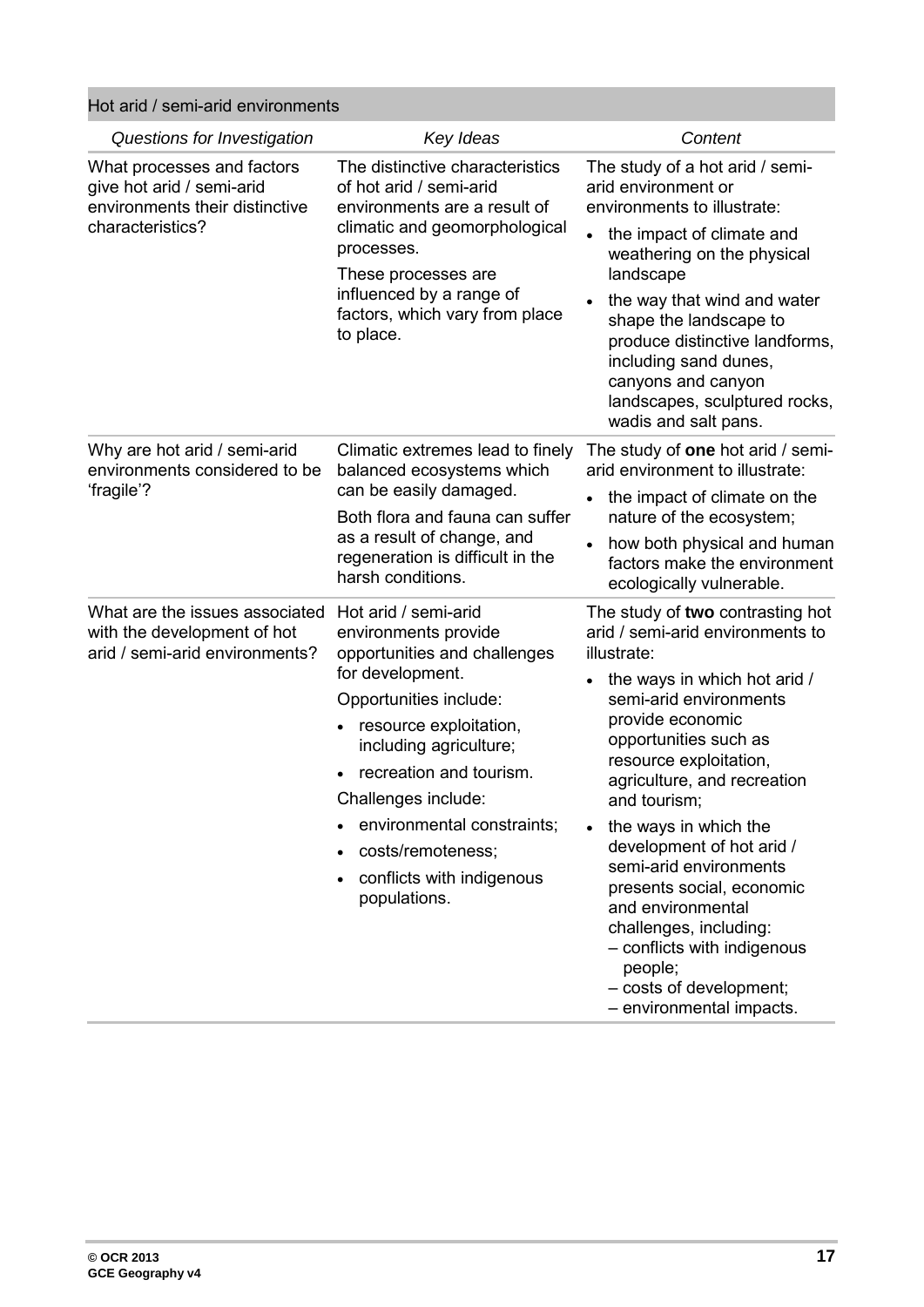How can hot arid / semi-arid environments be managed to ensure sustainability? Managing hot arid / semi-arid environments is often about balancing socio-economic and environmental needs. This requires careful management to ensure sustainability. The study of **two** contrasting hot arid / semi-arid environments to illustrate: how such fragile environments can be exploited for short-term gains; • how careful management can help to ensure sustainable development in fragile hot arid / semi-arid environments.

Key Concepts:

- The development of hot arid / semi-arid environment landscapes varies with location
- Hot arid / semi-arid landscapes
	- change over time and space
	- result from a variety of factors
	- consist of a variety of interdependent and interconnected activities and processes
- Hot arid / semi-arid environments are complex, fragile and important
- Hot arid / semi-arid environments globally have a variety of uses
- The development of hot arid / semi-arid environments results in opportunities and challenges

- Analysis of a variety of types of image
- Map work at a variety of scales, eg identification of evidence of past wetter climates in an area
- Statistical analysis, including charts and graphs
- Use of GIS and other modern technology, eg in the analysis of desertification and environmental degrading in sub-Saharan Africa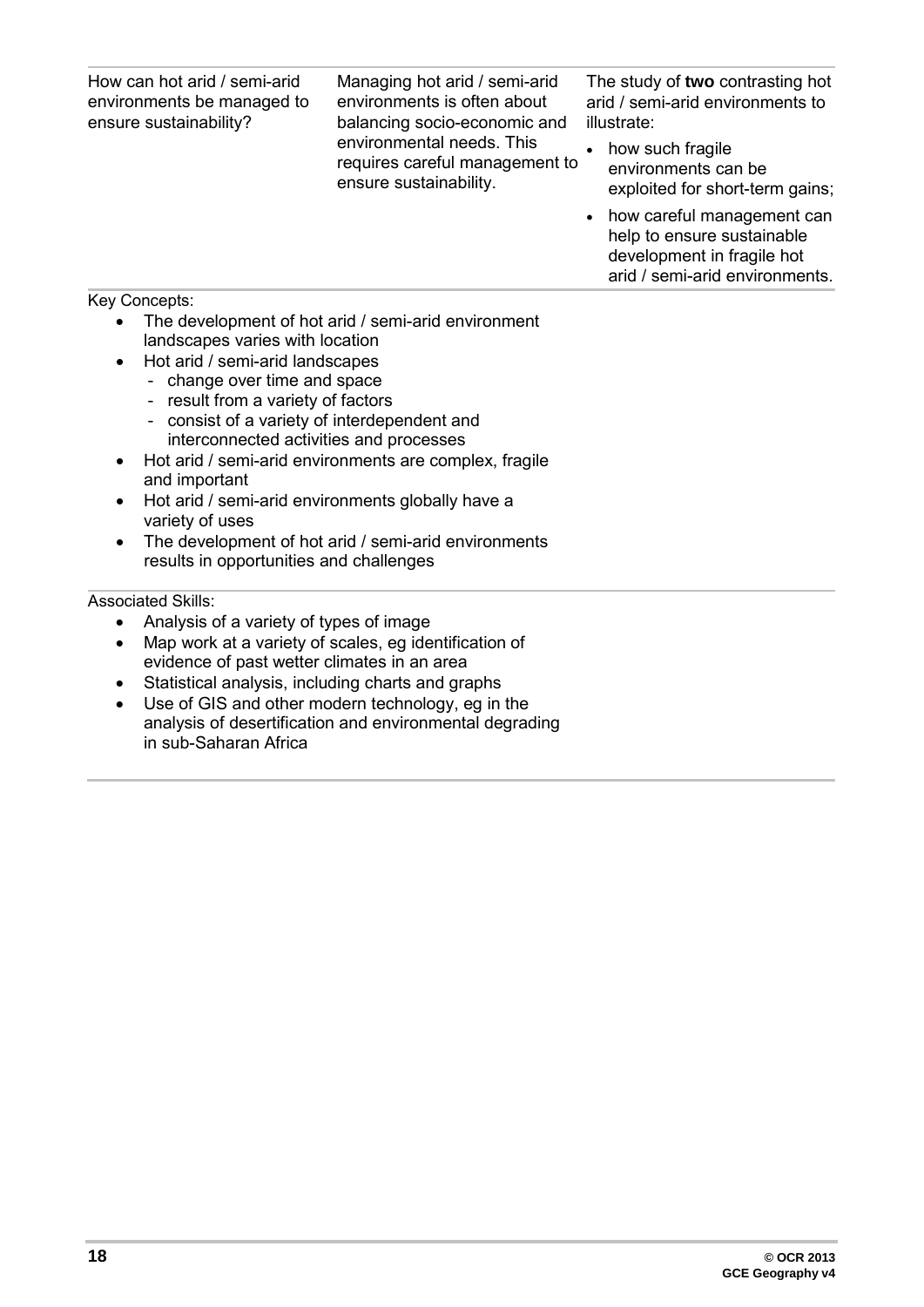<span id="page-18-0"></span>The aims of this unit are for candidates to develop knowledge and understanding of:

- the factors that produce a diverse variety of human environments;
- the dynamic nature of environments that change over time and place;
- the importance of place and the diverse nature of its interdependent connections;
- how modern technologies are used, such as GIS, remote sensing, etc, to understand the complexities of human environments;
- the interdependence of human environments, and the dynamics of interaction between people and the environment;
- the causes of, and the processes involved in, changes to human environments;
- the need for sustainable management;
- areas of current and future challenge and opportunity for these environments.

The key ideas stated in the Specification identify the concepts underpinning the unit content.

Candidates should study all topics in this unit – ie *Managing urban change* AND *Managing rural change* as well as *The energy issue* AND *The growth of tourism*.

There is an expectation that an investigation or fieldwork will be carried out to research the form and nature of urban or rural environments.

| Managing urban change                           |                                                                                                                                                                                                            |                                                                                                                                                                                                                                                  |  |  |
|-------------------------------------------------|------------------------------------------------------------------------------------------------------------------------------------------------------------------------------------------------------------|--------------------------------------------------------------------------------------------------------------------------------------------------------------------------------------------------------------------------------------------------|--|--|
| Questions for Investigation                     | Key Ideas                                                                                                                                                                                                  | Content                                                                                                                                                                                                                                          |  |  |
| What are the characteristics of<br>urban areas? | Urban areas have a variety of<br>functions, processes and<br>distinct patterns of land use.<br>The patterns of land use are<br>influenced by a number of<br>factors and these vary from<br>place to place. | The study of two urban areas,<br>including practical research or<br>out-of-classroom work -<br>fieldwork, to illustrate:<br>the range of functions found<br>in urban areas including<br>industrial, commercial,<br>residential and recreational; |  |  |
|                                                 |                                                                                                                                                                                                            | • the land-use patterns that<br>develop in urban areas;<br>the social, economic, political<br>and environmental factors<br>that influence land-use<br>patterns.                                                                                  |  |  |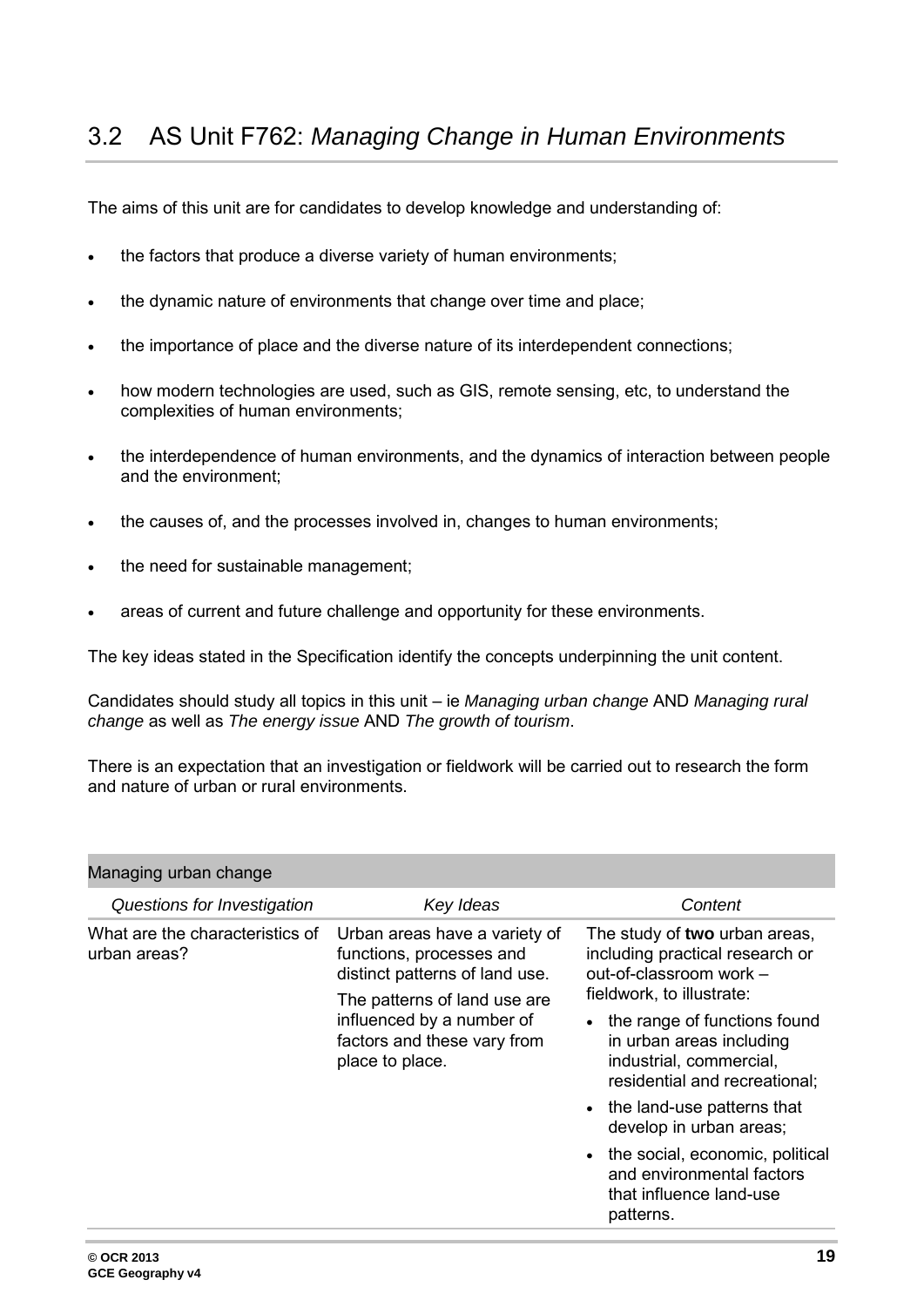| Questions for Investigation                                           | Key Ideas                                                                                                                                                                                          | Content                                                                                                                                           |
|-----------------------------------------------------------------------|----------------------------------------------------------------------------------------------------------------------------------------------------------------------------------------------------|---------------------------------------------------------------------------------------------------------------------------------------------------|
| What are the social and<br>economic issues associated                 | Urban growth and decay can<br>lead to a variety of social and<br>economic issues in urban<br>areas.                                                                                                | The study of two contrasting<br>urban areas to illustrate:                                                                                        |
| with urban change?                                                    |                                                                                                                                                                                                    | why socio-economic<br>deprivation occurs;                                                                                                         |
|                                                                       |                                                                                                                                                                                                    | the characteristics of urban<br>deprivation, including<br>economic wellbeing, housing<br>and environmental quality<br>and social conditions;      |
|                                                                       |                                                                                                                                                                                                    | the social and economic<br>differences existing in urban<br>areas;                                                                                |
|                                                                       |                                                                                                                                                                                                    | the problems of managing the<br>growing demand for services<br>such as health, education and<br>public transport.                                 |
| What are the environmental<br>issues associated with urban<br>change? | Urban change can put<br>increasing pressures on the<br>environment including:<br>traffic congestion;<br>$\bullet$<br>atmospheric pollution;<br>water pollution;<br>$\bullet$<br>urban dereliction; | The study of two contrasting<br>urban areas, including practical<br>research or out-of-classroom<br>work - fieldwork, to illustrate:              |
|                                                                       |                                                                                                                                                                                                    | the problems of traffic<br>congestion and atmospheric<br>pollution and their<br>management;                                                       |
|                                                                       | waste disposal.                                                                                                                                                                                    | the problems of managing<br>increasing volumes of waste;                                                                                          |
|                                                                       |                                                                                                                                                                                                    | the problems of managing the<br>growing demand for services<br>such as water and sanitation;                                                      |
|                                                                       |                                                                                                                                                                                                    | how urban change can create<br>areas of dereliction.                                                                                              |
| How can urban areas be<br>managed to ensure<br>sustainability?        | Sustainable management<br>requires an understanding of<br>the dynamic nature of<br>social/economic/political<br>processes in urban areas.                                                          | The study of at least one<br>example to illustrate how<br>planning and management<br>practices are enabling urban<br>areas to become increasingly |
|                                                                       | The sustainable development<br>of urban areas requires a<br>careful balance of<br>socio-economic and<br>environmental planning.                                                                    | sustainable.                                                                                                                                      |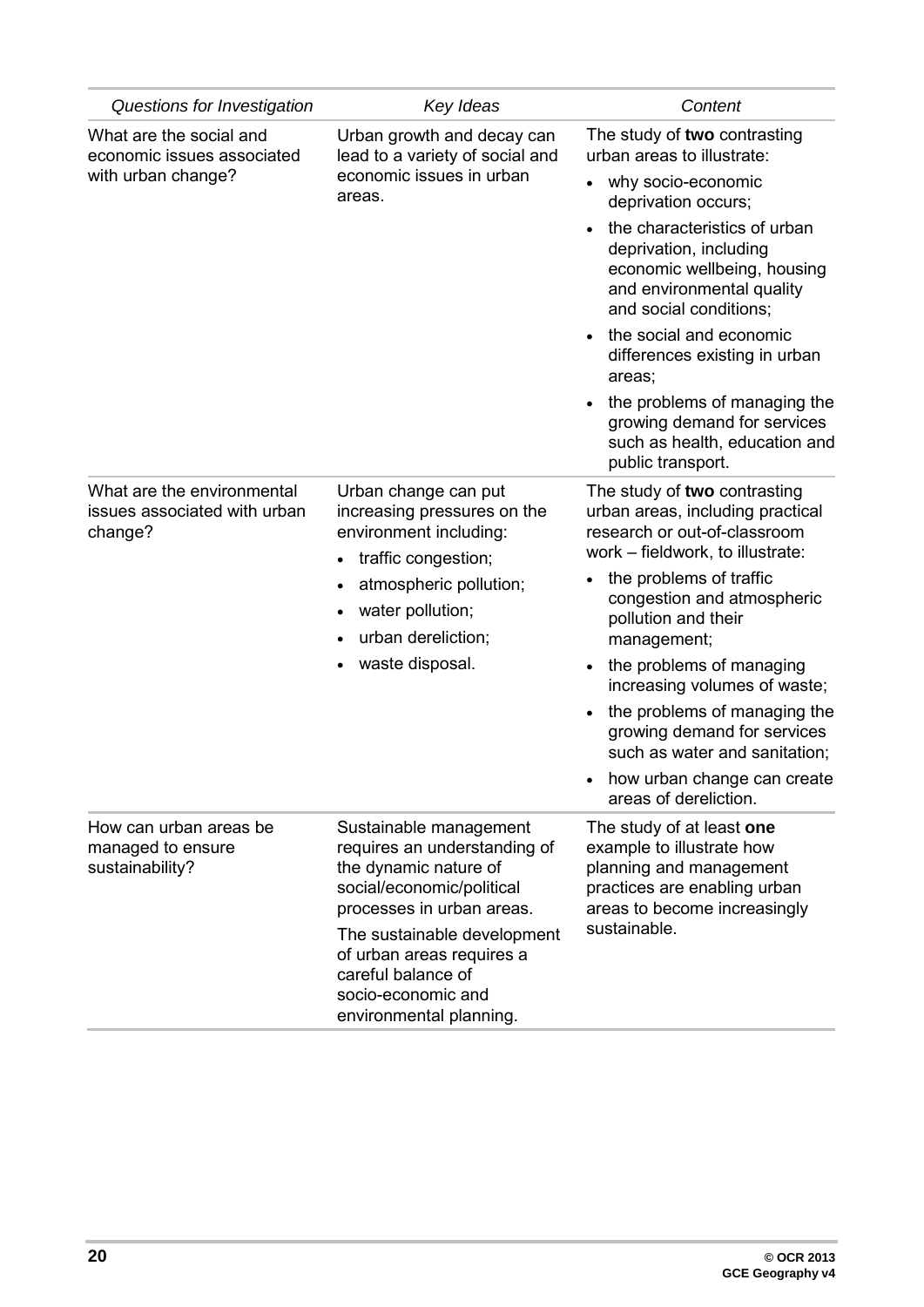#### Key Concepts:

- Urban landscapes
	- consist of a variety of interdependent and interconnected activities and processes
	- change over time and space and will vary dependent on their location
	- have certain characteristics and result from a variety of factors
- Change in urban areas will produce a variety of impacts
- Urban change results in opportunities and challenges
- Can urban development be sustainable?

- Fieldwork to investigate urban characteristics and processes
- Analysis of a variety of types of image
- Map work at a variety of scales, eg the use of Goad maps
- Statistical analysis, including charts and graphs
- Use of GIS and other modern technology, eg trafficflow management schemes, the nature and rate of development in urban landscapes globally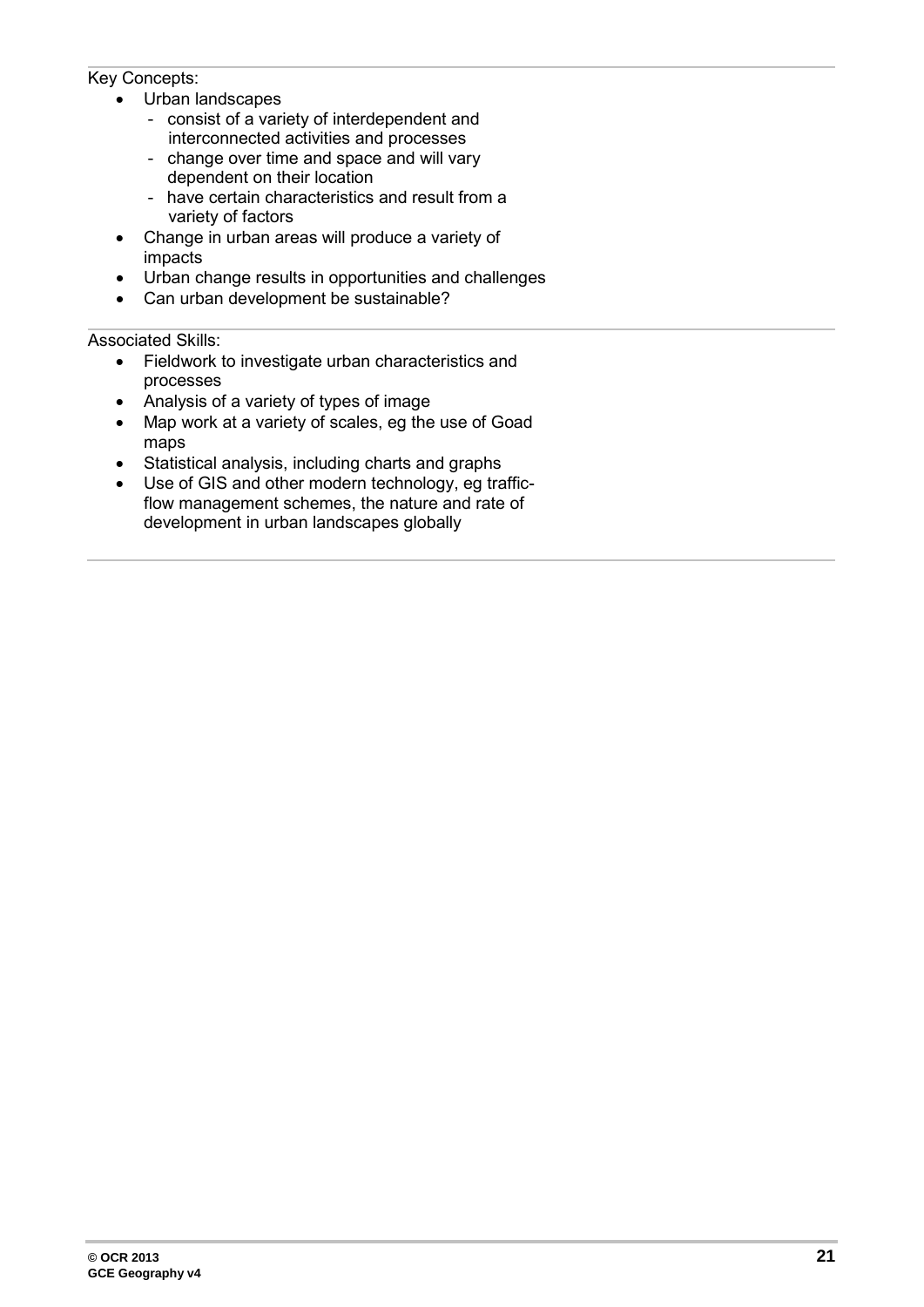Managing rural change

| Questions for Investigation                                                 | Key Ideas                                                                                                                                                                                                                                                | Content                                                                                                                                                                                                                                                                                                                                                                                                                                        |
|-----------------------------------------------------------------------------|----------------------------------------------------------------------------------------------------------------------------------------------------------------------------------------------------------------------------------------------------------|------------------------------------------------------------------------------------------------------------------------------------------------------------------------------------------------------------------------------------------------------------------------------------------------------------------------------------------------------------------------------------------------------------------------------------------------|
| What are the characteristics of<br>rural areas?                             | Rural areas have a variety of<br>functions, processes and<br>opportunities.<br>The range of functions and<br>opportunities are influenced by<br>a number of factors and these<br>vary from place to place.                                               | The study of two rural areas,<br>including practical research or<br>out-of-classroom work -<br>fieldwork, to illustrate:<br>the range of functions found<br>$\bullet$<br>in rural areas;<br>the range of opportunities that<br>exist in rural areas;<br>the factors that influence the<br>development of rural areas,<br>including economic, social,<br>political and environmental<br>factors.                                                |
| What are the social and<br>economic issues associated<br>with rural change? | Structural change can lead to<br>economic and social<br>differences within and between<br>rural areas.<br>Lack of economic opportunities<br>in rural areas can lead to<br>depopulation and decline.                                                      | The study of two contrasting<br>rural areas, including practical<br>research or out-of-classroom<br>work - fieldwork, to illustrate:<br>the factors that lead to growth<br>$\bullet$<br>or decline in rural areas;<br>the economic and social<br>problems associated with<br>growth and development in<br>rural areas;<br>the economic and social<br>problems associated with<br>decline in rural areas.                                       |
| What are the environmental<br>issues associated with rural<br>change?       | The changing use of rural areas The study of two contrasting<br>can put increasing pressures<br>on the environment including:<br>land-use change;<br>traffic congestion and<br>pollution;<br>land degradation;<br>water pollution;<br>rural dereliction. | rural areas to illustrate the<br>associated problems with, and<br>management of:<br>traffic congestion;<br>the increasing use of rural<br>areas for recreation and<br>leisure;<br>the environmental issues<br>associated with building<br>developments in rural areas;<br>the impacts of changes in<br>farming on the environment;<br>(the problems of) overuse of<br>the physical environment<br>including land degradation<br>and pollution. |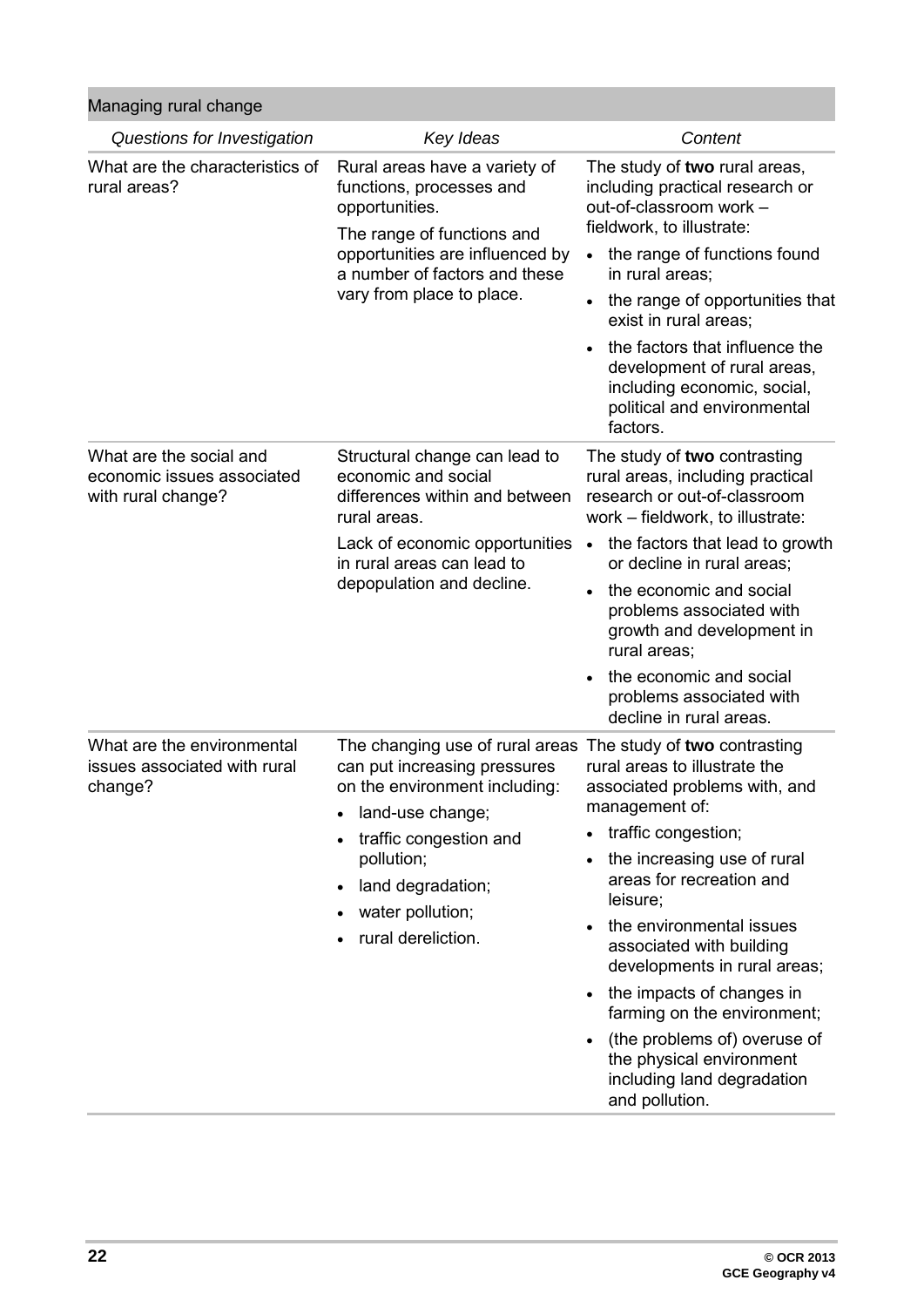| Questions for Investigation                                                                                                                                                                                                                                                                                                                                                                                                          | Key Ideas                                                                                                                                 | Content                                                                                                                                                           |
|--------------------------------------------------------------------------------------------------------------------------------------------------------------------------------------------------------------------------------------------------------------------------------------------------------------------------------------------------------------------------------------------------------------------------------------|-------------------------------------------------------------------------------------------------------------------------------------------|-------------------------------------------------------------------------------------------------------------------------------------------------------------------|
| How can rural areas be<br>managed to ensure<br>sustainability?                                                                                                                                                                                                                                                                                                                                                                       | Sustainable management<br>requires an understanding of<br>the dynamic nature of<br>social/economic/political<br>processes in rural areas. | The study of at least one<br>example to illustrate how<br>planning and management<br>practices are enabling rural<br>areas to become increasingly<br>sustainable. |
|                                                                                                                                                                                                                                                                                                                                                                                                                                      | The sustainable development<br>of rural areas requires a careful<br>balance of socio-economic and<br>environmental planning.              |                                                                                                                                                                   |
| Key Concepts:<br>Rural landscapes<br>- will evolve over time and space<br>vary with location<br>- have certain characteristics and result from a<br>variety of factors<br>consist of a variety of interdependent and<br>interconnected activities and processes<br>Change in rural areas produces a variety of impacts<br>٠<br>Rural change results in a variety of opportunities and<br>challenges<br>Sustainability in rural areas |                                                                                                                                           |                                                                                                                                                                   |
| <b>Associated Skills:</b><br>Fieldwork to investigate rural characteristics and<br>$\bullet$<br>processes<br>Analysis of a variety of types of image<br>٠<br>$\bullet$<br>maps<br>Statistical analysis, including charts and graphs<br>٠<br>$\bullet$<br>analysis                                                                                                                                                                    | Map work at a variety of scales, eg rural land-use<br>Use of GIS and other modern technology, eg in terrain                               |                                                                                                                                                                   |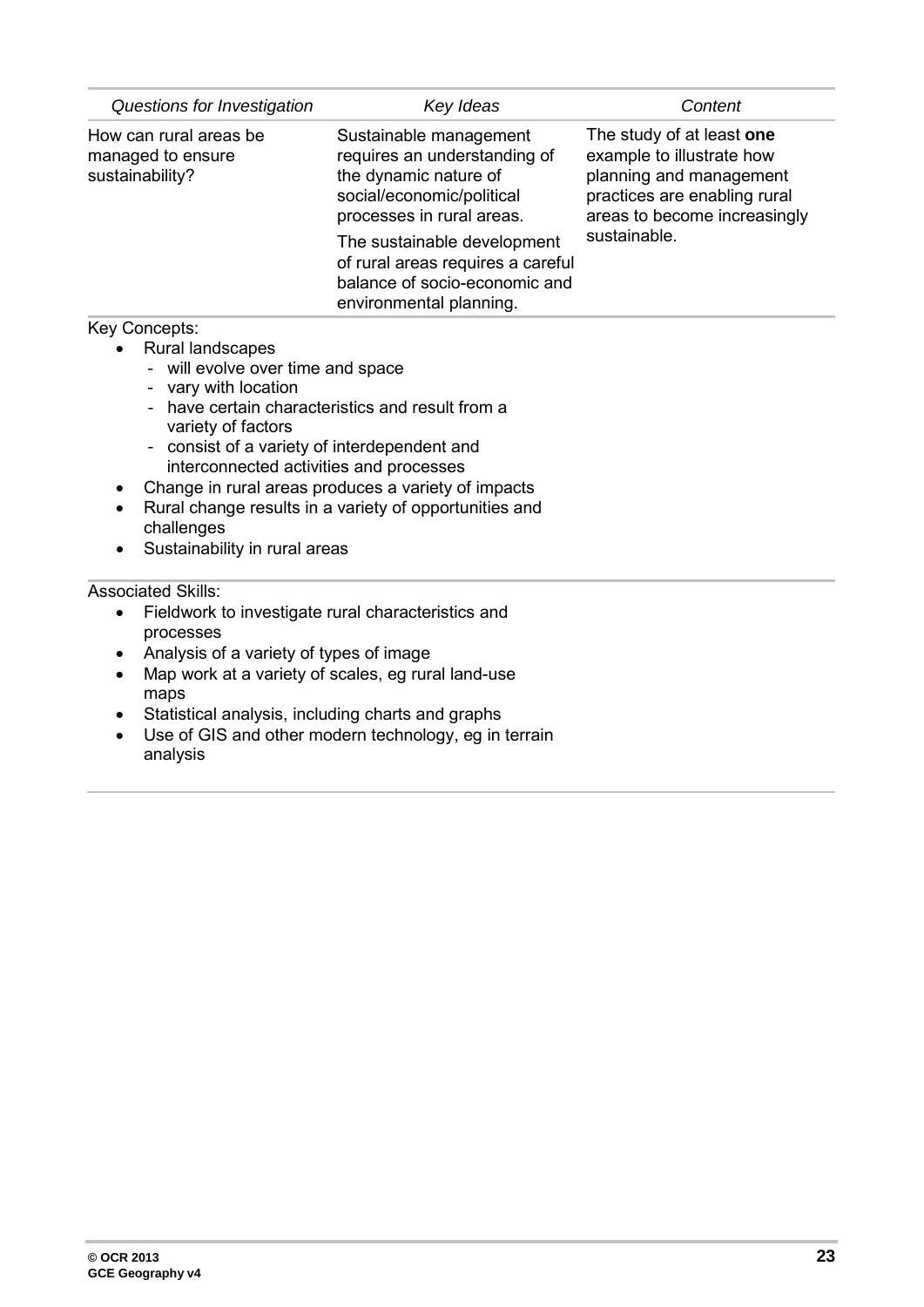| The energy issue                                                                                                  |                                                                                                                                                        |                                                                                                                                                                                                                                                                                         |
|-------------------------------------------------------------------------------------------------------------------|--------------------------------------------------------------------------------------------------------------------------------------------------------|-----------------------------------------------------------------------------------------------------------------------------------------------------------------------------------------------------------------------------------------------------------------------------------------|
| Questions for Investigation                                                                                       | Key Ideas                                                                                                                                              | Content                                                                                                                                                                                                                                                                                 |
| What are the sources of energy<br>and how do these vary in their<br>global pattern?                               | The global energy mix is made<br>up of both finite and renewable<br>sources, which vary in their<br>availability over time and<br>space.               | The study of the global pattern<br>of energy supply to illustrate:<br>the availability of finite and<br>renewable resources in<br>different parts of the world;<br>the physical, economic and<br>political reasons for the<br>variable pattern of energy<br>supply over time and space. |
| What is the relationship<br>between energy use and<br>economic development?                                       | As economies develop, there is<br>an increased demand for<br>energy.                                                                                   | The study of the global pattern<br>of energy use in relation to<br>economic development, to<br>include an examination of the<br>statistical relationship between<br>energy use and level of<br>development.<br>The study of two contrasting<br>countries to illustrate:                 |
|                                                                                                                   |                                                                                                                                                        | the energy use and mix<br>associated with a highly<br>developed economy;                                                                                                                                                                                                                |
|                                                                                                                   |                                                                                                                                                        | the energy mix associated<br>with a country at the lower<br>end of the development<br>spectrum;                                                                                                                                                                                         |
|                                                                                                                   |                                                                                                                                                        | why these differences occur.                                                                                                                                                                                                                                                            |
| What are the social, economic<br>and environmental issues<br>associated with the increasing<br>demand for energy? | The exploitation of energy<br>resources brings both,<br>opportunities and problems for<br>people and the environment.                                  | The study of two contrasting<br>examples to illustrate:                                                                                                                                                                                                                                 |
|                                                                                                                   |                                                                                                                                                        | the social and economic<br>opportunities created by the<br>exploitation of energy<br>resources, including<br>employment, community<br>development and economic<br>sustainability;                                                                                                       |
|                                                                                                                   |                                                                                                                                                        | the problems created by the<br>exploitation of energy<br>resources for people and the<br>environment, including<br>conflicts with indigenous<br>populations, economic issues<br>and environmental<br>degradation.                                                                       |
| How can energy supply be<br>managed to ensure<br>sustainability?                                                  | Managing energy supply is<br>often about balancing<br>socio-economic and<br>environmental needs. This<br>requires detailed planning and<br>management. | The study of at least one<br>example to illustrate how energy<br>demand can be satisfied in an<br>increasingly sustainable way -<br>including the development of<br>renewable energy resources.                                                                                         |
|                                                                                                                   |                                                                                                                                                        |                                                                                                                                                                                                                                                                                         |

п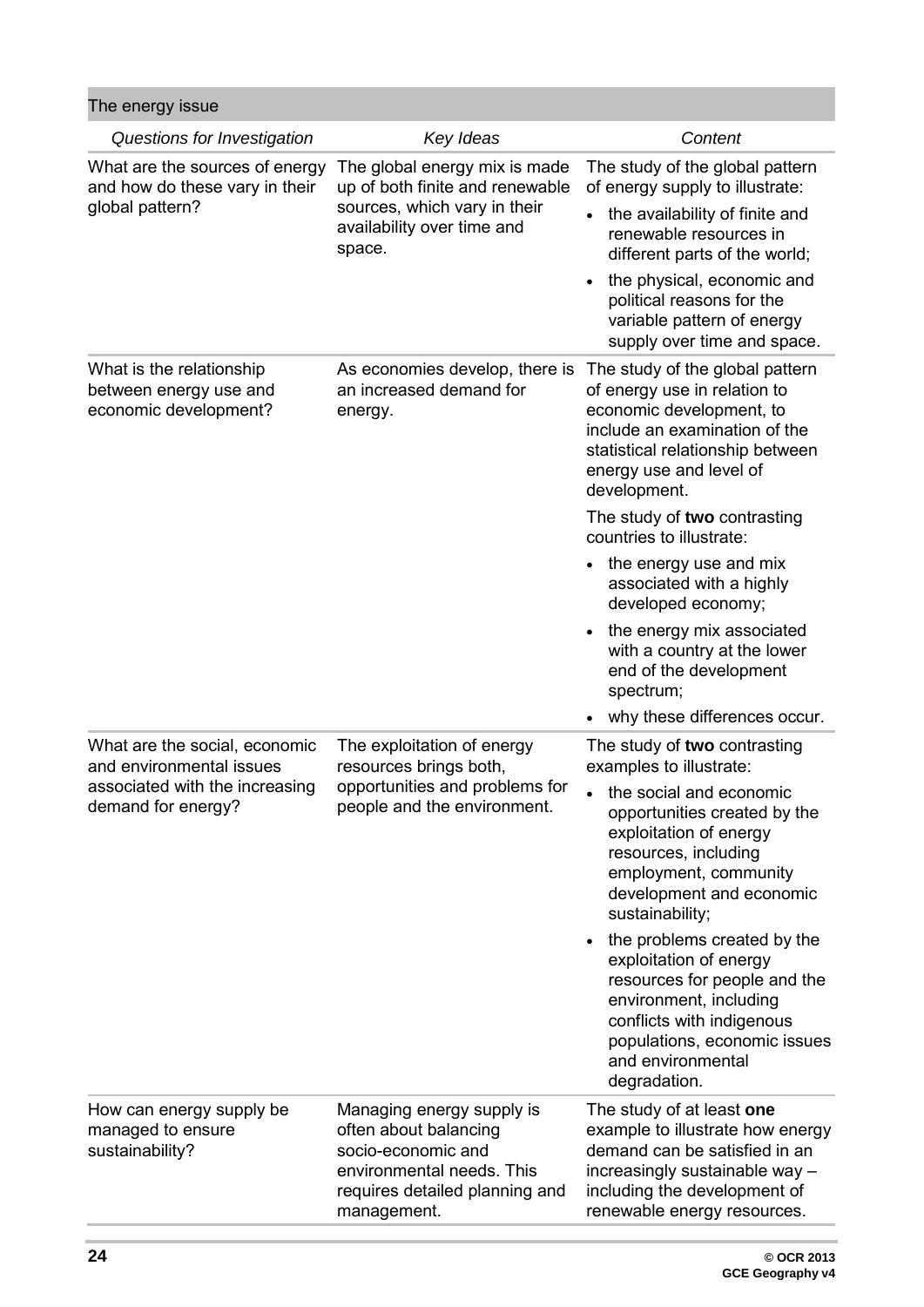Key Concepts:

- A variety of interdependent and interconnected activities and processes will dictate levels of energy demand and supply
- Energy needs and supplies vary depending on location
- Demand for energy and methods of supply have evolved, and will continue to evolve, over time and space
- Areas have certain characteristics of energy production and these are the result of a variety of complex factors
- Changes in demand and supply of energy produces a variety of impacts
- Energy demand and supply are an expression of the interaction of the environment and the people
- Changes in demand and supply of energy result in opportunities and challenges
- Can the provision of energy supplies be sustainable?

- Analysis of a variety of types of image, eg exploitation of energy reserves and environmental impact, impact of renewable energy projects such as wind farms
- Map work at a variety of scales, eg the identification of suitable sites for a range of types of power stations
- Statistical analysis including charts and graphs, eg showing change in energy sources in various countries, predicting future patterns of energy provision
- Use of GIS and other modern technology, eg in monitoring energy use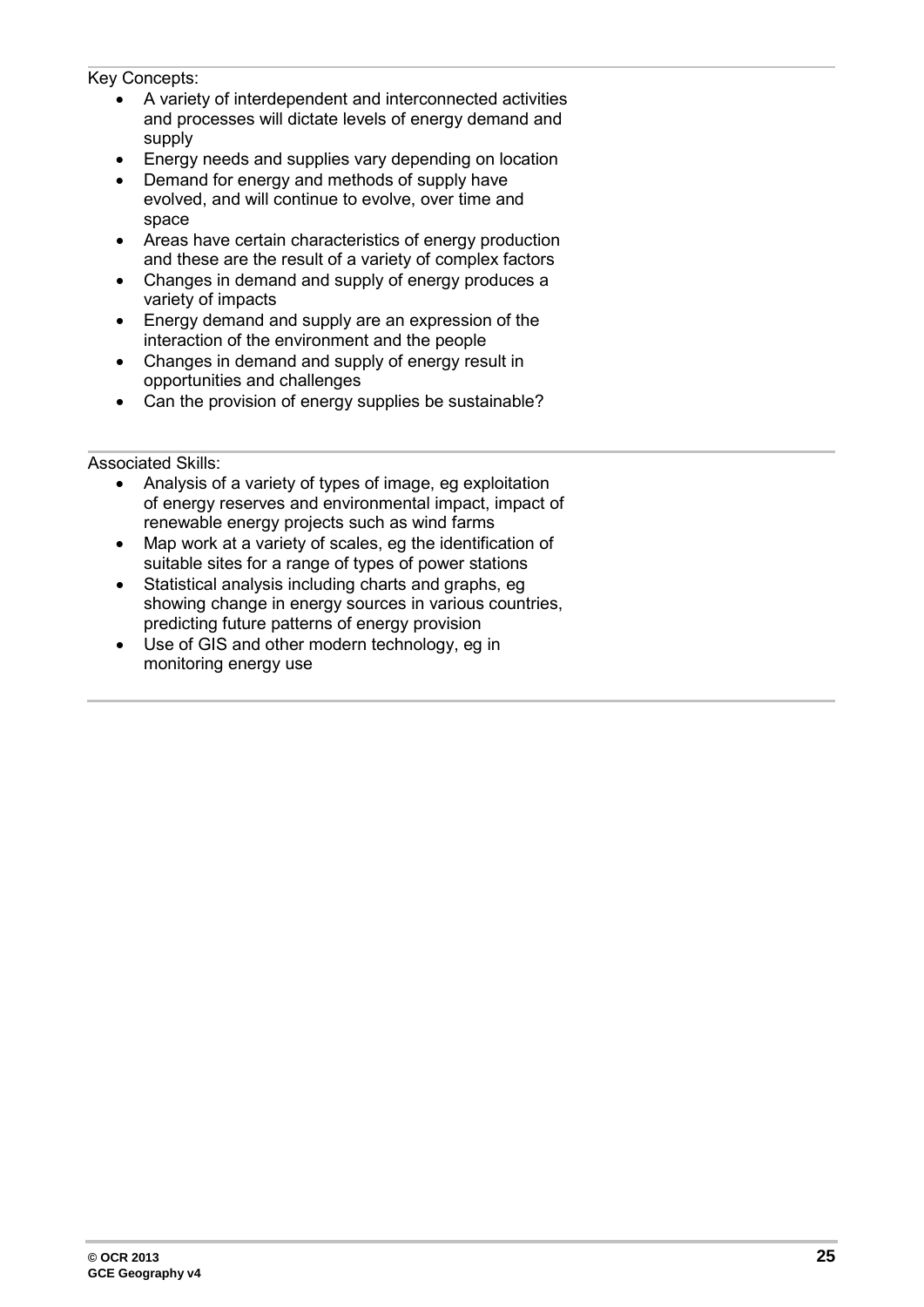| The growth of tourism |  |
|-----------------------|--|
|-----------------------|--|

| 109.9101110110110111                                                                                   |                                                                                                                                        |                                                                                                                                                                                                                                                                              |
|--------------------------------------------------------------------------------------------------------|----------------------------------------------------------------------------------------------------------------------------------------|------------------------------------------------------------------------------------------------------------------------------------------------------------------------------------------------------------------------------------------------------------------------------|
| Questions for Investigation                                                                            | Key Ideas                                                                                                                              | Content                                                                                                                                                                                                                                                                      |
| In what ways has the global<br>pattern of tourism changed?                                             | Tourism has developed into a<br>global industry in the last fifty<br>years and now features in<br>every continent.                     | The study of the global pattern<br>of the growth of tourism to<br>illustrate:<br>changes in location and type                                                                                                                                                                |
|                                                                                                        | The growth of tourism and its<br>changing patterns are<br>influenced by a variety of<br>factors and these vary from<br>place to place. | of tourism;                                                                                                                                                                                                                                                                  |
|                                                                                                        |                                                                                                                                        | the social, economic and<br>political reasons for the<br>growth of global tourism.                                                                                                                                                                                           |
| What is the relationship<br>between the growth of tourism<br>and economic development?                 | As economies develop there is<br>an increased demand for<br>tourism.                                                                   | The study of the global pattern<br>of tourism in relation to<br>economic development, to<br>include an examination of the<br>statistical relationship between<br>levels of tourism and levels of<br>development. The study of two<br>contrasting countries to<br>illustrate: |
|                                                                                                        |                                                                                                                                        | how economic development<br>has increased the demand for<br>global and regional tourism;                                                                                                                                                                                     |
|                                                                                                        |                                                                                                                                        | how tourism can play a<br>significant part in the<br>economic development of an<br>area;                                                                                                                                                                                     |
|                                                                                                        |                                                                                                                                        | why there is a relationship<br>between tourism and<br>development.                                                                                                                                                                                                           |
| What are the social, economic<br>and environmental issues<br>associated with the growth of<br>tourism? | Tourism brings both<br>opportunities and problems for<br>people and the environment.                                                   | The study of two contrasting<br>examples to illustrate:                                                                                                                                                                                                                      |
|                                                                                                        |                                                                                                                                        | the opportunities created by<br>the growth of tourism for<br>people and the environment,<br>including employment,<br>infrastructure, community<br>development and<br>environmental protection;                                                                               |
|                                                                                                        |                                                                                                                                        | the problems created by the<br>growth of tourism for people<br>and the environment,<br>including population<br>displacement, changing<br>community structure, social<br>issues, seasonality and<br>environmental degradation.                                                |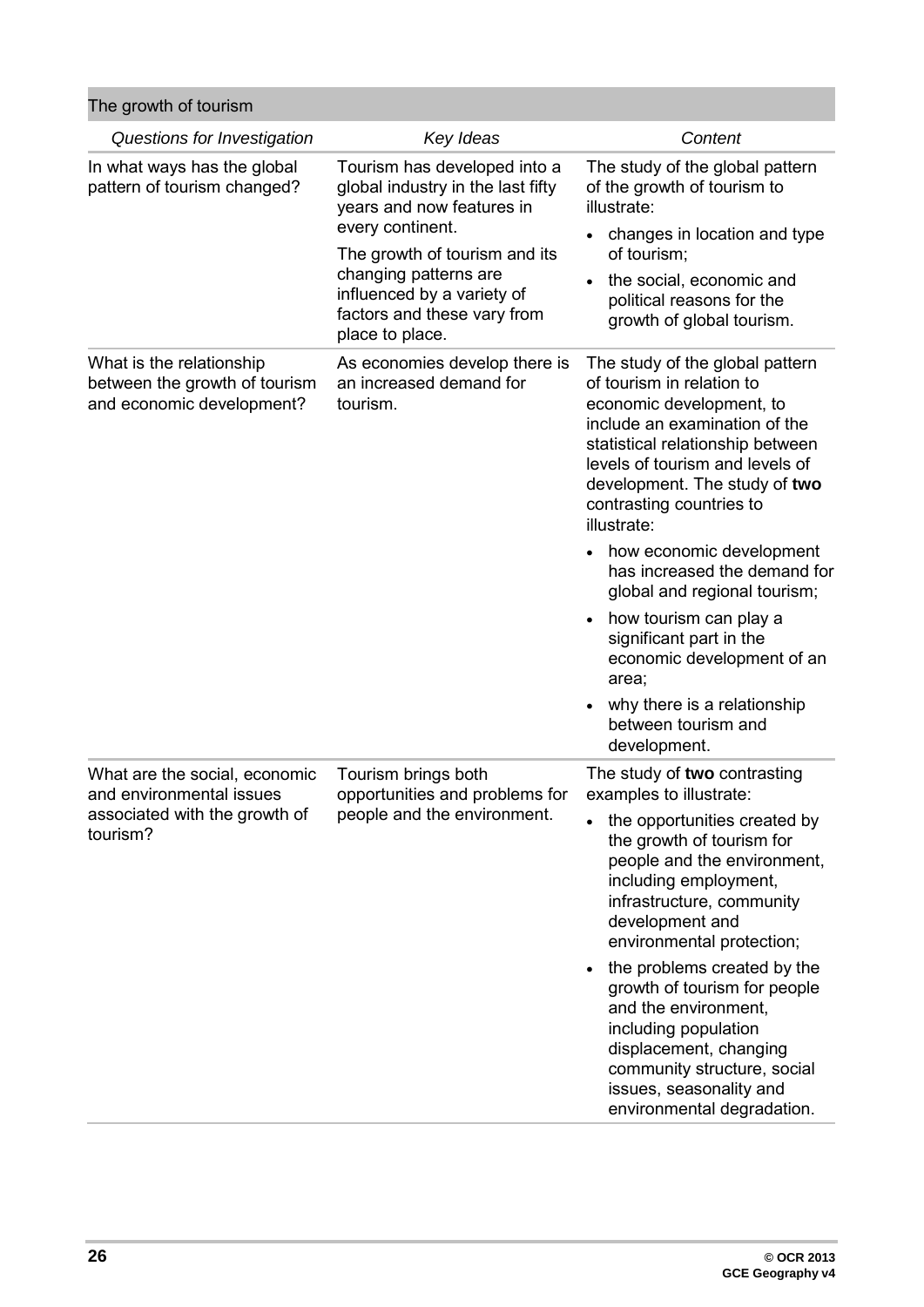| How can tourism be managed<br>to ensure sustainability? | Managing tourism to ensure<br>sustainability is about balancing example to illustrate how<br>socio-economic and<br>environmental needs. This<br>requires detailed planning and | The study of at least one<br>sustainable tourism, including<br>eco-tourism, operates in<br>conjunction with communities |
|---------------------------------------------------------|--------------------------------------------------------------------------------------------------------------------------------------------------------------------------------|-------------------------------------------------------------------------------------------------------------------------|
|                                                         | management.                                                                                                                                                                    | and the environment.                                                                                                    |

#### Key Concepts:

- The nature and extent of tourism varies with location<br>• The nature of tourism will change over time
- The nature of tourism will change over time
- Tourism is an expression of the interaction of the environment and the people
- Tourism consists of a variety of interdependent and interconnected activities and processes
- Growth in tourism produces a variety of impacts
- Changes in the scale and nature of tourism result in opportunities and challenges
- Can tourism be sustainable?

- Analysis of a variety of types of image, eg evaluating the impact of tourist development on fragile ecosystems
- Map work at a variety of scales, eg the analysis of the site plans of tourist developments
- Statistical analysis including charts and graphs, eg analysing change in the nature and pattern of tourism
- Use of GIS and other modern technology, eg in measuring tourist impact on the environment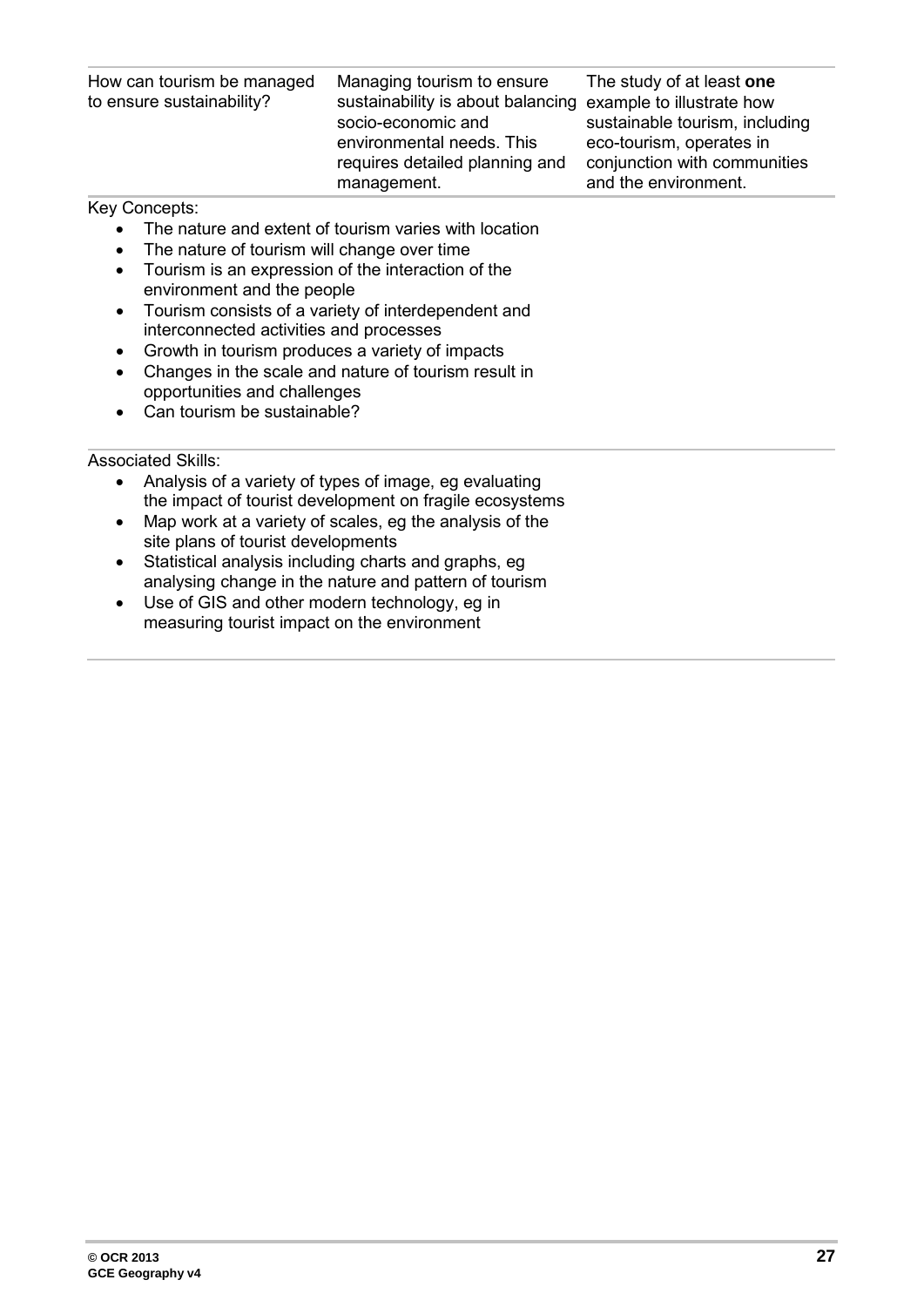<span id="page-27-0"></span>The aims of this unit are for candidates to develop:

- the ability to identify and quantify issues of global concern;
- an understanding that such issues are dynamic, that they change over time and place;
- an appreciation of place and the diverse nature of its interdependent connections;
- an understanding of the interdependence of environments and the dynamic interaction between people and the environment;
- a knowledge of the use of modern technologies, such as GIS, remote sensing, etc to understand the nature and impact of global issues;
- a knowledge and understanding of the potential of ICT and its relevance to global issues;
- the ability to select and use appropriate GIS skills and techniques to explore global issues;
- an understanding of the diverse and dynamic factors responsible for global issues;
- an understanding of how the effects of global issues may vary between countries at different stages on the development continuum (MEDCs, NICs and LEDCs);
- an understanding and evaluation of the diversity of responses to global issues;
- the ability to synthesise understanding and knowledge from physical and human geography to develop explanation, connections and make evaluative judgements;
- an ability to carry out individual research/investigative work, including fieldwork;
- an understanding of geographical ideas, concepts and processes;
- the skills to identify, analyse and evaluate the connections between the different aspects of geography;
- the ability to analyse and synthesise geographical information in a variety of forms and from a range of sources;
- an understanding of new ideas and developments about the changing nature of geography in the  $21^{st}$  century;
- the ability to critically reflect on, and evaluate the potential and limitations of, approaches and methods used both inside and outside the classroom.

The key ideas stated in the Specification identify the concepts underpinning the unit content.

Candidates select and study **three** topics. At least **one** topic must be chosen from Section A: *Environmental Issues* and at least **one** topic must be chosen from Section B: *Economic Issues*.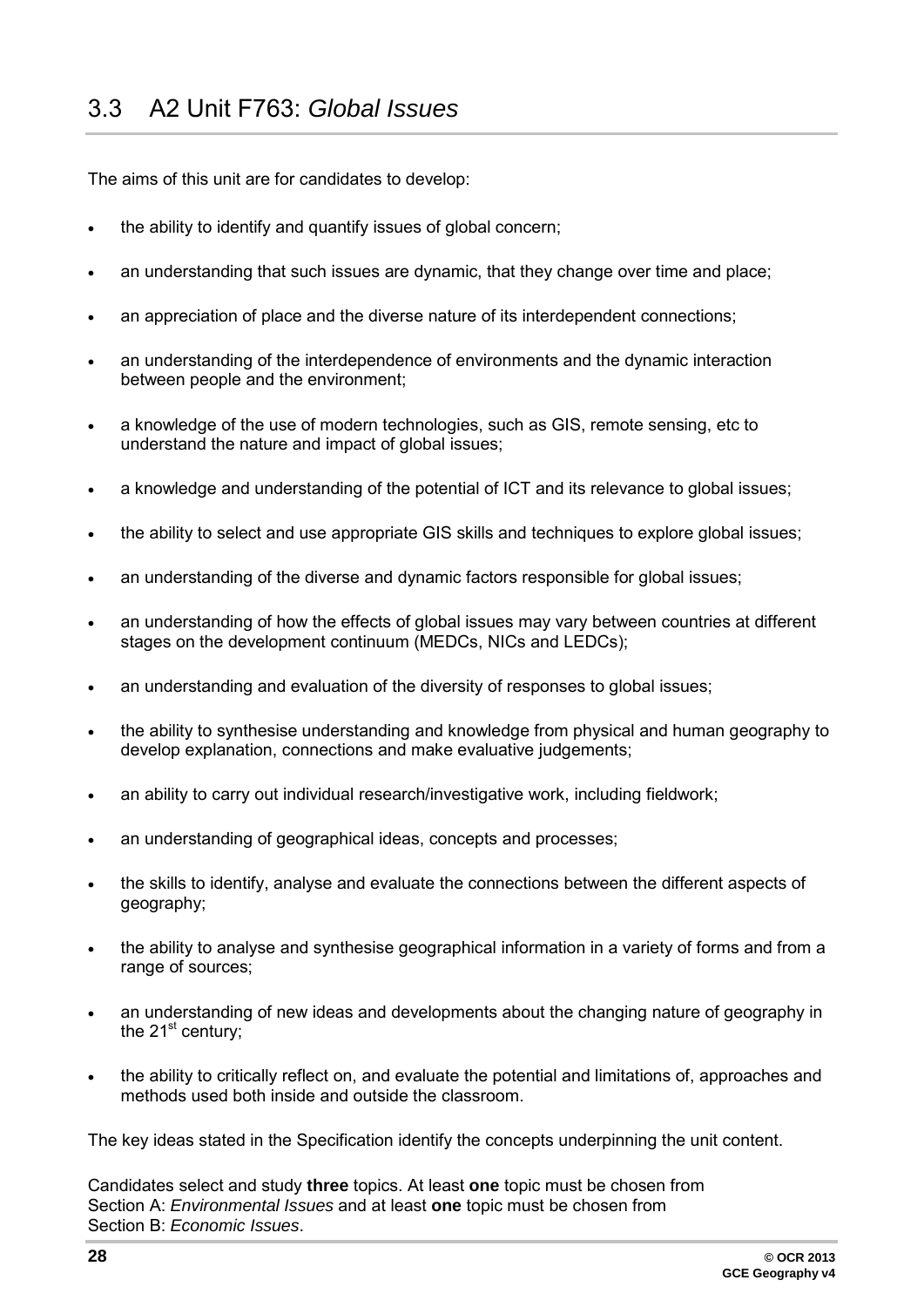Section A: Environmental Issues

At least **one** topic must be chosen from this section*.*

#### **Option A1: Earth hazards**

*Candidates need to have a knowledge and understanding of the meaning of 'hazards', their degree of predictability and that they make both short- and long-term impacts on an environment and community. Case studies should be selected from different areas and at scales appropriate to the hazards being examined.*

| Earth hazards                                                               |                                                                                                                                                                                                                                                                                    |                                                                                                                                                                                                                                                                                                                                                                                                                                                                                                                                                                                                                                                                                                                                                                                                                    |
|-----------------------------------------------------------------------------|------------------------------------------------------------------------------------------------------------------------------------------------------------------------------------------------------------------------------------------------------------------------------------|--------------------------------------------------------------------------------------------------------------------------------------------------------------------------------------------------------------------------------------------------------------------------------------------------------------------------------------------------------------------------------------------------------------------------------------------------------------------------------------------------------------------------------------------------------------------------------------------------------------------------------------------------------------------------------------------------------------------------------------------------------------------------------------------------------------------|
| Questions for Investigation                                                 | Key Ideas                                                                                                                                                                                                                                                                          | Content                                                                                                                                                                                                                                                                                                                                                                                                                                                                                                                                                                                                                                                                                                                                                                                                            |
| What are the hazards<br>associated with mass<br>movement and slope failure? | Mass movement is more likely<br>to occur when both physical<br>and human factors disturb the<br>equilibrium of a slope. Mass<br>movement has a range of<br>environmental and social<br>impacts on the areas affected,<br>which create a range of human<br>responses to the hazard. | The study of the processes and<br>conditions that lead to mass<br>movements:<br>physical conditions (including<br>slope angle, weathering,<br>vegetation, climate and<br>weather, drainage and rock<br>types) and human activities<br>(including deforestation,<br>adding weight, undercutting<br>slopes, quarrying) leading to<br>the various types of mass<br>movement;<br>processes involved in the<br>main types of mass<br>movement: slides, flows and<br>creeps.<br>The study of at least two mass<br>movement events to illustrate:<br>the interaction of physical and<br>human factors in causing the<br>hazard events;<br>the resulting impacts<br>(environmental, social and<br>economic);<br>the human reaction in both<br>short term (emergency<br>rescue) and long term<br>(planning and management). |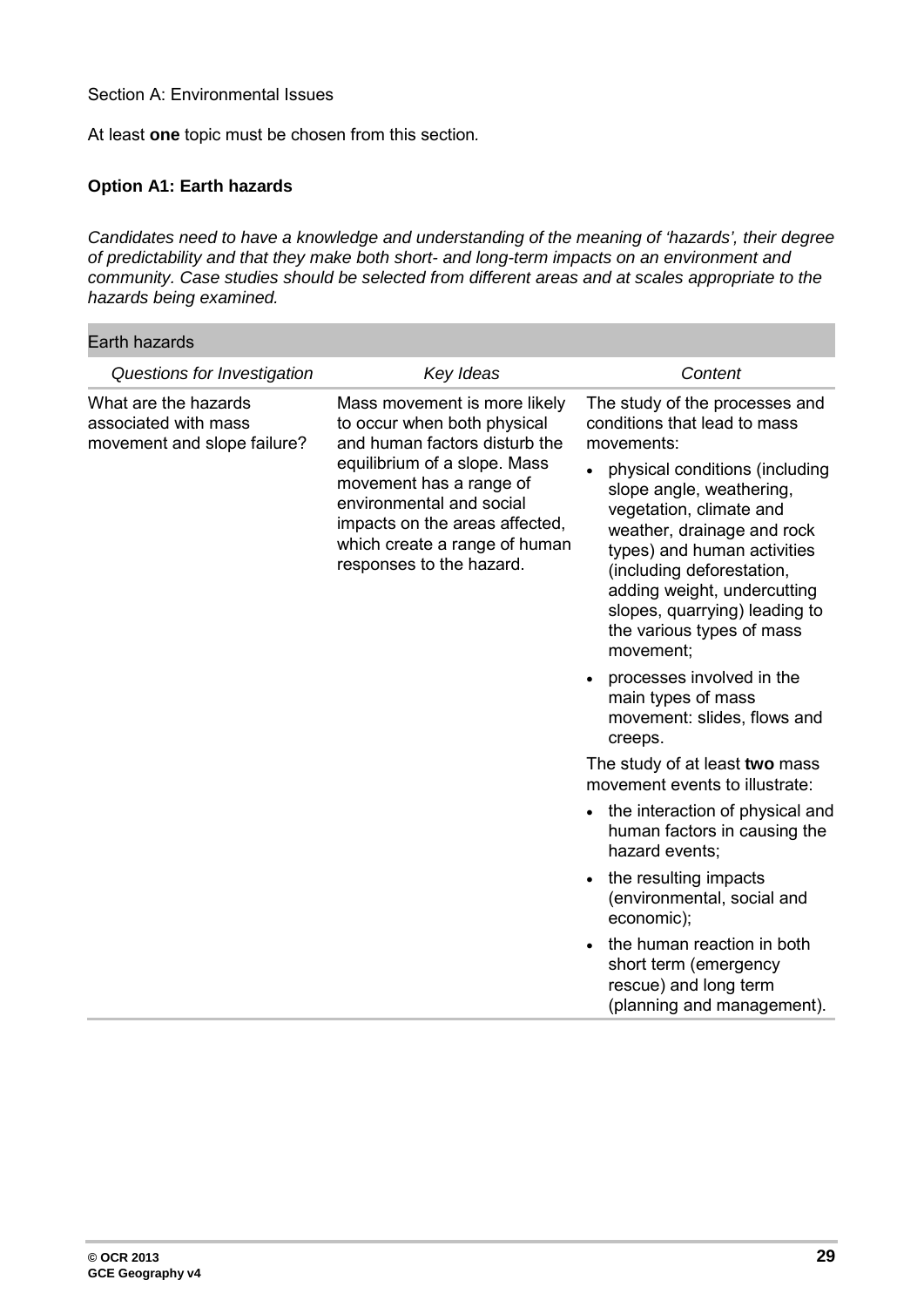| Questions for Investigation                                                  | Key Ideas                                                                                                                                                                                                                                                                                                                                     | Content                                                                                                                                                                                                                                                                           |
|------------------------------------------------------------------------------|-----------------------------------------------------------------------------------------------------------------------------------------------------------------------------------------------------------------------------------------------------------------------------------------------------------------------------------------------|-----------------------------------------------------------------------------------------------------------------------------------------------------------------------------------------------------------------------------------------------------------------------------------|
| What are the hazards<br>associated with flooding?                            | Flood risk reflects a<br>combination of physical and<br>human factors and these vary<br>from place to place. Flooding<br>has a range of environmental<br>and social impacts on the<br>areas affected, which create a<br>range of human responses to<br>the hazard.                                                                            | The study of one river and one<br>coastal area prone to flooding to<br>illustrate:<br>the physical factors involved<br>(including height, relief,<br>drainage regime, climate,<br>vegetation, rock type);                                                                         |
|                                                                              |                                                                                                                                                                                                                                                                                                                                               | the human factors involved<br>(including settlement building,<br>farming, deforestation,<br>drainage);                                                                                                                                                                            |
|                                                                              |                                                                                                                                                                                                                                                                                                                                               | the resulting impacts<br>(environmental, social and<br>economic) of flooding;                                                                                                                                                                                                     |
|                                                                              |                                                                                                                                                                                                                                                                                                                                               | the human reaction in both<br>the short term (emergency<br>rescue) and long term<br>(planning and management).                                                                                                                                                                    |
| What are the hazards<br>associated with earthquake<br>and volcanic activity? | Earthquakes and volcanic<br>eruptions are caused by plate<br>tectonics and bring distinctive<br>impacts to an area and these<br>vary from place to place.<br>Earthquakes and volcanic<br>eruptions have a range of<br>environmental and social<br>impacts on the areas affected,<br>which create a range of human<br>responses to the hazard. | The study of an earthquake and<br>of a volcanic eruption to<br>illustrate:                                                                                                                                                                                                        |
|                                                                              |                                                                                                                                                                                                                                                                                                                                               | the tectonic processes<br>$\bullet$<br>involved in creating these<br>hazards;                                                                                                                                                                                                     |
|                                                                              |                                                                                                                                                                                                                                                                                                                                               | scale and types of impacts<br>(environmental, social and<br>economic), together with the<br>concept of primary (initial<br>impacts - destruction,<br>casualties, landslides, fires)<br>and secondary impacts<br>(including disease,<br>infrastructure problems,<br>resettlement); |
|                                                                              |                                                                                                                                                                                                                                                                                                                                               | the human reaction in both<br>the short term (emergency<br>rescue) and long term<br>(planning & management).                                                                                                                                                                      |
| Why do the impacts on human<br>activity of such hazards vary                 | The degree of impact on an<br>area reflects its level of                                                                                                                                                                                                                                                                                      | The study of contrasting<br>examples to illustrate:                                                                                                                                                                                                                               |
| over time and location?                                                      | economic and technological<br>development as well as the<br>population density. Impacts can<br>vary over time from immediate<br>to long term.                                                                                                                                                                                                 | a contrast between countries<br>at either end of the<br>development continuum and<br>between rural and urban<br>areas, to compare the<br>impacts of, and reactions to,<br>at least two contrasting types<br>of earth hazards;                                                     |
|                                                                              |                                                                                                                                                                                                                                                                                                                                               | a comparison of impacts over<br>short and long time periods<br>for at least two contrasting<br>types of earth hazards.                                                                                                                                                            |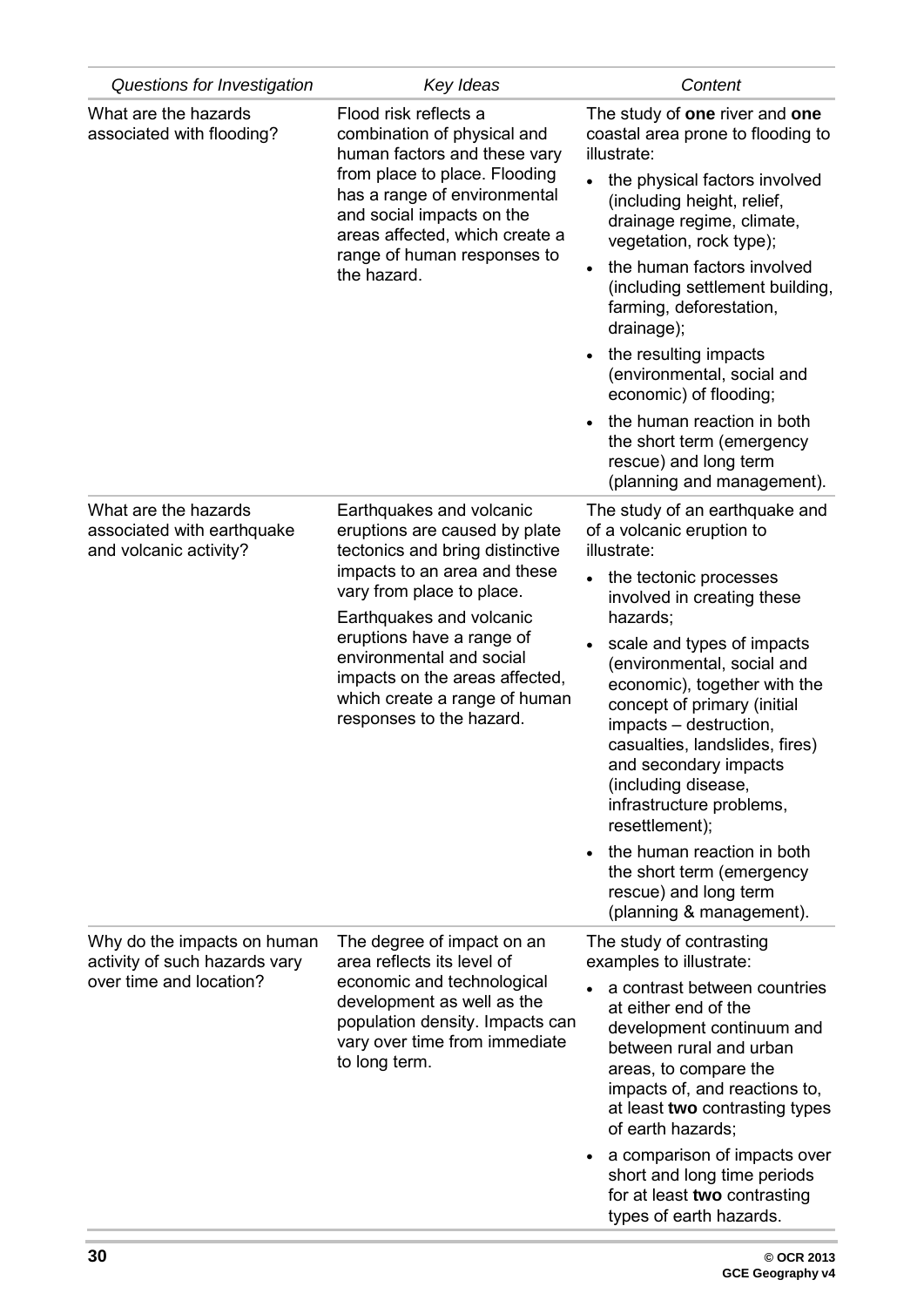| Questions for Investigation                                                                                                                                                                                                                                                                                                                                                                                                                                                                                                                                                       | Key Ideas                                                                | Content                                                                          |
|-----------------------------------------------------------------------------------------------------------------------------------------------------------------------------------------------------------------------------------------------------------------------------------------------------------------------------------------------------------------------------------------------------------------------------------------------------------------------------------------------------------------------------------------------------------------------------------|--------------------------------------------------------------------------|----------------------------------------------------------------------------------|
| How can hazards be managed<br>to reduce their impacts?                                                                                                                                                                                                                                                                                                                                                                                                                                                                                                                            | There are various ways to<br>manage or reduce the impacts<br>of hazards. | The study of different<br>approaches to managing earth<br>hazards to illustrate: |
|                                                                                                                                                                                                                                                                                                                                                                                                                                                                                                                                                                                   |                                                                          | the extent to which earth<br>hazards are predictable;                            |
|                                                                                                                                                                                                                                                                                                                                                                                                                                                                                                                                                                                   |                                                                          | the management strategies<br>used to reduce the possible<br>impact of a hazard;  |
|                                                                                                                                                                                                                                                                                                                                                                                                                                                                                                                                                                                   |                                                                          | the effectiveness of managing<br>earth hazards.                                  |
| Key Concepts:                                                                                                                                                                                                                                                                                                                                                                                                                                                                                                                                                                     |                                                                          |                                                                                  |
| The nature of hazards varies with location<br>The nature of hazards changes over time and space<br>$\bullet$<br>Earth hazards consist of a variety of interdependent<br>$\bullet$<br>and interconnected activities and processes<br>Physical geography and human activity are<br>interdependent and their interaction can produce<br>hazards<br>The impact of such hazards varies over time and given<br>$\bullet$<br>location<br>Populations and environments respond in a variety of<br>ways to hazards<br>The management of hazards results in opportunities<br>and challenges |                                                                          |                                                                                  |
| <b>Associated Skills:</b><br>Research into hazard events<br>$\bullet$                                                                                                                                                                                                                                                                                                                                                                                                                                                                                                             |                                                                          |                                                                                  |
| Analysis of a variety of types of image<br>$\bullet$                                                                                                                                                                                                                                                                                                                                                                                                                                                                                                                              |                                                                          |                                                                                  |
| $\bullet$                                                                                                                                                                                                                                                                                                                                                                                                                                                                                                                                                                         | Map work at a variety of scales, eg hazard mapping                       |                                                                                  |
| of hazard                                                                                                                                                                                                                                                                                                                                                                                                                                                                                                                                                                         | Statistical analysis, eg analysing patterns and severity                 |                                                                                  |
| Use and application of GIS and other modern                                                                                                                                                                                                                                                                                                                                                                                                                                                                                                                                       |                                                                          |                                                                                  |

technology, eg forecasting of earthquakes and eruptions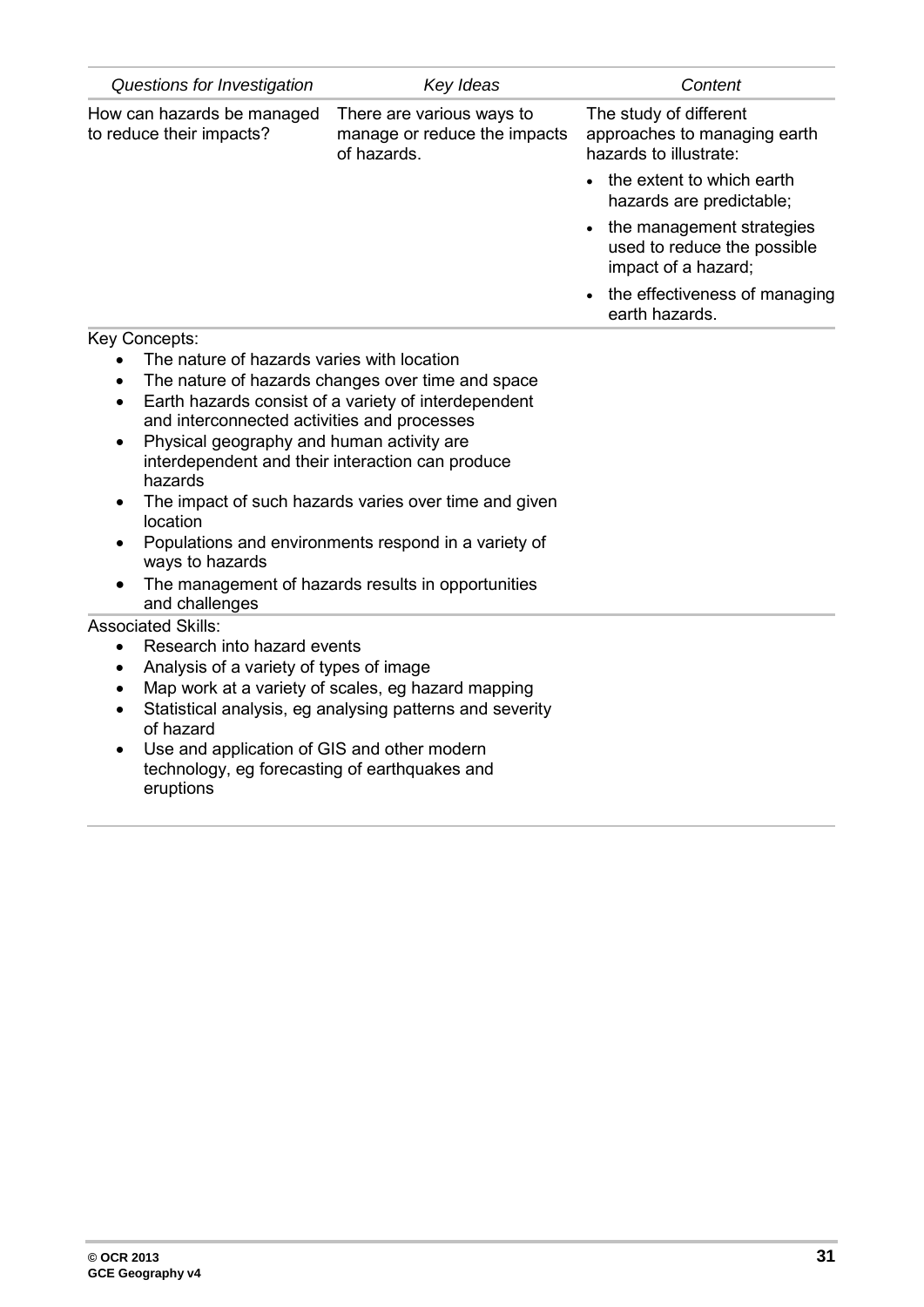#### **Option A2: Ecosystems and environments under threat**

*Candidates need to have a knowledge and understanding of the meaning of 'ecosystems' and 'environment'; that a variety of them can be defined; their variability; and that their sustainability is under threat from short- and long-term impacts of natural and human factors. Case studies should be selected from different areas and at scales appropriate to the question being examined.*

| secreting and christments and the day                                                   |                                                                                                                                                                                                                                                     |                                                                                                                                                                                               |
|-----------------------------------------------------------------------------------------|-----------------------------------------------------------------------------------------------------------------------------------------------------------------------------------------------------------------------------------------------------|-----------------------------------------------------------------------------------------------------------------------------------------------------------------------------------------------|
| Questions for Investigation                                                             | Key Ideas                                                                                                                                                                                                                                           | Content                                                                                                                                                                                       |
| What are the main components<br>of ecosystems and                                       | Ecosystems and environments<br>are systems in which a number<br>of components (physical and<br>human) interact. Environments<br>are subject to constant change<br>as the physical conditions and<br>human activities operating upon<br>them change. | The study of ecosystems to<br>illustrate:                                                                                                                                                     |
| environments and how do they<br>change over time?                                       |                                                                                                                                                                                                                                                     | the concept of open and<br>$\bullet$<br>closed systems;                                                                                                                                       |
|                                                                                         |                                                                                                                                                                                                                                                     | the interconnections between<br>stores and flows in an<br>ecosystem, including energy<br>flows;                                                                                               |
|                                                                                         |                                                                                                                                                                                                                                                     | how change occurs in an<br>ecosystem as a result of the<br>interaction of physical and<br>human factors.                                                                                      |
| What factors give the chosen<br>ecosystem or environment its<br>unique characteristics? | It is the interaction of the<br>physical and human factors that ecosystem or environment,<br>create distinctive environments<br>and lead to change within them. to illustrate:                                                                      | The study of at least one local<br>eg woodland, dunes or a marsh,                                                                                                                             |
|                                                                                         |                                                                                                                                                                                                                                                     | the main stores and flows<br>within the ecosystems;                                                                                                                                           |
|                                                                                         |                                                                                                                                                                                                                                                     | the main physical factors<br>influencing the chosen<br>environment (including:<br>microclimate, soil, relief,<br>drainage) and how it may<br>develop with time;                               |
|                                                                                         |                                                                                                                                                                                                                                                     | the main human influences<br>on the chosen ecosystem or<br>environment (including:<br>conservation, pollution,<br>agriculture, settlement) and<br>how these may generate<br>change with time. |

Ecosystems and environments under threat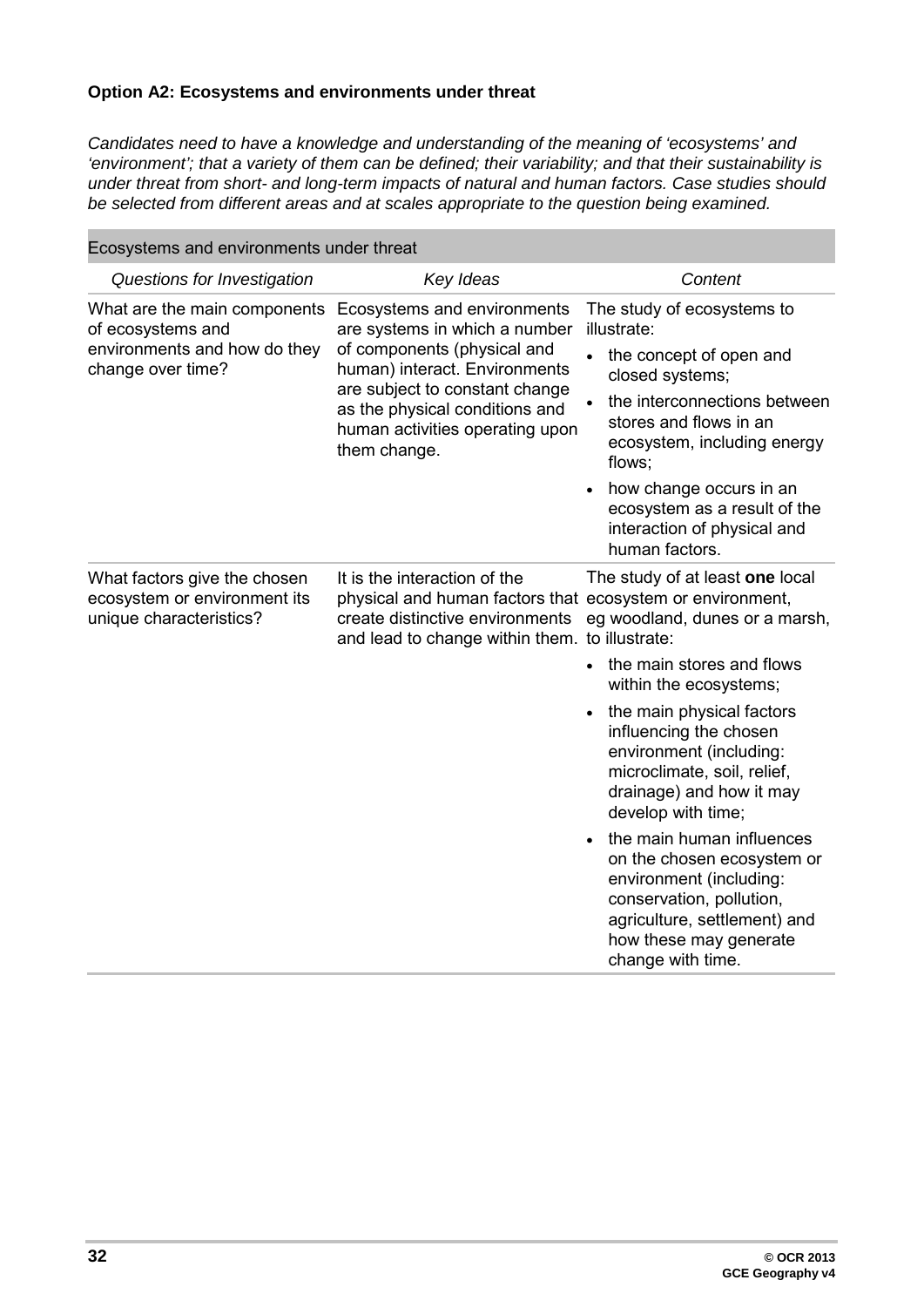| Questions for Investigation                                                                             | Key Ideas                                                                                                                                                                                           | Content                                                                                                                                                                                                            |
|---------------------------------------------------------------------------------------------------------|-----------------------------------------------------------------------------------------------------------------------------------------------------------------------------------------------------|--------------------------------------------------------------------------------------------------------------------------------------------------------------------------------------------------------------------|
| In what ways are physical<br>environments under threat from<br>human activity?                          | Human activity poses threats to<br>physical environments in both<br>planned and unintended ways.                                                                                                    | The study of at least one local<br>ecosystem or environment,<br>eg woodland, dunes or a marsh,<br>to illustrate:                                                                                                   |
|                                                                                                         |                                                                                                                                                                                                     | the threats to, and the<br>impacts on, the physical<br>environment posed by a<br>range of human activities<br>(including: agriculture/<br>forestry, settlement, transport,<br>industry and mineral<br>extraction); |
|                                                                                                         |                                                                                                                                                                                                     | the role that conservation can<br>play in reducing the threats to<br>the environment.                                                                                                                              |
| Why does the impact of human<br>activity on the physical<br>environment vary over time<br>and location? | The impact of human activity on<br>environments varies as areas<br>develop, and varies between<br>different areas of the world at<br>different stages of economic<br>and technological development. | The study of the contrast<br>between countries at either end<br>of the development continuum to<br>illustrate:                                                                                                     |
|                                                                                                         |                                                                                                                                                                                                     | the different ways human<br>activity can impact on<br>physical environments (both<br>positive and negative);                                                                                                       |
|                                                                                                         |                                                                                                                                                                                                     | why the impact on physical<br>environments may be<br>increasing or decreasing with<br>economic, social and<br>technological development.                                                                           |
| How can physical<br>environments be managed to<br>ensure sustainability?                                | When human activity impacts<br>on physical environments they<br>may need to be managed in<br>order to be sustainable.                                                                               | The study of at least one<br>example of sustainable<br>environmental management of a<br>located physical environment to<br>illustrate:                                                                             |
|                                                                                                         |                                                                                                                                                                                                     | • the ways in which physical<br>environments can/may be<br>managed (including<br>conservation, planning<br>controls, restricted use).                                                                              |
| <b>Key Concepts:</b>                                                                                    |                                                                                                                                                                                                     |                                                                                                                                                                                                                    |
| posed to them varies with location and over time<br>$\bullet$<br>and processes                          | The nature of threatened ecosystems and the threat<br>Ecosystems and environments of this nature consist of<br>a variety of interdependent and interconnected activities                            |                                                                                                                                                                                                                    |
|                                                                                                         | Ecosystams have distinctive characteristics resulting                                                                                                                                               |                                                                                                                                                                                                                    |

- Ecosystems have distinctive characteristics resulting from the interaction of a variety of factors
- Human activity and environmental factors often threaten ecosystems for a variety of reasons
- The impact of human activity varies over time and location
- There are diverse ways of managing an ecosystem in a sustainable way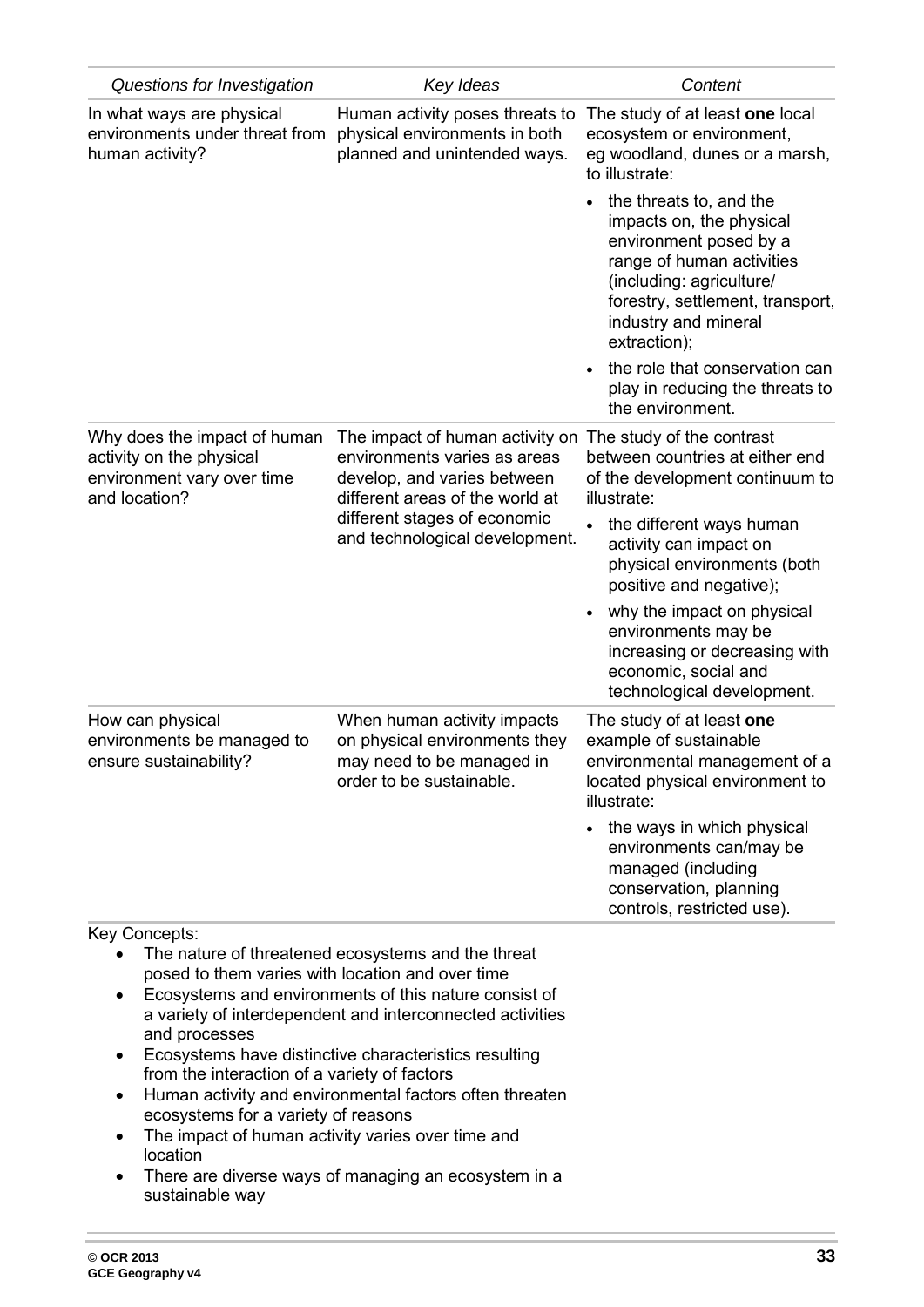- Research and/or fieldwork to investigate ecosystem characteristics and processes and how these are threatened
- Analysis of a variety of types of image, eg analysis of changes in land use patterns in threatened ecosystems
- Map work at a variety of scales, eg soil maps<br>• Statistical analysis. including charts and grapl
- Statistical analysis, including charts and graphs
- Use and application of GIS and other modern technology, eg in measuring, recording and analysing flows in the ecosystem or environment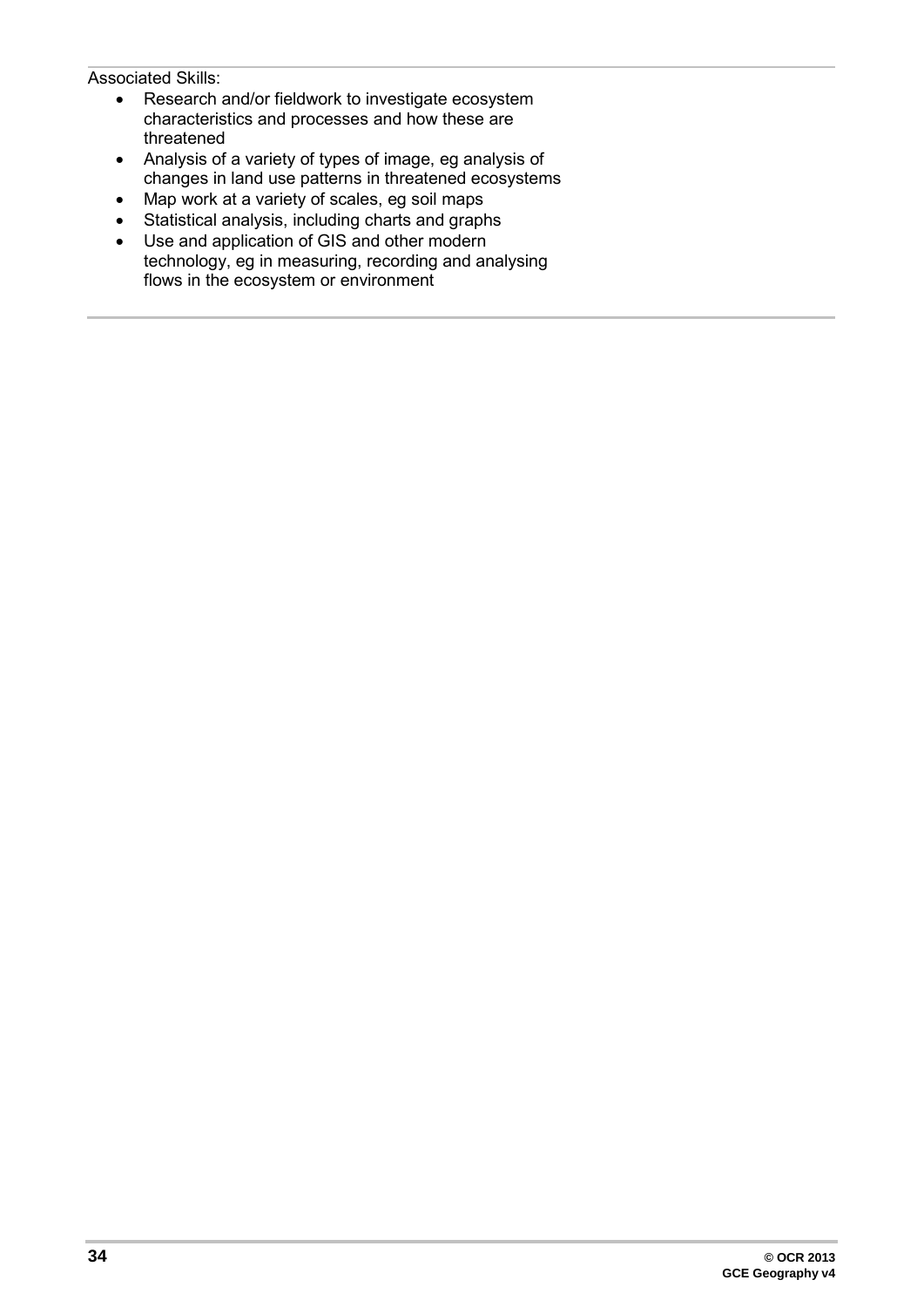#### **Option A3: Climatic hazards**

*Candidates need to have a knowledge and understanding of the meaning of 'hazards', their degree of predictability and that they make both short- and long-term impacts on an environment and community. Case studies should be selected from different areas and at scales appropriate to the hazards being examined.*

| <b>Climatic hazards</b>                                                                                                                                           |                                                                                                                                                                                                                                                                        |                                                                                                                                                                                                                                                                                                                                                                                                                                                                                                                       |
|-------------------------------------------------------------------------------------------------------------------------------------------------------------------|------------------------------------------------------------------------------------------------------------------------------------------------------------------------------------------------------------------------------------------------------------------------|-----------------------------------------------------------------------------------------------------------------------------------------------------------------------------------------------------------------------------------------------------------------------------------------------------------------------------------------------------------------------------------------------------------------------------------------------------------------------------------------------------------------------|
| Questions for Investigation                                                                                                                                       | Key Ideas                                                                                                                                                                                                                                                              | Content                                                                                                                                                                                                                                                                                                                                                                                                                                                                                                               |
| What conditions lead to tropical<br>storms (hurricanes, typhoons<br>or cyclones) and tornadoes<br>and in what ways do they<br>represent a hazard to people?       | Tropical storms and tornadoes<br>form and develop under<br>particular atmospheric<br>conditions to become major<br>hazards. These hazards have<br>serious environmental, social<br>and economic impacts upon the<br>areas they affect.                                 | The study of the development of<br>tropical storms and tornadoes to<br>illustrate:<br>the atmospheric and surface<br>conditions that give rise to<br>their development;<br>an understanding, with<br>$\bullet$<br>examples, of how such<br>systems develop;<br>through examples, the<br>hazards they present to<br>particular areas and the<br>impacts that these hazards<br>can have.                                                                                                                                |
| How do atmospheric systems<br>cause heavy snowfall, intense<br>cold spells, heatwaves and<br>drought and in what ways do<br>they represent a hazard to<br>people? | Atmospheric systems<br>(anticyclones and depressions)<br>can produce extreme weather<br>under certain circumstances,<br>resulting in hazards for people.<br>These hazards have serious<br>environmental, social and<br>economic impacts upon the<br>areas they affect. | The study of high and low<br>pressure systems and air<br>masses to illustrate:<br>the formation of these<br>$\bullet$<br>hazards, ie heavy snowfall,<br>frost, drought;<br>how they represent hazards<br>to people through blizzards,<br>cold spells, heatwaves and<br>droughts;<br>the impacts associated with<br>these weather features for<br>named areas at the local,<br>regional and global scale,<br>including impacts on:<br>- transport;<br>- agriculture and forestry;<br>- health;<br>- economic activity. |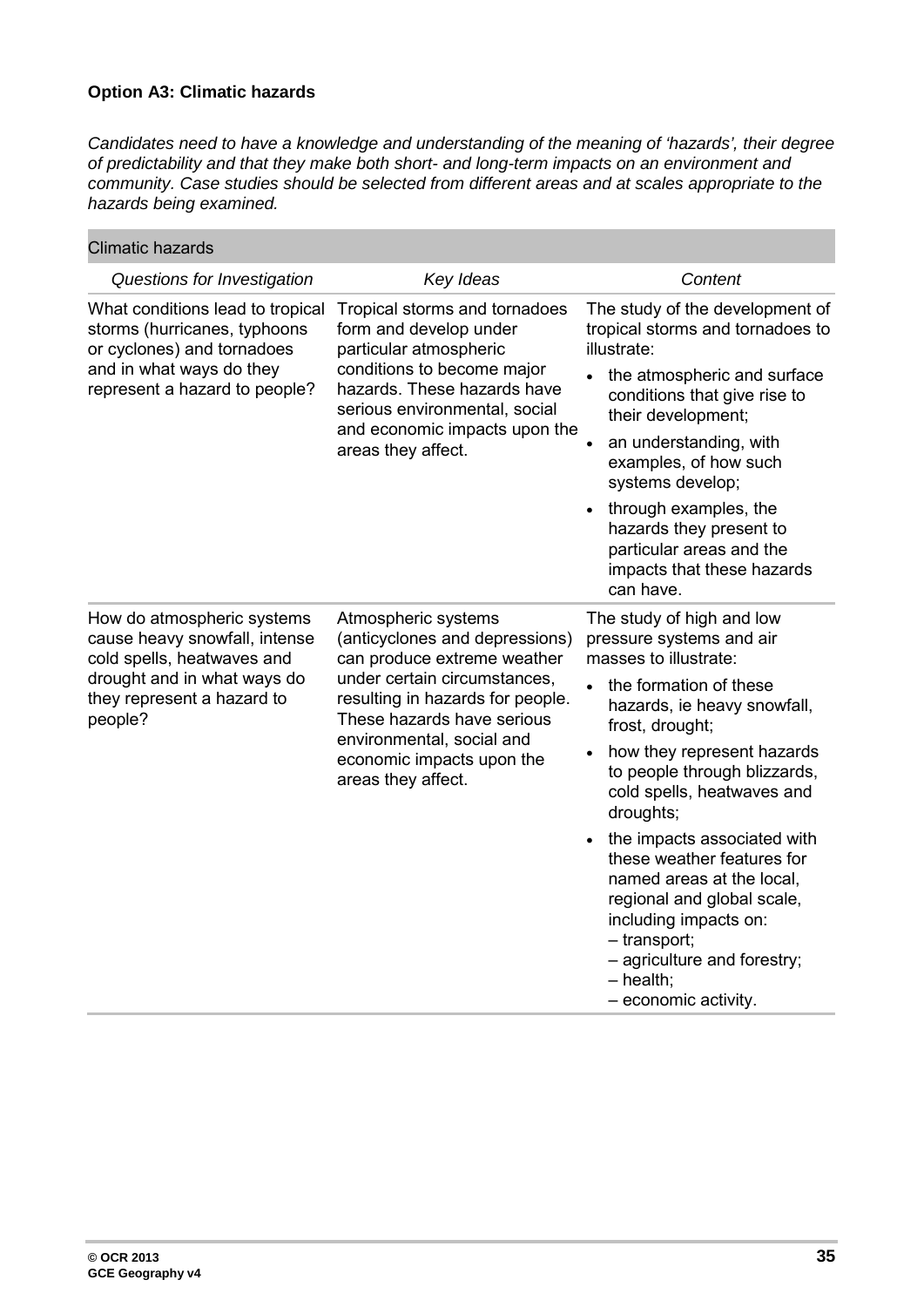| Questions for Investigation                                                                                                                                                                                                                                                                 | Key Ideas                                                                                                                                                                                                                                                                     | Content                                                                                                                                                                                                                                                                                                                                                                                                                             |
|---------------------------------------------------------------------------------------------------------------------------------------------------------------------------------------------------------------------------------------------------------------------------------------------|-------------------------------------------------------------------------------------------------------------------------------------------------------------------------------------------------------------------------------------------------------------------------------|-------------------------------------------------------------------------------------------------------------------------------------------------------------------------------------------------------------------------------------------------------------------------------------------------------------------------------------------------------------------------------------------------------------------------------------|
| Why do the impacts of climatic<br>hazards vary over time and<br>location?                                                                                                                                                                                                                   | The degree of impact on an<br>area is related to a variety of<br>factors, including the level of<br>economic and technological<br>development and population<br>density. Impacts can vary over<br>time from immediate to<br>long term.                                        | The study of contrasting<br>examples to illustrate:<br>a contrast between countries<br>at either end of the<br>development continuum, rural<br>and urban areas, coastal and<br>inland areas, to compare both<br>the impacts of and reactions<br>to at least two contrasting<br>types of climatic hazards;<br>how impacts can vary over<br>short and long time periods<br>for at least two contrasting<br>types of climatic hazards. |
| What can humans do to reduce<br>the impact of climatic hazards?                                                                                                                                                                                                                             | There are a variety of ways to<br>manage or reduce the impacts<br>of climatic hazards.                                                                                                                                                                                        | The study of different<br>approaches to managing<br>atmospheric hazards to<br>illustrate:<br>the extent to which climatic<br>hazards can be predicted;<br>different management<br>strategies to reduce their<br>impacts.                                                                                                                                                                                                            |
| In what ways do human<br>activities create climatic<br>hazards?                                                                                                                                                                                                                             | Human activities may impact<br>on the global climate to create<br>particular climatic hazards.                                                                                                                                                                                | The study of the causes and<br>effects of global warming and<br>global dimming.<br>The study for one named area<br>of the causes of, impacts on and<br>solutions to, either acid rain or<br>photochemical smog.                                                                                                                                                                                                                     |
| Key Concepts:<br>location and over time<br>$\bullet$<br>and interconnected activities and processes<br>Physical geography and human activity are<br>$\bullet$<br>The impact of such hazards varies over time and<br>$\bullet$<br>location<br>$\bullet$<br>ways to hazards<br>and challenges | The nature and impact of hazards vary with space,<br>Climatic hazards consist of a variety of interdependent<br>interdependent and can together produce hazards<br>Populations and environments respond in a variety of<br>The management of hazards results in opportunities |                                                                                                                                                                                                                                                                                                                                                                                                                                     |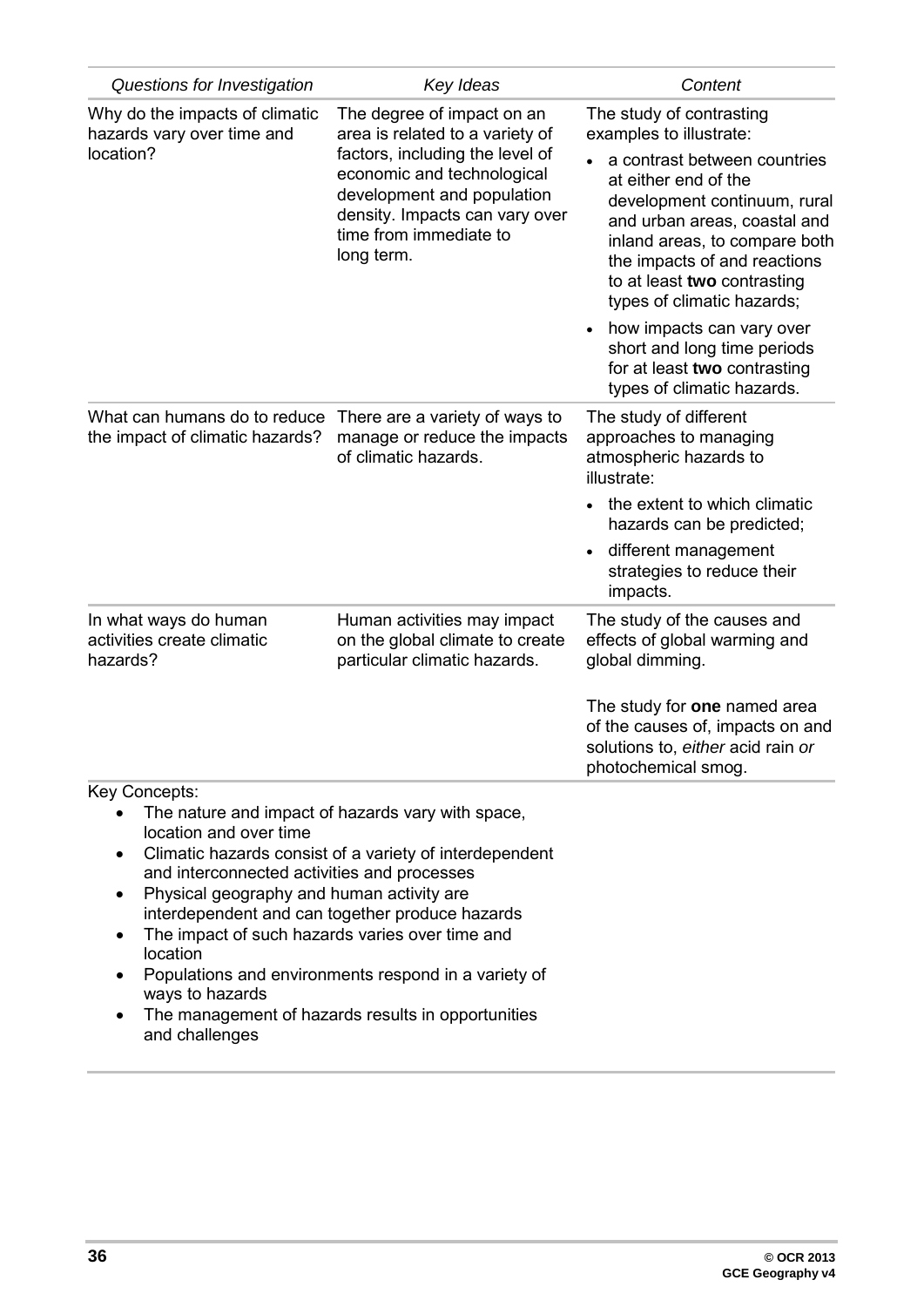- Research into hazard events and their impact
- Analysis of a variety of types of image
- Map work at a variety of scales, eg climatic hazard mapping
- Statistical analysis including charts and graphs, eg plotting changes in weather observations over time
- Use and application of GIS and other modern technology, eg tracking and forecasting hurricanes, analysis of effect of global warming over time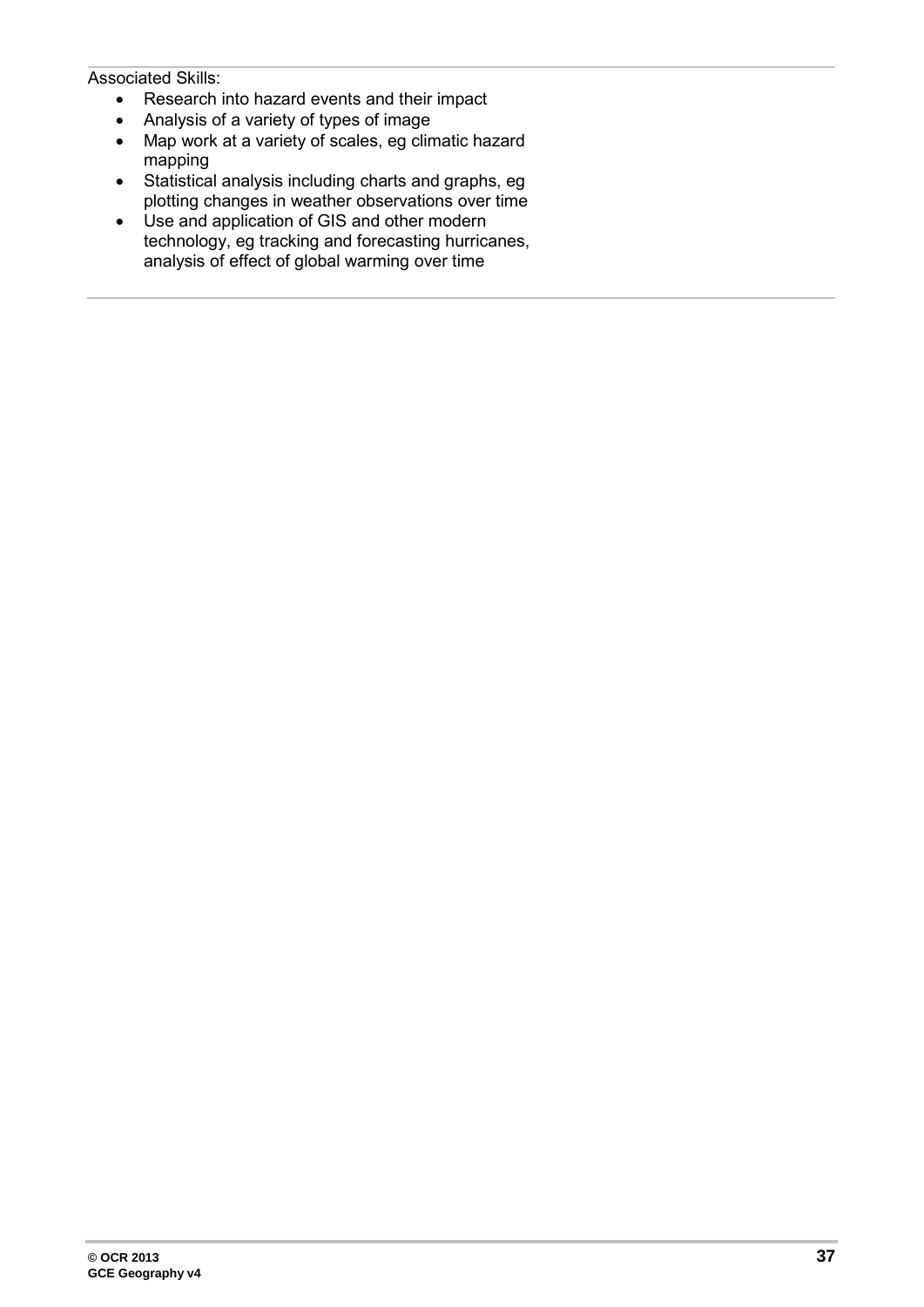Section B: Economic Issues

Population and resources

At least **one** topic must be chosen from this section*.*

#### **Option B1: Population and resources**

*Candidates need to have a knowledge and understanding of the meaning of 'resources', their variability in supply, type and locational extent. Population, in turn, should be seen both as a stimulation for the development and exploitation of resources and as consumers of resources. Case studies should be selected from different areas and at scales appropriate to the resources being examined.*

| Population and resources                                                                        |                                                                                                                                                                        |                                                                                                                                                                                                                                                                                                                       |
|-------------------------------------------------------------------------------------------------|------------------------------------------------------------------------------------------------------------------------------------------------------------------------|-----------------------------------------------------------------------------------------------------------------------------------------------------------------------------------------------------------------------------------------------------------------------------------------------------------------------|
| Questions for Investigation                                                                     | Key Ideas                                                                                                                                                              | Content                                                                                                                                                                                                                                                                                                               |
| How and why does the number<br>and rate of growth of<br>population vary over time and<br>space? | Population is dynamic and<br>changes in response to a<br>number of demographic,<br>social, economic and political<br>factors. The factors vary from<br>place to place. | The study of how populations<br>grow over time to illustrate:<br>the roles of natural increase<br>and net migration;<br>how population growth is<br>related to concepts of<br>overpopulation and<br>underpopulation;<br>global contrasts in population<br>growth;<br>how the rate of growth is<br>changing over time. |
| How can resources be defined<br>and classified?                                                 | There are a variety of ways of<br>defining and classifying<br>resources including by source,<br>by use and extent of<br>renewability.                                  | The study of different types of<br>resource to illustrate:<br>the differences between<br>renewable, non-renewable,<br>flow and semi-renewable<br>resources;<br>how changes in technology<br>and society may result in<br>changes in the definition of<br>resources.                                                   |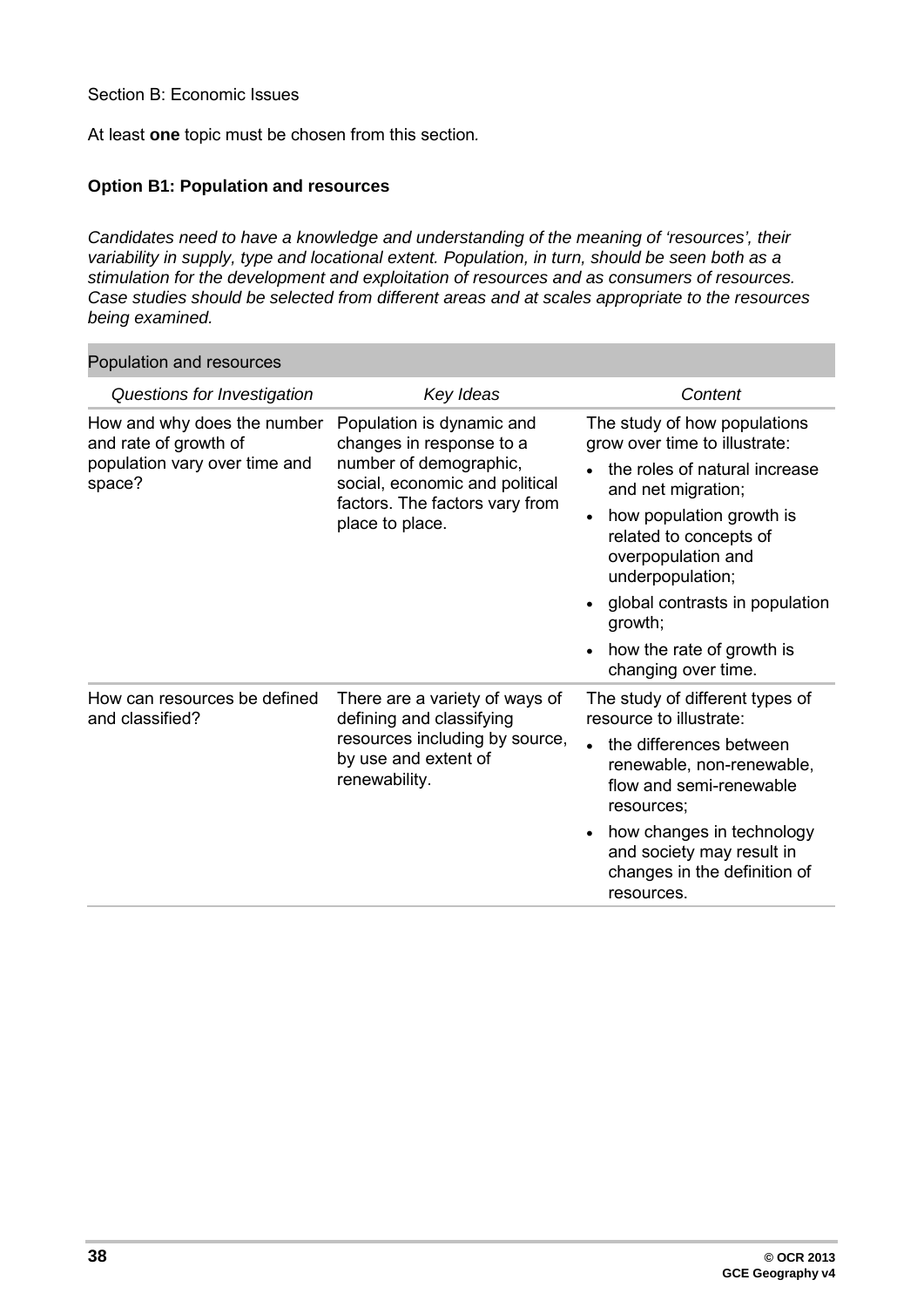| What factors affect the supply<br>and use of resources? | The supply and use of<br>resources is determined by a<br>combination of physical and<br>socio-economic factors. | The study of at least two<br>resources including one<br>non-energy resource,<br>eg mineral, foodstuff, fish,<br>forestry, scenery, to illustrate:                         |
|---------------------------------------------------------|-----------------------------------------------------------------------------------------------------------------|---------------------------------------------------------------------------------------------------------------------------------------------------------------------------|
|                                                         |                                                                                                                 | • the physical factors (including<br>climate, geology, water, soil,<br>vegetation) influencing their<br>supply and use;                                                   |
|                                                         |                                                                                                                 | • the human factors (including<br>technology, capital, transport,<br>population, industry,<br>energy/power supplies,<br>agriculture) influencing their<br>supply and use; |
|                                                         |                                                                                                                 | how and why these factors<br>have changed with time.                                                                                                                      |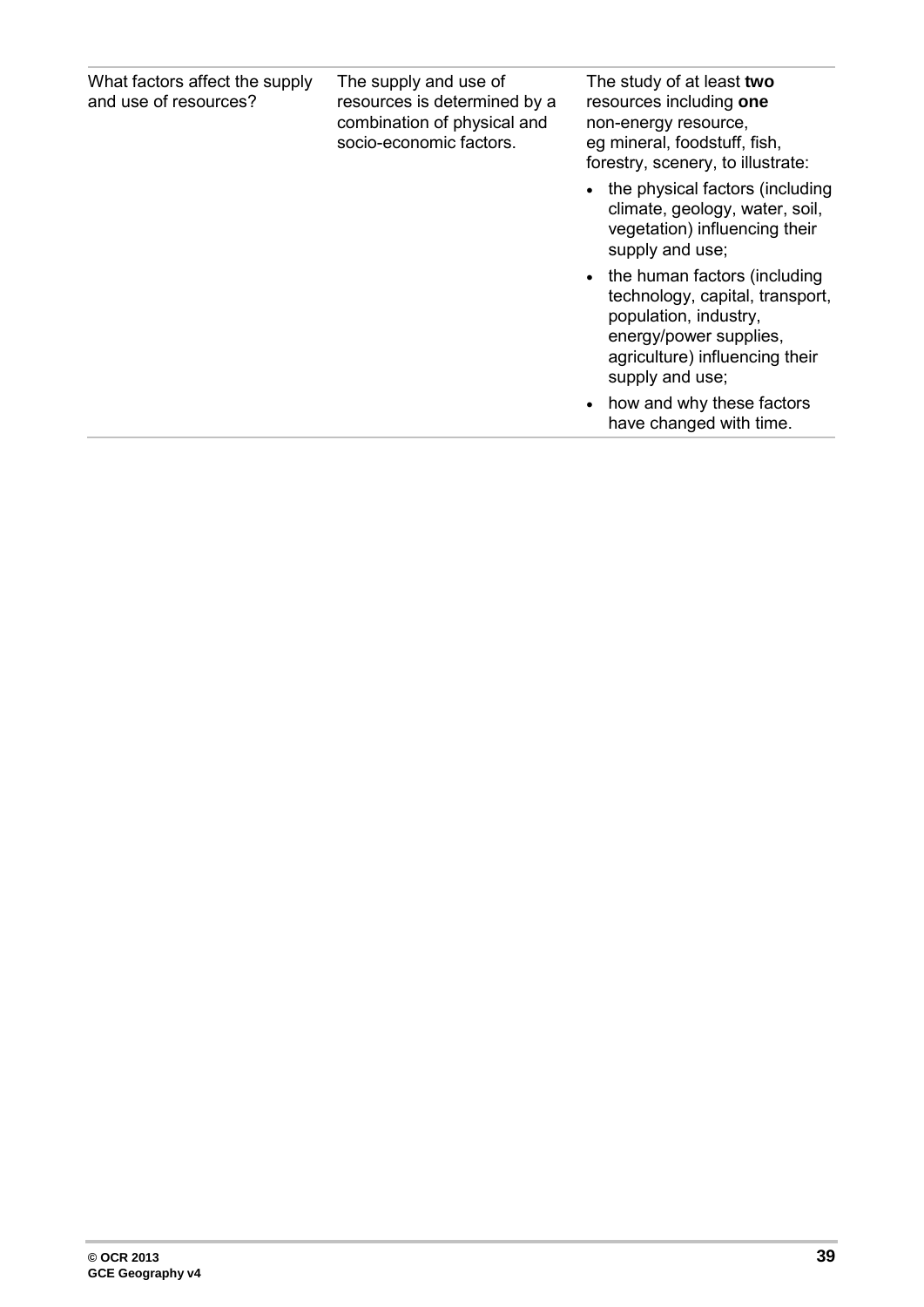| Questions for Investigation                                                                                                                                                                                                                                                                              | Key Ideas                                                                                                                                                                                                                                                                                                                                                                                                                                                                                                           | Content                                                                                                                                                                 |
|----------------------------------------------------------------------------------------------------------------------------------------------------------------------------------------------------------------------------------------------------------------------------------------------------------|---------------------------------------------------------------------------------------------------------------------------------------------------------------------------------------------------------------------------------------------------------------------------------------------------------------------------------------------------------------------------------------------------------------------------------------------------------------------------------------------------------------------|-------------------------------------------------------------------------------------------------------------------------------------------------------------------------|
| Why does the demand for<br>resources vary with time and<br>location?                                                                                                                                                                                                                                     | Different parts of the world<br>have differing demands (in<br>terms of quantities and types of<br>resources) and these change<br>with time and development.                                                                                                                                                                                                                                                                                                                                                         | The study of the contrast<br>between countries at either end<br>of the development continuum in<br>their resource supply and use to<br>illustrate:                      |
|                                                                                                                                                                                                                                                                                                          |                                                                                                                                                                                                                                                                                                                                                                                                                                                                                                                     | the link between population<br>size/growth and standard of<br>living and the demand for<br>different resources over time;                                               |
|                                                                                                                                                                                                                                                                                                          |                                                                                                                                                                                                                                                                                                                                                                                                                                                                                                                     | the different patterns of<br>demand in MEDC, NIC and<br>LEDC and how these change<br>with population growth and<br>the rate of development.                             |
| In what ways does human<br>activity attempt to manage the<br>demand and supply of<br>resources and development?                                                                                                                                                                                          | Both the demand for, and<br>supply of, resources need to<br>be planned and managed to<br>achieve a sustainable system.                                                                                                                                                                                                                                                                                                                                                                                              | The study of contrasting types of<br>management and planning<br>strategies used to balance<br>demand and supply for at least<br>two different resources, to<br>include: |
|                                                                                                                                                                                                                                                                                                          |                                                                                                                                                                                                                                                                                                                                                                                                                                                                                                                     | at least one case study of<br>attempts to make resource<br>development sustainable.                                                                                     |
| Key Concepts:<br>The nature of populations and their demand for<br>resources vary with location<br>$\bullet$<br>$\bullet$<br>and processes<br>$\bullet$<br>time<br>demand for and supply of resources<br>٠<br>and with location<br>٠<br>and challenges<br>a sustainable way<br><b>Associated Skills:</b> | The nature of populations and demand for resources<br>and their interrelationship change over time and space<br>The use and development of resources consist of a<br>variety of interdependent and interconnected activities<br>Population changes in number and characteristics over<br>Various dynamic environmental factors influence the<br>Demand for and supply of resources vary over time<br>The management of resources results in opportunities<br>There are diverse strategies for managing resources in |                                                                                                                                                                         |
| Research and/or fieldwork into population<br>$\bullet$<br>characteristics and/or resources<br>Analysis of a variety of types of image<br>٠<br>Map work at a variety of scales<br>$\bullet$<br>ratios<br>Use and application of GIS and other modern                                                      | Statistical analysis including charts and graphs, eg<br>population pyramids, and analysis of dependency                                                                                                                                                                                                                                                                                                                                                                                                             |                                                                                                                                                                         |
|                                                                                                                                                                                                                                                                                                          | technology, eg remote sensing of mineral resources                                                                                                                                                                                                                                                                                                                                                                                                                                                                  |                                                                                                                                                                         |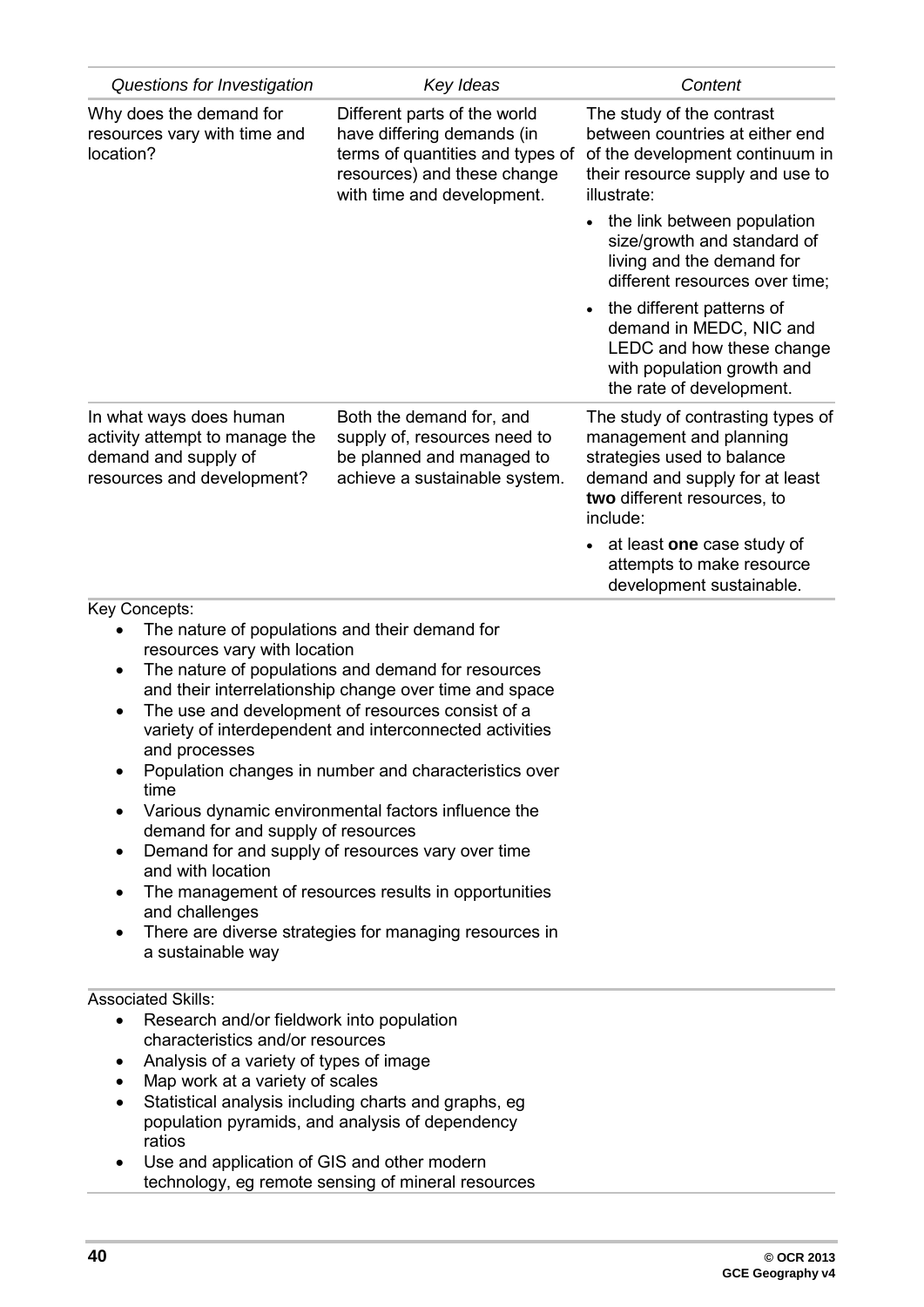#### **Option B2: Globalisation**

Candidates need to have a knowledge and understanding of the meaning of 'globalisation', why it *has developed and its implications for communities and the environment. Case studies should be selected from different areas and at scales appropriate to the issues being examined.*

| Globalisation                                                                                       |                                                                                                                                                                               |                                                                                                                                     |
|-----------------------------------------------------------------------------------------------------|-------------------------------------------------------------------------------------------------------------------------------------------------------------------------------|-------------------------------------------------------------------------------------------------------------------------------------|
| Questions for Investigation                                                                         | Key Ideas                                                                                                                                                                     | Content                                                                                                                             |
| What is meant by the term<br>'globalisation' and why is it                                          | There are marked advantages<br>for economic activity in working<br>at a global rather than local<br>scale.                                                                    | The study of the processes of<br>globalisation to illustrate:                                                                       |
| occurring?                                                                                          |                                                                                                                                                                               | the meanings of globalisation<br>in both economic and cultural<br>terms;                                                            |
|                                                                                                     |                                                                                                                                                                               | the range of factors<br>responsible for this process<br>and the possible future<br>trends.                                          |
| What are the issues associated<br>with globalisation?                                               | Globalisation of economic<br>activity may bring advantages<br>and disadvantages to various<br>areas. These impacts may be<br>environmental, economic,<br>social or political. | The study of the impact of<br>globalisation to illustrate:                                                                          |
|                                                                                                     |                                                                                                                                                                               | the environmental, economic,<br>$\bullet$<br>social and political benefits<br>and problems created in both<br>a NIC and a MEDC;     |
|                                                                                                     |                                                                                                                                                                               | whether globalisation is<br>increasing or narrowing the<br>'development gap' (with the<br>aid of statistical analysis).             |
| What are transnational                                                                              | Transnational corporations may<br>create both positive and<br>negative impacts on an area.                                                                                    | The study of TNCs to illustrate:                                                                                                    |
| corporations (TNCs) and what<br>is their contribution to the<br>countries in which they<br>operate? |                                                                                                                                                                               | how TNCs may be defined<br>and the ways in which they<br>have developed over time;                                                  |
|                                                                                                     |                                                                                                                                                                               | two case studies of<br>contrasting spatial and<br>organisational structures;                                                        |
|                                                                                                     |                                                                                                                                                                               | the advantages and<br>disadvantages to countries at<br>either end of the development<br>continuum of at least one<br>TNC operation. |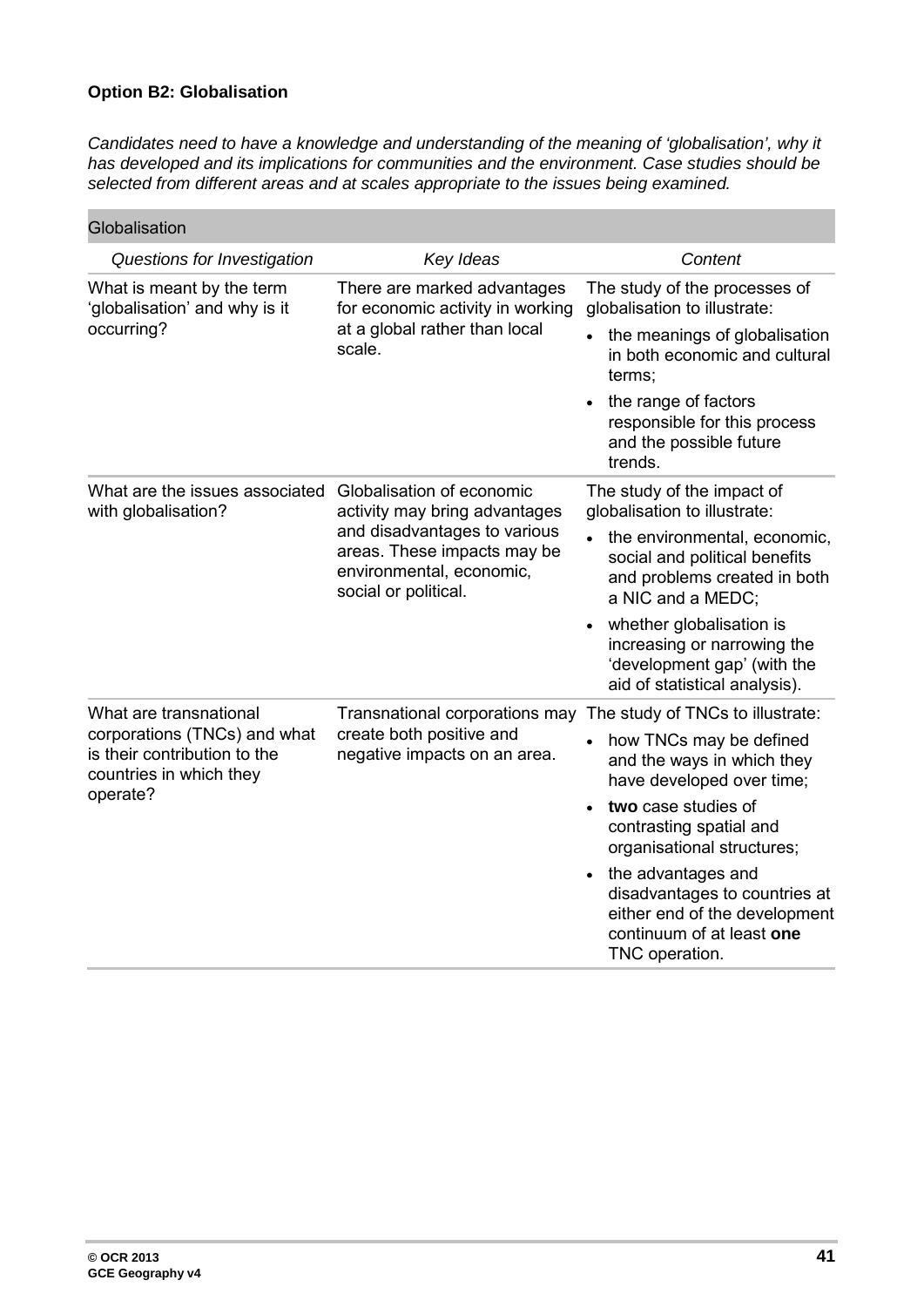| How far do international trade<br>and aid influence global<br>patterns of production?                                                                                                                                                                                                                                                                                                                                                                                | Trade and aid both support and<br>hinder the broader balance of<br>the world's patterns of<br>production.                                                                                                                          | The study of global trade<br>patterns to illustrate:<br>the structure, direction and<br>impact of trade for an<br>example of each of a LEDC,<br>NIC and MEDC;<br>the role of international trade<br>negotiations and agreements.<br>The study of global patterns of<br>aid to illustrate:<br>the different types of aid;<br>the advantages and<br>disadvantages of aid for both<br>donor and recipient countries;<br>examples of short-term<br>emergency aid and examples<br>of long-term development aid. |
|----------------------------------------------------------------------------------------------------------------------------------------------------------------------------------------------------------------------------------------------------------------------------------------------------------------------------------------------------------------------------------------------------------------------------------------------------------------------|------------------------------------------------------------------------------------------------------------------------------------------------------------------------------------------------------------------------------------|------------------------------------------------------------------------------------------------------------------------------------------------------------------------------------------------------------------------------------------------------------------------------------------------------------------------------------------------------------------------------------------------------------------------------------------------------------------------------------------------------------|
| How can governments<br>evaluate and manage the<br>impact of globalisation?                                                                                                                                                                                                                                                                                                                                                                                           | Governments vary in their<br>responses to the impacts of<br>globalisation and are<br>increasingly looking to reduce<br>the harmful impacts.                                                                                        | The study of the different ways<br>of measuring and evaluating the<br>impact of globalisation through a<br>case study of how at least one<br>country is managing the impacts<br>of globalisation on its economy<br>and society.                                                                                                                                                                                                                                                                            |
| Key Concepts:<br>The nature of globalisation and interrelationships<br>change over time and space<br>$\bullet$<br>and interconnected activities and processes<br>The nature and extent of globalisation varies with<br>٠<br>location<br>There are distinctive and diverse features of<br>globalisation and they can also change over time<br>globalisation<br>Governments try to manage the diverse nature of<br>$\bullet$<br>challenges and impact of globalisation | Globalisation consists of a variety of interdependent<br>Various opportunities and challenges are produced by<br>Transnational corporations, trade and aid all influence<br>global patterns of interdependence and interconnection |                                                                                                                                                                                                                                                                                                                                                                                                                                                                                                            |
| <b>Associated Skills:</b><br>$\bullet$<br>and/or TNCs<br>Analysis of a variety of types of image<br>$\bullet$<br>Map work at a variety of scales<br>$\bullet$<br>$\bullet$<br>of indexes of development<br>Use and application of GIS and other modern<br>$\bullet$<br>technologies                                                                                                                                                                                  | Research and/or fieldwork into globalisation features<br>Statistical analysis including charts and graphs, eg use<br>technology, eg role of Sat Nav and global positioning                                                         |                                                                                                                                                                                                                                                                                                                                                                                                                                                                                                            |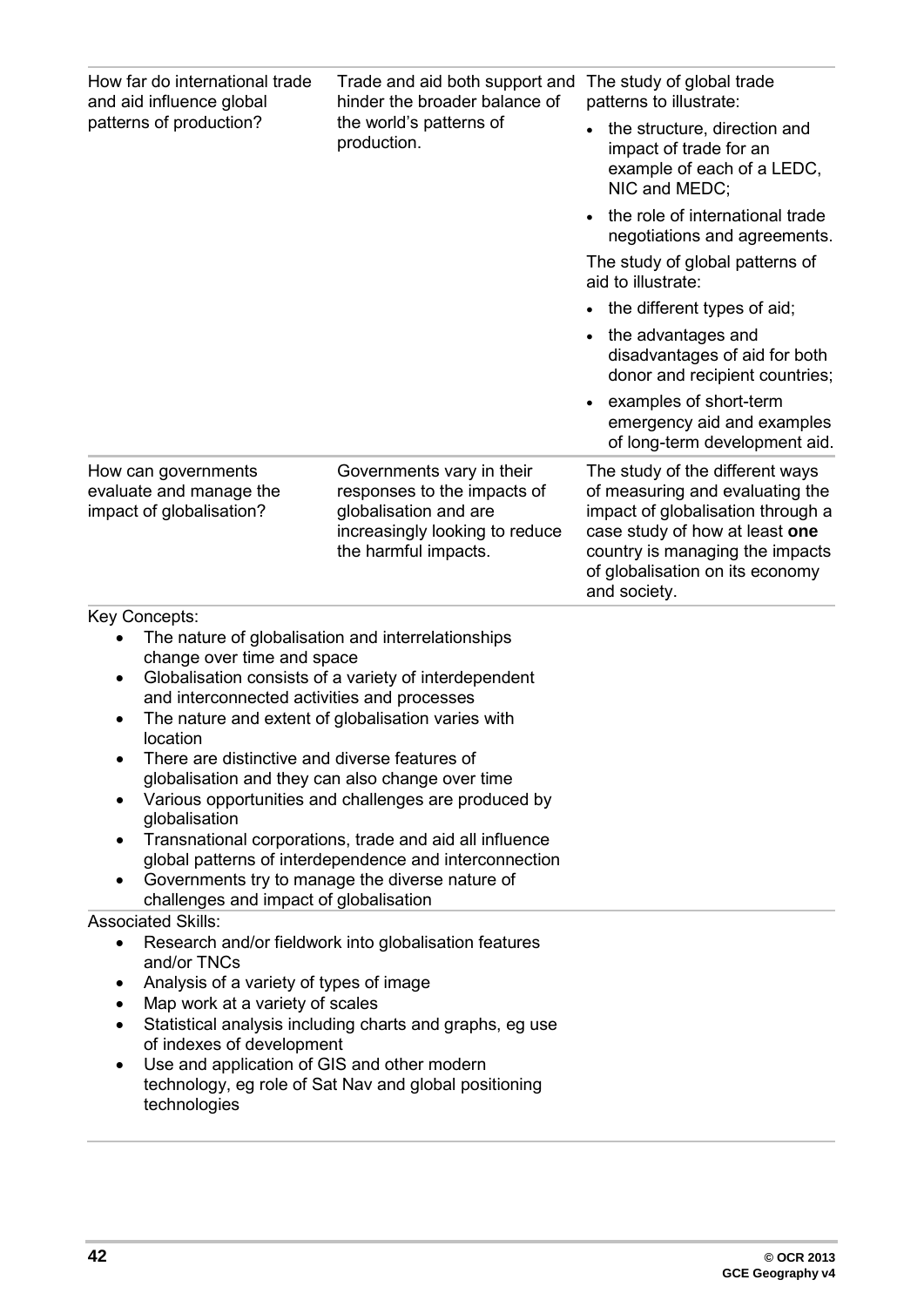#### **Option B3: Development and inequalities**

*Candidates need to have a knowledge and understanding of the meaning of 'inequalities'; why they may develop; and their implications for communities and the environment. Case studies should be selected from different areas and at scales appropriate to the issues being examined. Gender inequalities should be considered throughout, where appropriate.*

| Development and inequalities                                                                         |                                                                                                                                                                                                                      |                                                                                                                                                                                                                                                                                                                                                                                                   |
|------------------------------------------------------------------------------------------------------|----------------------------------------------------------------------------------------------------------------------------------------------------------------------------------------------------------------------|---------------------------------------------------------------------------------------------------------------------------------------------------------------------------------------------------------------------------------------------------------------------------------------------------------------------------------------------------------------------------------------------------|
| Questions for Investigation                                                                          | Key Ideas                                                                                                                                                                                                            | Content                                                                                                                                                                                                                                                                                                                                                                                           |
| In what ways do countries vary<br>in their levels of economic<br>development and quality of<br>life? | Countries vary in their levels of<br>economic development and<br>this, in turn, influences the<br>quality of life (such as standard<br>of living) of their citizens.                                                 | The study of global patterns of<br>economic development and<br>quality of life to illustrate:<br>different ways of measuring<br>the level of development and<br>quality of life (both<br>quantitative and qualitative);<br>the contrast in the level of<br>development and the quality<br>of life between LEDCs, NICs<br>and MEDCs (with the aid of<br>statistical analysis and case<br>studies). |
| Why do levels of economic<br>development vary and how can<br>they lead to inequalities?              | Various factors influence the<br>rate and level of development<br>and this in turn may increase or<br>decrease economic and social<br>inequalities.                                                                  | The study of the relative level of<br>development of countries to<br>illustrate:<br>the factors (physical,<br>economic, social, political and<br>historical) that influence the<br>relative level of economic<br>development of a country;<br>how economic development<br>can increase or decrease<br>various inequalities between<br>countries and within one<br>named country.                  |
| To what extent is the<br>'Development Gap' increasing<br>or decreasing?                              | Some areas are finding it very<br>difficult to develop economically<br>so the inequality gap between<br>the richer and poorer areas is<br>increasing; whilst others are<br>developing rapidly, narrowing<br>the gap. | The study of the concept of the<br>'Development Gap' to illustrate:<br>what the 'Development Gap'<br>is and why it exists (models<br>such as the Core-periphery,<br>Friedmann and Rostow are<br>helpful);<br>the factors (physical,<br>economic, social and political)<br>that may be increasing or<br>decreasing this 'Gap'.                                                                     |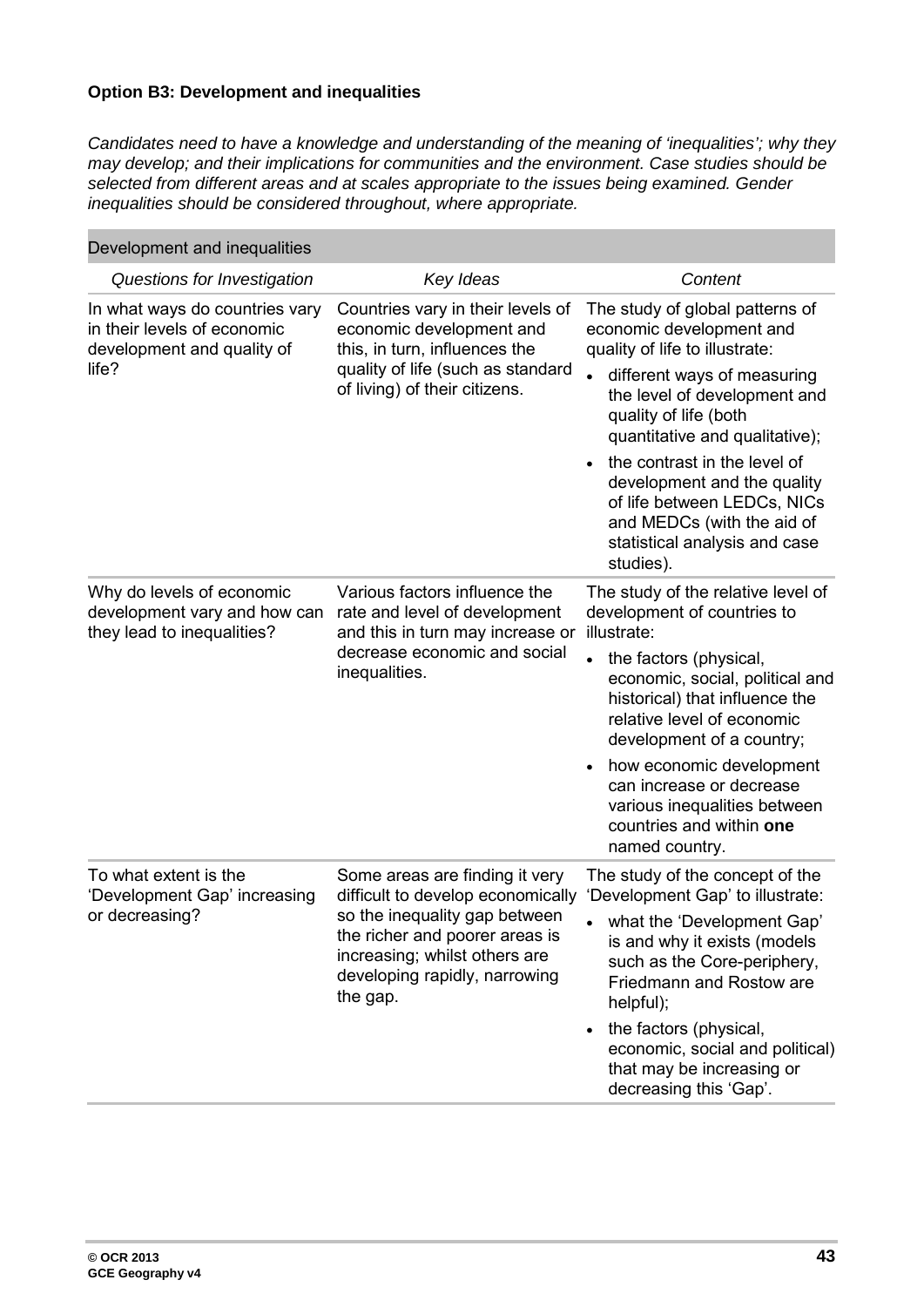| Questions for Investigation                                                                                                                         | Key Ideas                                                                                               | Content                                                                                                                                                                                                                                                                                                                   |
|-----------------------------------------------------------------------------------------------------------------------------------------------------|---------------------------------------------------------------------------------------------------------|---------------------------------------------------------------------------------------------------------------------------------------------------------------------------------------------------------------------------------------------------------------------------------------------------------------------------|
| In what ways do economic<br>inequalities influence social<br>and environmental issues?                                                              | Economic inequalities may<br>result in social and<br>environmental conditions also<br>becoming unequal. | The study of variations in social<br>and environmental conditions to<br>illustrate:                                                                                                                                                                                                                                       |
|                                                                                                                                                     |                                                                                                         | variations in pollution (air,<br>water, solid, noise, etc) in<br>both a MEDC and a NIC;                                                                                                                                                                                                                                   |
|                                                                                                                                                     |                                                                                                         | the economic and social<br>inequalities within one named<br>region or large city resulting<br>from the interlinking of<br>economic and social factors.                                                                                                                                                                    |
| To what extent can social and<br>economic inequalities be<br>reduced?                                                                               | It is important to reduce<br>extreme inequalities and<br>various approaches have been                   | The study of the management of<br>social and economic inequalities<br>to illustrate:                                                                                                                                                                                                                                      |
|                                                                                                                                                     | tried with differing degrees of<br>success.                                                             | the variety of methods that<br>can be employed to tackle<br>social and economic<br>inequalities and their impacts<br>(including the use of law,<br>education, planning,<br>subsidies, taxation);<br>the reasons for, and the<br>methods used in, reducing<br>social and economic<br>inequalities in one named<br>country. |
| Key Concepts:                                                                                                                                       |                                                                                                         |                                                                                                                                                                                                                                                                                                                           |
| The development process consists of a variety of<br>interdependent and interconnected activities and                                                |                                                                                                         |                                                                                                                                                                                                                                                                                                                           |
| processes                                                                                                                                           |                                                                                                         |                                                                                                                                                                                                                                                                                                                           |
| and they change over time                                                                                                                           | The development process has diverse characteristics                                                     |                                                                                                                                                                                                                                                                                                                           |
| The nature of development and the resulting<br>$\bullet$<br>inequalities vary with location                                                         |                                                                                                         |                                                                                                                                                                                                                                                                                                                           |
| ٠                                                                                                                                                   | The nature of development and inequalities and their                                                    |                                                                                                                                                                                                                                                                                                                           |
| interrelationships change over time and space<br>٠                                                                                                  | Development impacts on the environment and quality of                                                   |                                                                                                                                                                                                                                                                                                                           |
| life and can lead to inequalities                                                                                                                   |                                                                                                         |                                                                                                                                                                                                                                                                                                                           |
| Inequalities are dynamic and, in turn, influence social<br>$\bullet$<br>and environmental issues                                                    |                                                                                                         |                                                                                                                                                                                                                                                                                                                           |
| A variety of attempts are being made to manage or<br>reduce inequalities                                                                            |                                                                                                         |                                                                                                                                                                                                                                                                                                                           |
| <b>Associated Skills:</b>                                                                                                                           |                                                                                                         |                                                                                                                                                                                                                                                                                                                           |
| $\bullet$<br>inequalities                                                                                                                           | Research and/or fieldwork into the scale and type of                                                    |                                                                                                                                                                                                                                                                                                                           |
| Analysis of a variety of types of image<br>٠                                                                                                        |                                                                                                         |                                                                                                                                                                                                                                                                                                                           |
| Map work at a variety of scales<br>٠<br>Statistical analysis including charts and graphs, eg<br>$\bullet$                                           |                                                                                                         |                                                                                                                                                                                                                                                                                                                           |
| quality of life index                                                                                                                               |                                                                                                         |                                                                                                                                                                                                                                                                                                                           |
| Use and application of GIS and other modern<br>$\bullet$<br>technology, eg use and processing of census data to<br>identify patterns of deprivation |                                                                                                         |                                                                                                                                                                                                                                                                                                                           |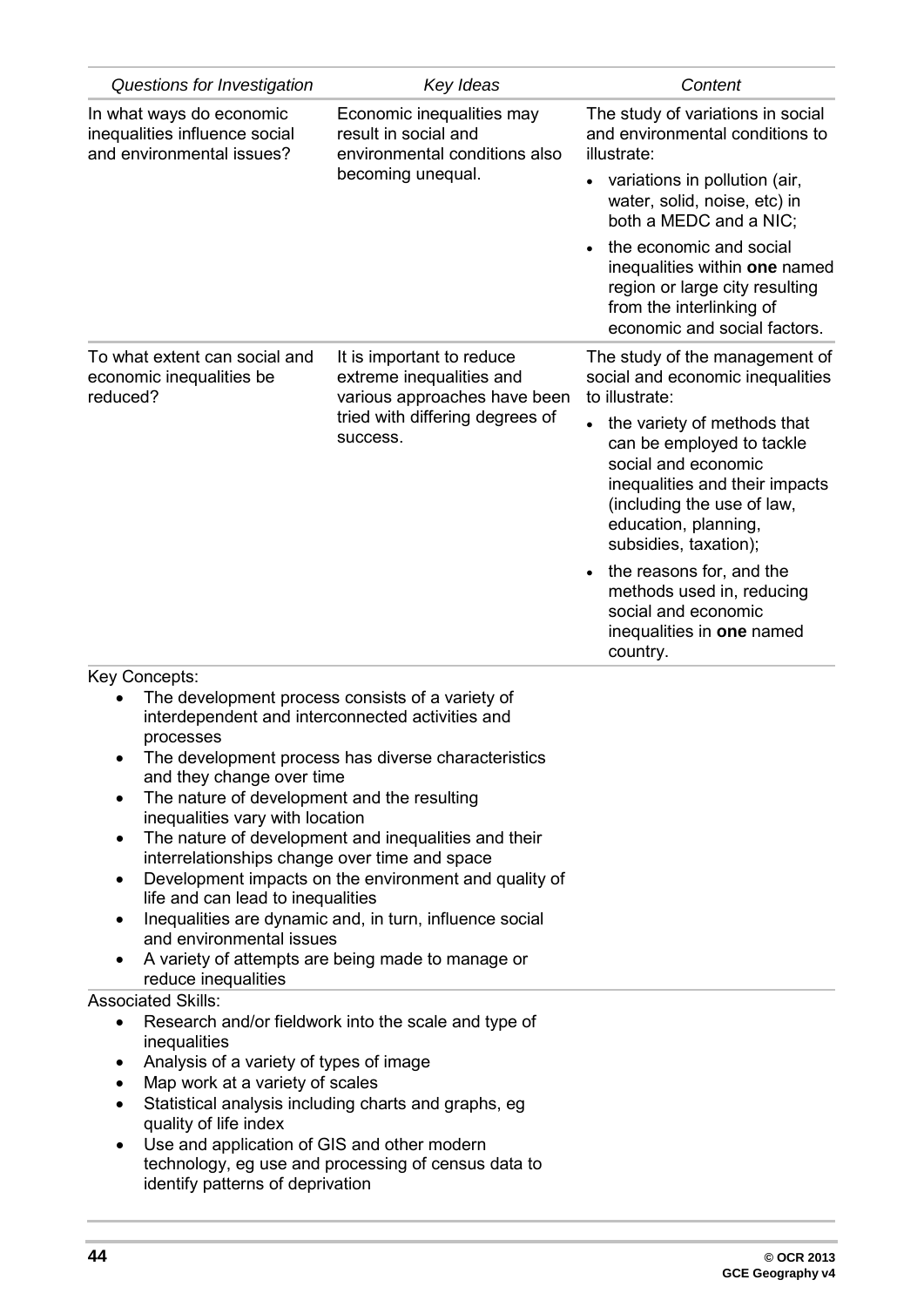<span id="page-44-0"></span>The aims of this unit are for candidates to develop:

- knowledge and an understanding of the process of geographical research, including fieldwork;
- the skills necessary to complete a piece of individual geographical research;
- the use of technology, eg GIS, remote sensing, etc as research tools;
- a knowledge and understanding of the potential of ICT and its relevance to geographical change;
- the ability to select and use appropriate GIS skills and techniques to explore geographical issues including decision-making and problem-solving;
- an awareness of the problems involved in undertaking individual geographical investigation/research;
- an understanding that interpretation and evaluation of research results should reflect the links and connections between diverse elements of geography.

This Unit is designed to be synoptic. Candidates will use skills in geographical research and investigations/fieldwork acquired during AS and A2. Candidates need to have undertaken individual research on a geographical topic of their choice, following the stages in investigation listed in the table below. This individual research/investigation should be based on any of the topics addressed in Units F761, F762 and F763. It should provide clear evidence of extension and synthesis of understanding and skills.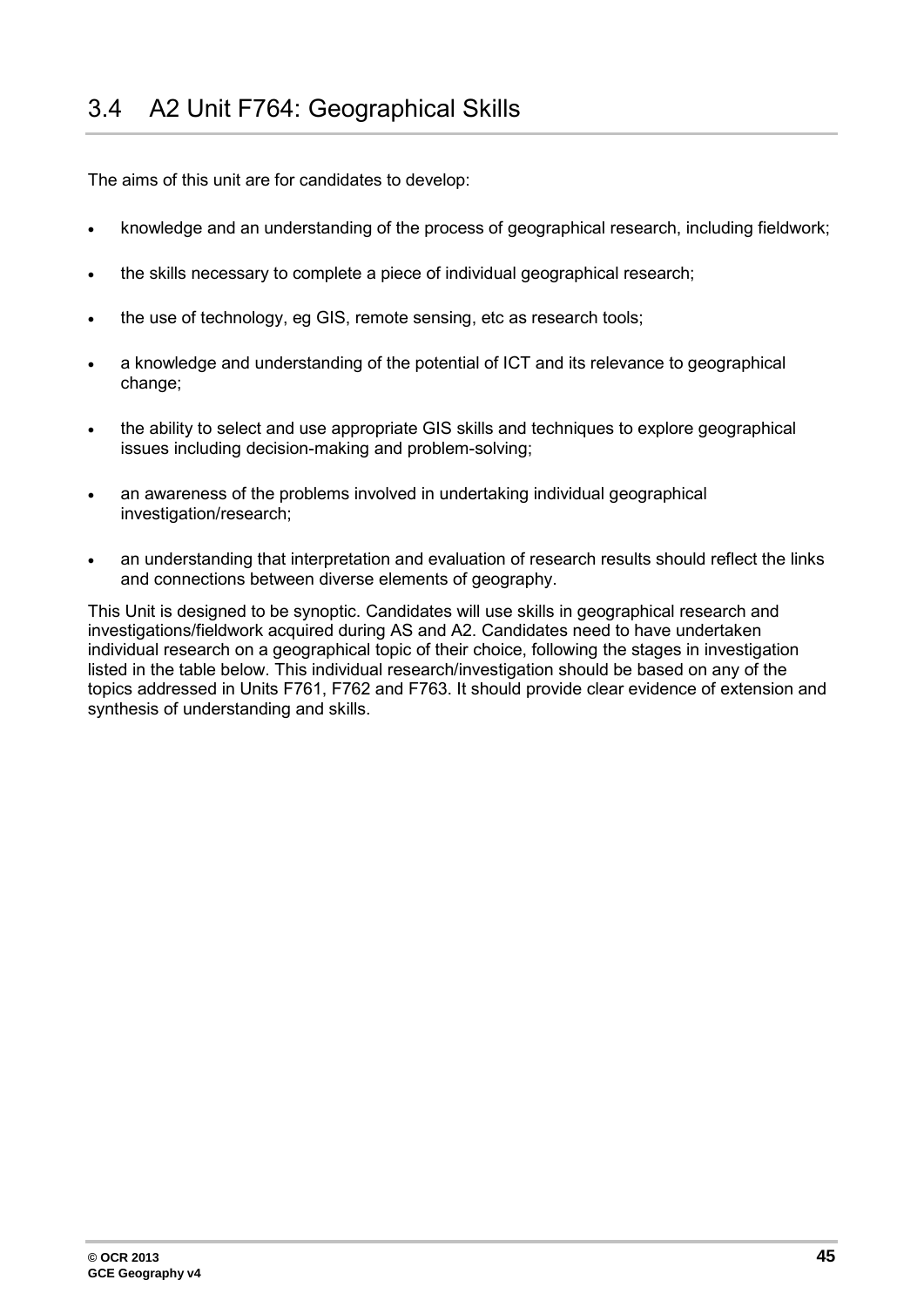| Geographical skills                                                                               |                                                                                                                                                                                                                                                                    |                                                                                                                                                                                                                                                                                                                                                                                                                                                            |
|---------------------------------------------------------------------------------------------------|--------------------------------------------------------------------------------------------------------------------------------------------------------------------------------------------------------------------------------------------------------------------|------------------------------------------------------------------------------------------------------------------------------------------------------------------------------------------------------------------------------------------------------------------------------------------------------------------------------------------------------------------------------------------------------------------------------------------------------------|
| Stages in Investigation                                                                           | Key Ideas                                                                                                                                                                                                                                                          | Content                                                                                                                                                                                                                                                                                                                                                                                                                                                    |
| 1 Identify a suitable<br>geographical question or<br>hypothesis for investigation.                | A successful geographical<br>investigation is dependent upon be:<br>identifying a clear geographical<br>question at a scale that is<br>practical in research terms.                                                                                                | The question/hypotheses should<br>at a suitable scale;<br>$\bullet$<br>capable of research;<br>clearly defined and of a clear<br>geographical nature;<br>based upon wider<br>geographical theories, ideas,<br>concepts or processes.                                                                                                                                                                                                                       |
| 2 Develop a plan and strategy<br>for conducting the<br>investigation.                             | A successful geographical<br>investigation requires careful<br>planning, which balances the<br>needs for accuracy and<br>reliability against limitations<br>imposed by time, resources<br>and the environment in which<br>the investigation is being<br>conducted. | This stage requires:<br>the identification of the data<br>needed to examine the<br>question/hypothesis posed;<br>the establishment of<br>appropriate strategies and<br>methods for collecting the<br>necessary data (including<br>sampling where appropriate);<br>an understanding of the<br>limitations imposed by<br>resources and time;<br>an appreciation of potential<br>risks in undertaking the<br>research, and methods of<br>minimising the risk. |
| <b>3</b> Collect and record data<br>appropriate to the<br>geographical question or<br>hypothesis. | A successful geographical<br>investigation is based upon<br>thorough methods of data<br>collection and recording, which<br>consider accuracy and<br>reliability in relation to the data<br>being collected                                                         | This stage requires:<br>the use of primary <sup>1</sup> and<br>secondary data <sup>2</sup> as<br>appropriate to the<br>question/hypothesis posed;<br>a description and explanation<br>of different ways of<br>collecting/recording data;<br>an awareness of the need for<br>accuracy and reliability<br>before, during and after the<br>process of data collection.                                                                                        |

<sup>-</sup> $1$  Primary data are defined as unprocessed information, which means information collected through fieldwork investigation, or material derived from other sources that has not been analysed and/or interpreted in any way. Such material might, in addition to data collected in the field, include census, telephone directories, electoral rolls, trade directories and remote-sensed data.

<span id="page-45-0"></span> $2$  Secondary data are defined as information which is derived from published documentary sources that has been analysed and/or interpreted, such as processed census data, research papers, published maps and textbooks. It also encompasses sources of specific techniques and the formulae of their calculation.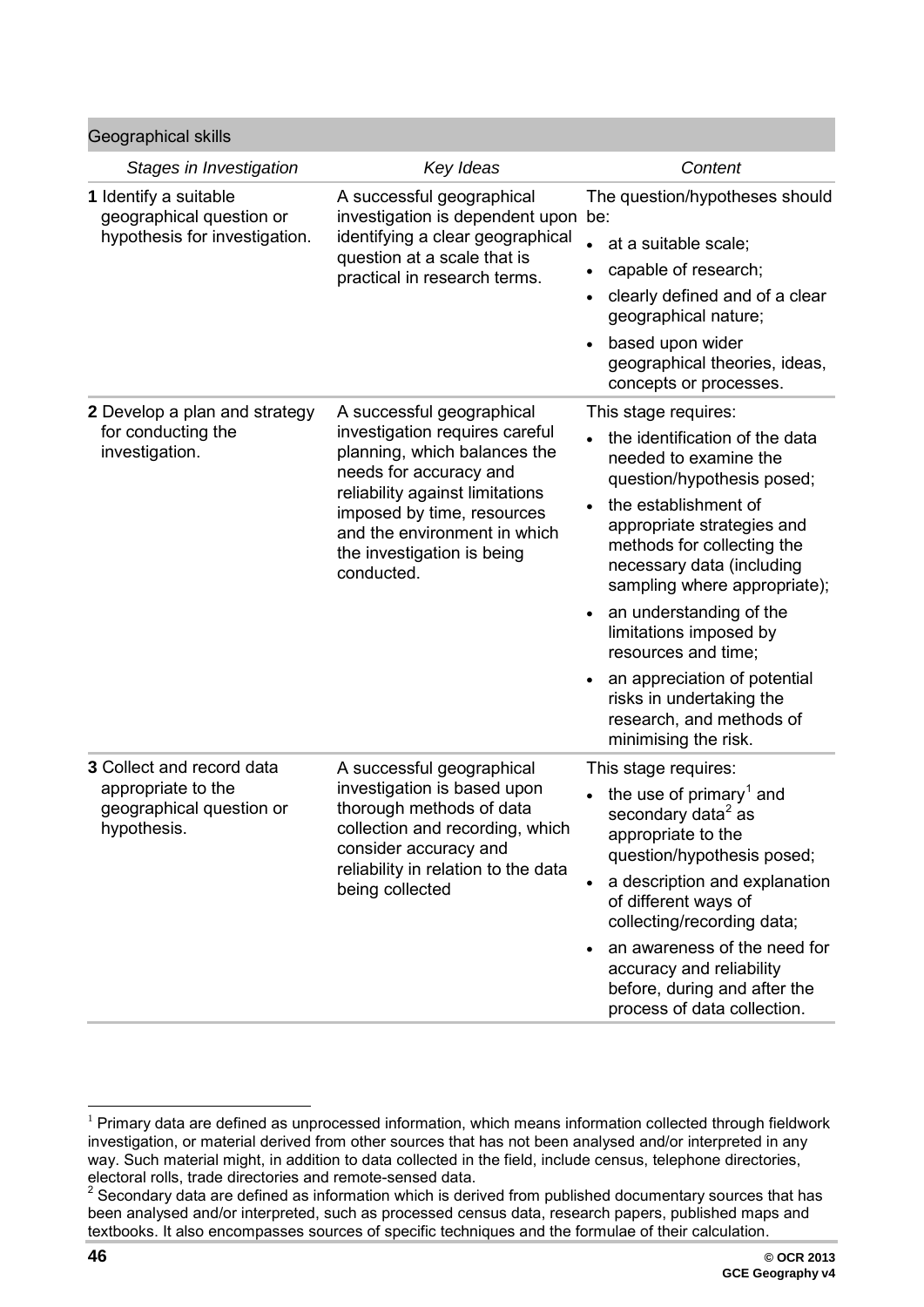| Stages in Investigation                                                          | Key Ideas                                                                                                                                                                                                                                        | Content                                                                                                                                                                                                                                                                                                                                                                                                                                                                                                                       |
|----------------------------------------------------------------------------------|--------------------------------------------------------------------------------------------------------------------------------------------------------------------------------------------------------------------------------------------------|-------------------------------------------------------------------------------------------------------------------------------------------------------------------------------------------------------------------------------------------------------------------------------------------------------------------------------------------------------------------------------------------------------------------------------------------------------------------------------------------------------------------------------|
| 4 Present the data collected in<br>appropriate forms.                            | A successful geographical<br>investigation involves the<br>selection of techniques that are<br>appropriate to the data<br>collected, and their<br>presentation to a high standard.                                                               | This stage requires:<br>the use of appropriate<br>techniques to present the<br>data collected (including<br>maps, diagrams, annotated<br>photos and graphs);<br>the logical organisation of the<br>presented material in relation<br>to the analysis;<br>presentation of the material to<br>a high standard relevant to<br>the question/hypothesis<br>posed.                                                                                                                                                                  |
| 5 Analyse and interpret the<br>data.                                             | A successful geographical<br>investigation involves a variety<br>of analytical approaches,<br>ranging from the purely<br>descriptive to detailed analysis,<br>involving attempts to explain<br>patterns that have been<br>identified.            | This stage requires:<br>descriptions of the findings<br>shown by the data<br>presentation;<br>where appropriate, analysis<br>of the data further using<br>statistical techniques <sup>3</sup> ;<br>interpretation of the results in<br>relation to the original<br>question/hypothesis posed;<br>explanations of patterns<br>found and of any anomalous<br>results.                                                                                                                                                           |
| 6 Present a summary of the<br>findings and an evaluation of<br>the investigation | A successful geographical<br>investigation involves a clear<br>summary of the findings and an<br>evaluation of the success of the<br>investigation in relation to wider<br>geographical ideas and the<br>methods employed and data<br>collected. | This stage requires:<br>the use of evidence<br>presented in previous<br>sections to provide a clear<br>conclusion, which relates<br>back specifically to the<br>original question/hypothesis<br>posed;<br>an evaluation of the extent to<br>which the study supports or<br>otherwise the general<br>geographical theories, ideas<br>or concepts being studied;<br>an evaluation of the<br>limitations of the study in<br>terms of the methods used<br>and the data collected and<br>suggestions for possible<br>improvements. |

<sup>-</sup> $3$  Statistical analysis is likely to be useful in most cases. Statistical analysis includes the simple grouping of data, through descriptive statistics (such as measures of central tendency and dispersion) to tests for correlation (such as Spearman's Rank) and for difference (such as Chi-squared, Mann-Whitney U test).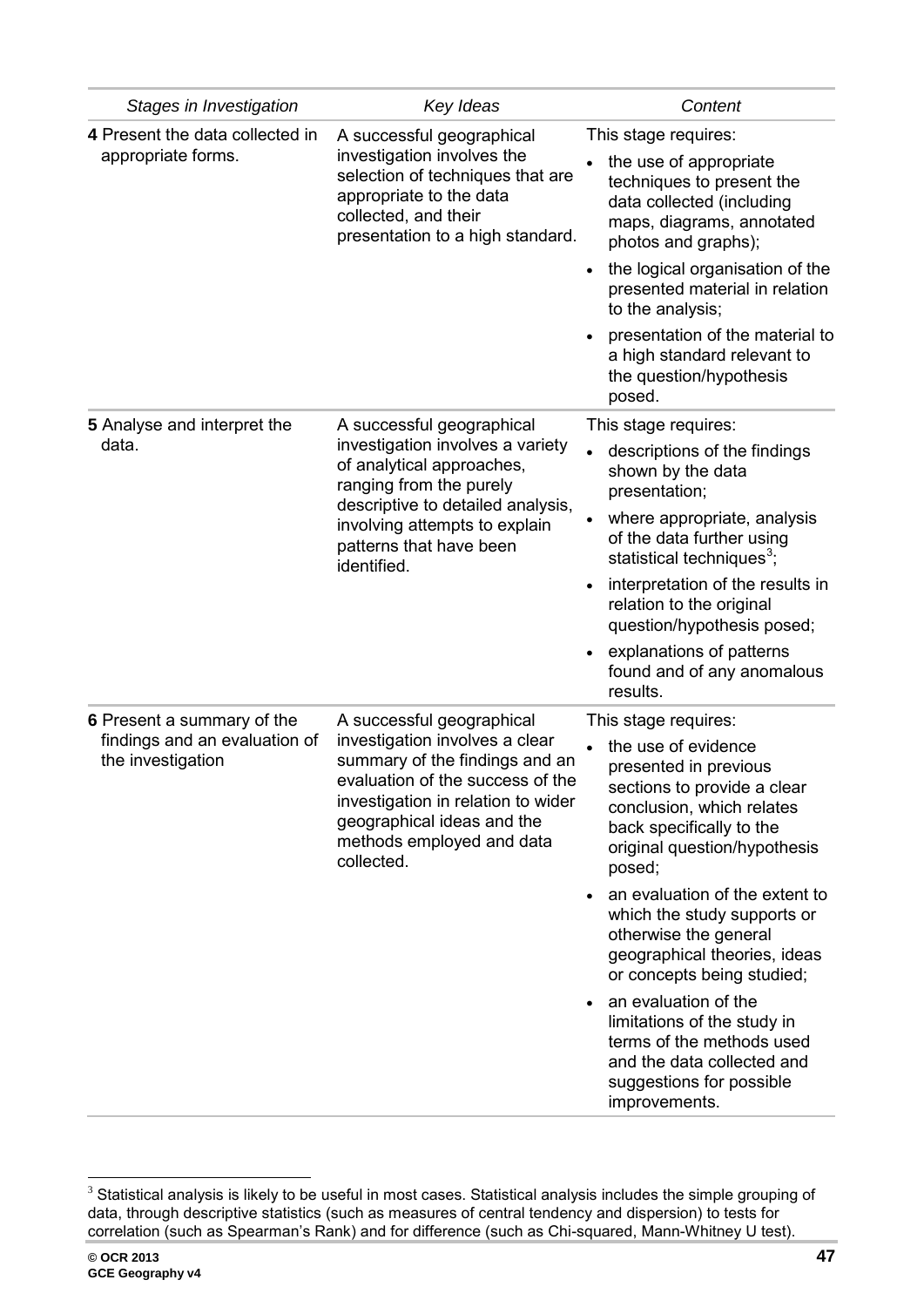## <span id="page-47-0"></span>**Schemes of Assessment**

## <span id="page-47-1"></span>4.1 AS GCE Scheme of Assessment

*Geographical skills* are assessed within both units. These include the ability to describe and interpret features, trends and patterns from a variety of geographical sources including:

- OS maps and thematic maps;
- maps presenting statistical data;
- data tables;
- photographs, aerial photographs and satellite and other images (including GIS);
- graphs of various types (pie, bar, line, scatter, histograms);
- diagrams (flow charts, spider diagrams, sketch diagrams and maps).

#### AS GCE Geography (H083)

#### AS Unit F761: *Managing Physical Environments*

| 50% of the total AS GCE marks<br>1.5h written paper<br>75 marks | This paper has two sections.                                                                                                                                                                                                                                                                                                                                                                                                                                                                                                                                           |
|-----------------------------------------------------------------|------------------------------------------------------------------------------------------------------------------------------------------------------------------------------------------------------------------------------------------------------------------------------------------------------------------------------------------------------------------------------------------------------------------------------------------------------------------------------------------------------------------------------------------------------------------------|
|                                                                 | <b>Section A:</b> Candidates are required to answer two questions<br>chosen from four structured data-response questions which are<br>each divided into four parts. To do this, candidates choose one<br>question from either Coastal environments or River<br>environments and one question from either Cold environments<br>or Hot arid / semi-arid environments. Questions are based upon<br>stimulus material, which may include maps (OS and other<br>types), written material, photographs, satellite and other images,<br>diagrams and statistical information. |
|                                                                 | <b>Section B:</b> Candidates are required to answer one question<br>chosen from <b>four</b> extended-writing questions. There will be one<br>question set for each of the four environments. The question<br>answered must be on a different topic from the two topics<br>chosen in Section A.                                                                                                                                                                                                                                                                         |
|                                                                 | Candidates answer three questions.                                                                                                                                                                                                                                                                                                                                                                                                                                                                                                                                     |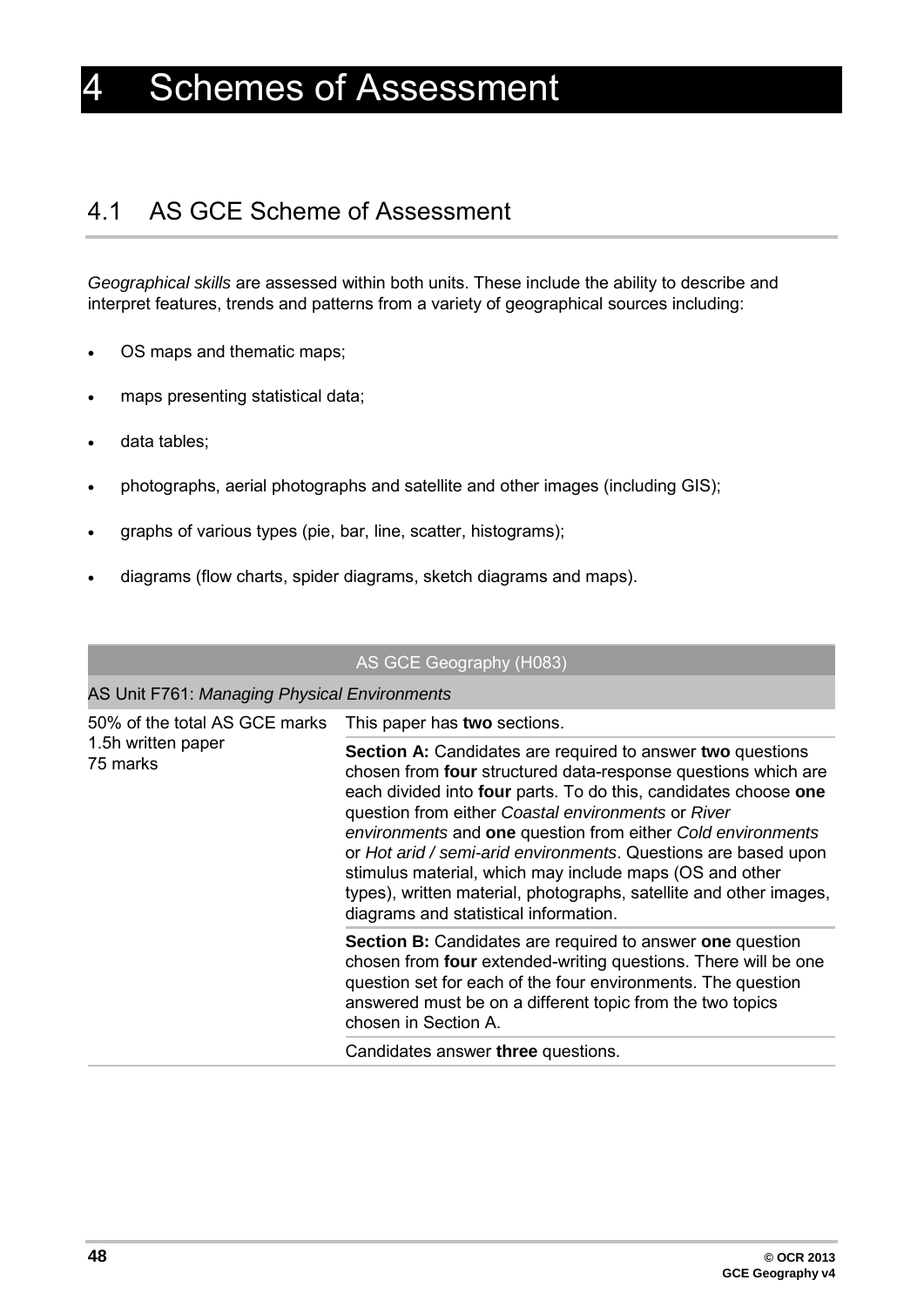## AS Unit F762: *Managing Change in Human Environments*

| 50% of the total AS GCE marks<br>1.5h written paper<br>75 marks | This paper has two sections.                                                                                                                                                                                                                                                                                                                                                                                                                                                                                                                                  |  |
|-----------------------------------------------------------------|---------------------------------------------------------------------------------------------------------------------------------------------------------------------------------------------------------------------------------------------------------------------------------------------------------------------------------------------------------------------------------------------------------------------------------------------------------------------------------------------------------------------------------------------------------------|--|
|                                                                 | <b>Section A:</b> Candidates are required to answer two questions<br>chosen from four structured data-response questions which are<br>each divided into four parts. To do this, candidates choose one<br>question from either Managing Urban Change or Managing<br>Rural Change and one question from either The Energy Issue or<br>The Growth of Tourism. Questions are based upon stimulus<br>material, which may include maps (OS and other types), written<br>material, photographs, satellite and other images, diagrams and<br>statistical information. |  |
|                                                                 | <b>Section B:</b> Candidates are required to answer <b>one</b> question<br>chosen from <b>four</b> extended-writing questions. There will be one<br>question set for each of the four human geography topics. The<br>question answered must be on a different topic from the two<br>topics chosen in Section A.                                                                                                                                                                                                                                               |  |
|                                                                 | Candidates answer three questions.                                                                                                                                                                                                                                                                                                                                                                                                                                                                                                                            |  |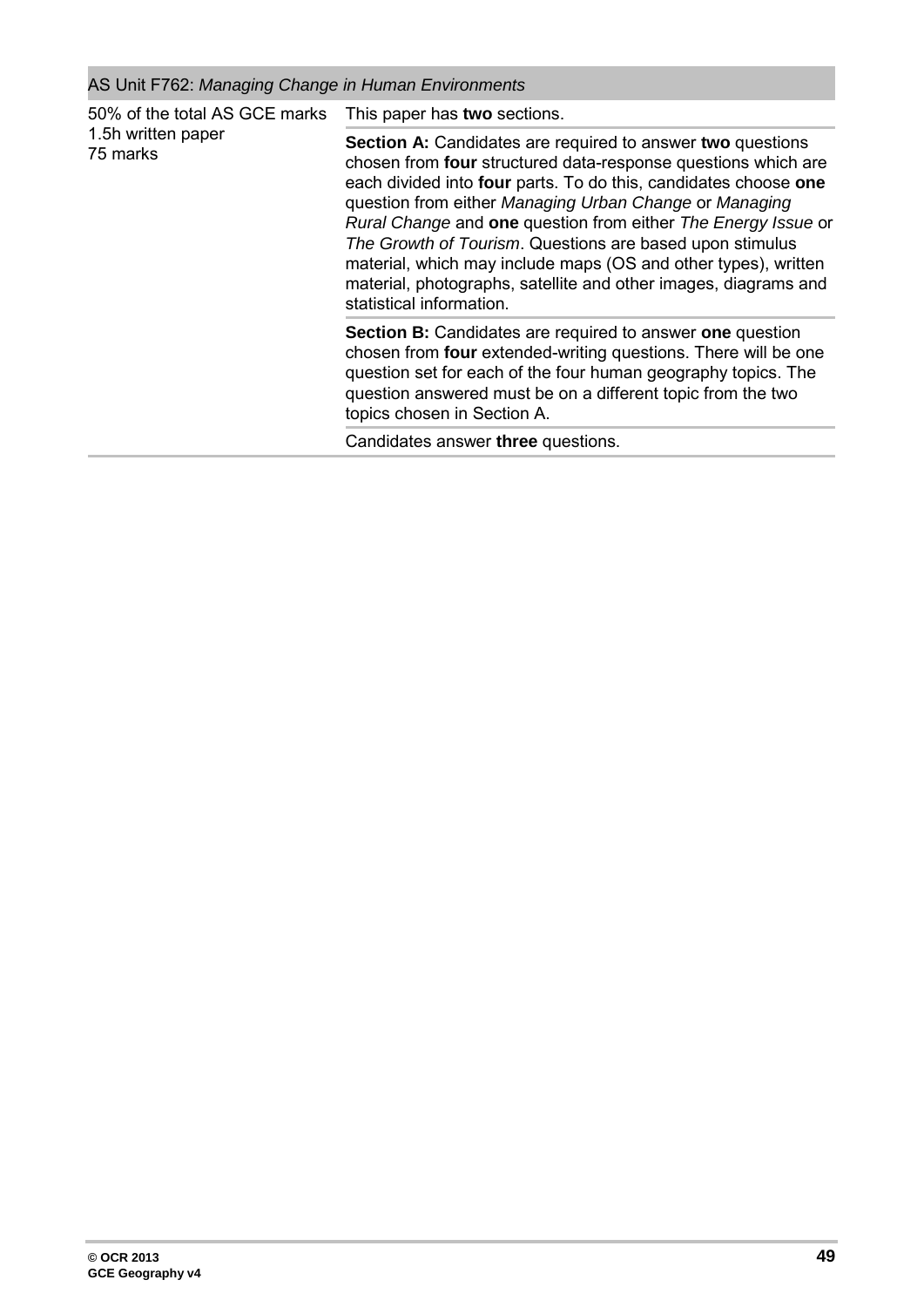<span id="page-49-0"></span>*Geographical skills* are assessed within both units. These include the ability to describe and interpret features, trends and patterns from a variety of geographical sources including:

- OS maps and thematic maps;
- maps presenting statistical data;
- data tables;

the contract of the contract of the

- photographs, aerial photographs and satellite and other images (including GIS);
- graphs of various types (pie, bar, line, scatter, histograms);
- diagrams (flow charts, spider diagrams, sketch diagrams and maps);
- the results of statistical analysis ( for example Spearman's rank, Mann Whitney-U).

Advanced GCE Geography (H483)

AS Units as above, both units being 25% of the total Advanced GCE marks.

| A2 Unit F763: Global Issues                                                                           |                                                                                                                                                                                                                                                                                                                                                             |
|-------------------------------------------------------------------------------------------------------|-------------------------------------------------------------------------------------------------------------------------------------------------------------------------------------------------------------------------------------------------------------------------------------------------------------------------------------------------------------|
| 30% of the total Advanced GCE This paper has two sections.<br>marks<br>2.5h written paper<br>90 marks |                                                                                                                                                                                                                                                                                                                                                             |
|                                                                                                       | <b>Section A:</b> Candidates are required to answer three questions,<br>at least one from three questions on Environmental issues and<br>at least one from three questions on Economic issues. All<br>questions present a set of data and candidates are expected to<br>identify any issues they show and suggest appropriate strategies<br>to manage them. |
|                                                                                                       | <b>Section B:</b> Candidates are required to answer two essay-type<br>questions, one from six questions on <i>Environmental issues</i> and<br>one from six questions on <i>Economic issues</i> .                                                                                                                                                            |
|                                                                                                       | Candidates answer five questions.                                                                                                                                                                                                                                                                                                                           |
|                                                                                                       | This unit is synoptic.                                                                                                                                                                                                                                                                                                                                      |

#### A2 Unit F764: *Geographical Skills*

| 20% of the total Advanced GCE                                                                          | This paper has two sections.                                                                                                                                                                                                                                                                                                                                                                                                                                                                                         |
|--------------------------------------------------------------------------------------------------------|----------------------------------------------------------------------------------------------------------------------------------------------------------------------------------------------------------------------------------------------------------------------------------------------------------------------------------------------------------------------------------------------------------------------------------------------------------------------------------------------------------------------|
| marks<br>1.5h written paper, partly based<br>on candidates' own<br>investigation/research.<br>60 marks | <b>Section A:</b> Candidates are required to answer one question<br>chosen from three structured data-response questions which are<br>each divided into three parts. These questions are based upon<br>stimulus material, which may include maps (OS and other types),<br>written material, photographs, satellite and other images,<br>diagrams and statistical information; and upon the skills and<br>techniques used during the geographical research that<br>candidates will have undertaken at both AS and A2. |
|                                                                                                        | <b>Section B:</b> Candidates are required to answer two extended-<br>writing questions. Questions focus on the skills and the<br>techniques used during the geographical research including<br>analysis, interpretation, evaluation and drawing conclusions.                                                                                                                                                                                                                                                         |
|                                                                                                        | Candidates answer three questions in total.                                                                                                                                                                                                                                                                                                                                                                                                                                                                          |
|                                                                                                        | This unit is synoptic.                                                                                                                                                                                                                                                                                                                                                                                                                                                                                               |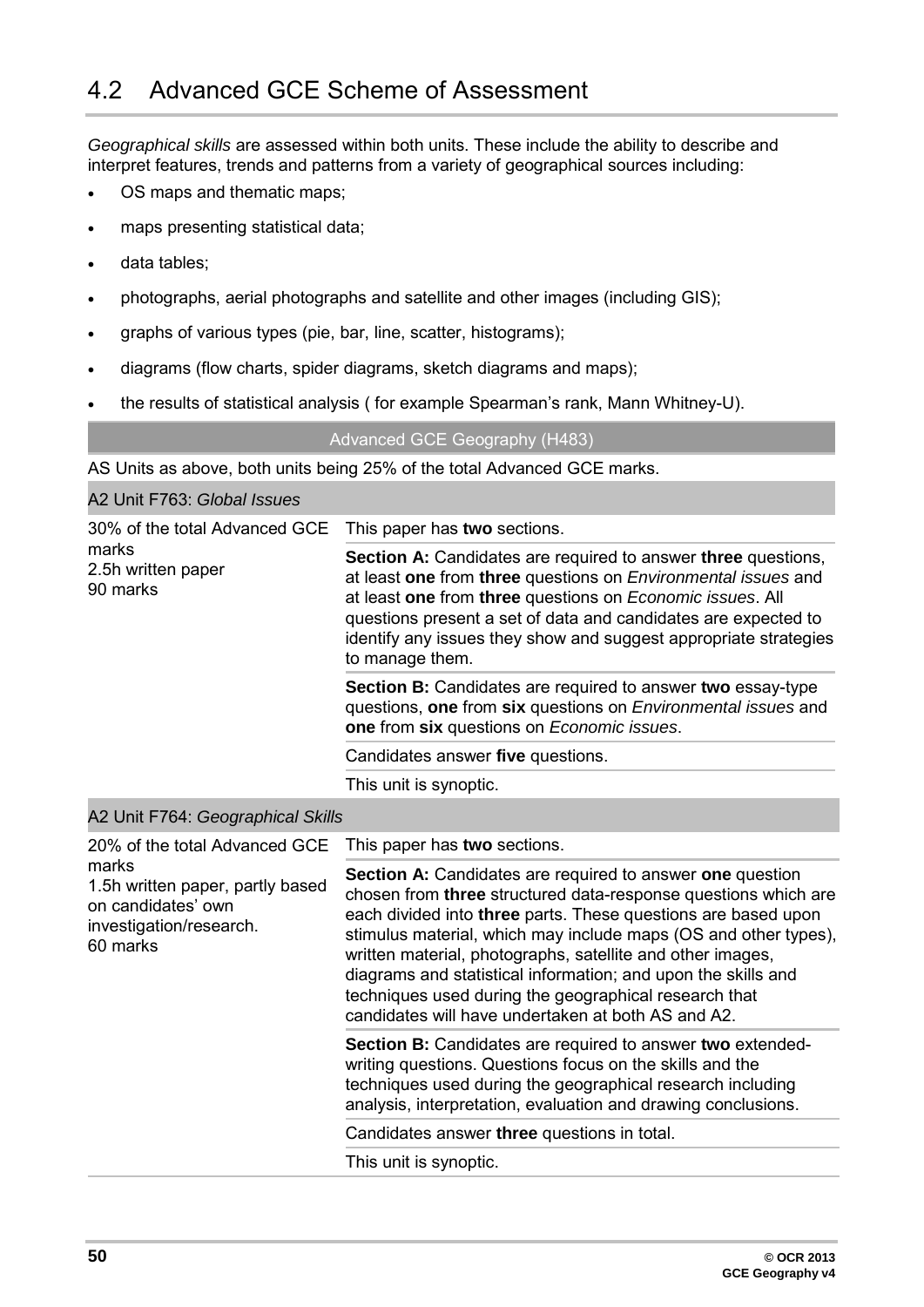## <span id="page-50-0"></span>4.3 Unit Order

The normal order in which the unit assessments could be taken is AS Units F761 and F762 in the first year of study, leading to an AS GCE award; then A2 Units F763 and F764 leading to the Advanced GCE award. However, the unit assessments may be taken in any order.

<span id="page-50-1"></span>Alternatively, candidates may take a valid combination of unit assessments at the end of their AS GCE or Advanced GCE course in a 'linear' fashion.

## 4.4 Unit Options (at AS/A2)

There are no optional units in the AS GCE specification; for AS GCE Geography candidates must take AS Units F761 and F762.

<span id="page-50-2"></span>There are no optional units in the Advanced GCE specification; for Advanced GCE Geography candidates take AS Units F761 and F762, *and* A2 Units F763 and F764.

## 4.5 Synoptic Assessment (A Level GCE)

Synoptic assessment is included in both the A2 units. The definition of synoptic assessment in the context of geography is as follows.

Synoptic assessment involves assessment of candidates' ability to draw on their understanding of the connections between different aspects of the subject represented in the specification and to demonstrate their ability to 'think like a geographer'.

Synoptic assessment will require candidates to go beyond the knowledge, understanding and skills outlined in the unit content to draw upon those in previously studied units. Tasks may present candidates with questions in an unfamiliar setting or draw on material that connects various units.

Examples of synoptic assessment tasks that may be set include:

- decision-making / problem-solving / issue-evaluating exercises requiring candidates to draw together relevant knowledge, understanding and skills of the specification, to tackle a decision, problem or issue that is new to them;
- an assignment or essay question covering geographical issues or problems requiring candidates to draw together and apply relevant integrated knowledge, understanding and skills of the specification;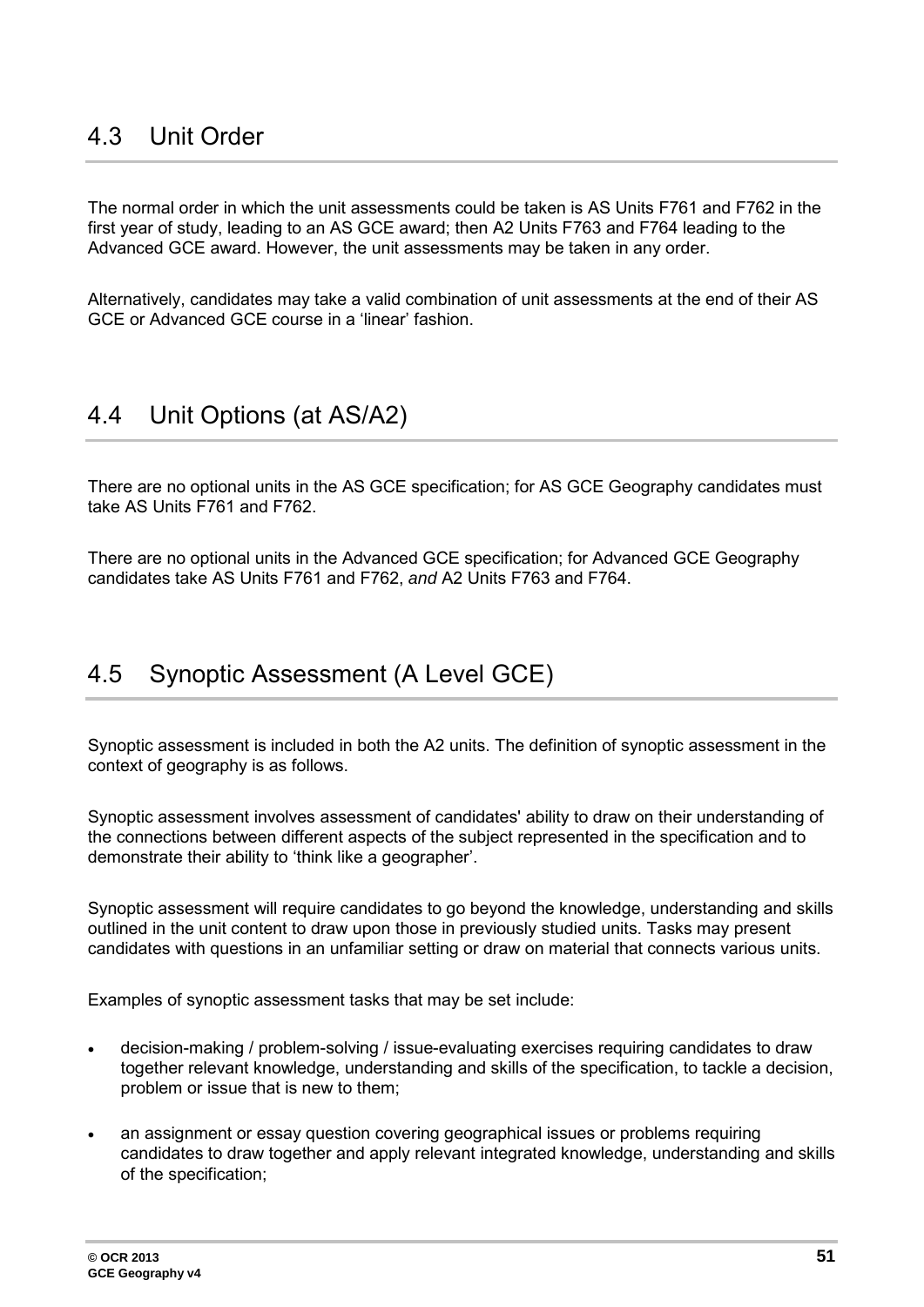- an essay question exploring key geographical concepts through linkages between physical, human and environmental geography;
- an assessment on a particular region or area, which is on a scale that allows candidates to draw together and apply relevant knowledge, understanding and skills of processes or concepts of the specification;
- the use of research and investigation skills in Unit F764 based on examples drawn from work carried out at AS and in A2 Unit F763.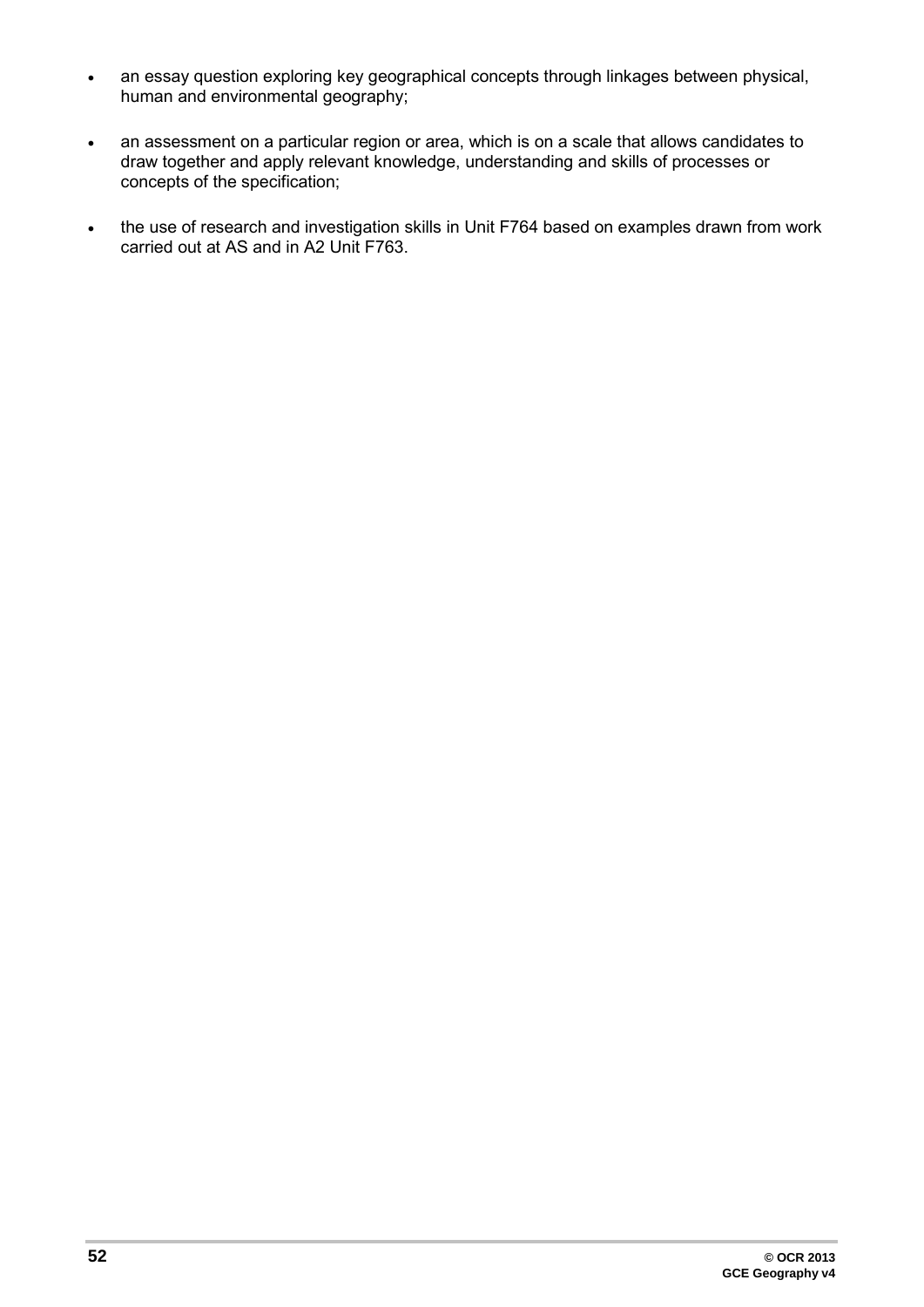<span id="page-52-0"></span>There is one examination series each year in June.

<span id="page-52-1"></span>From 2014, both AS units and A2 units will be assessed in June only.

## 4.7 Assessment Objectives

There are three assessment objectives, AO1, AO2 and AO3.

Candidates are expected to demonstrate the following (in the context of the content described).

- **AO1 Demonstrate knowledge and understanding** of the content, concepts and processes;
- **AO2 Analyse, interpret and evaluate** geographical information, issues and view points and apply understanding in unfamiliar contexts;
- **AO3 Investigate, conclude and communicate:** select and use a variety of methods, skills and techniques (including the use of new technologies) to investigate questions and issues, reach conclusions and communicate findings.

| Unit                                                   |     | % of AS GCE     |                 |              |
|--------------------------------------------------------|-----|-----------------|-----------------|--------------|
|                                                        | AO1 | AO <sub>2</sub> | AO <sub>3</sub> | Total $(\%)$ |
| AS Unit F761: Managing Physical Environments           | 25  | 10              | 15              | 50           |
| AS Unit F762: Managing Change in Human<br>Environments | 25  | 10              | 15              | 50           |
|                                                        | 50  |                 | 30              | 100          |

#### **AO weightings in AS GCE**

#### **AO weightings in Advanced GCE**

| Unit                                                   | % of Advanced GCE |     |                 |              |
|--------------------------------------------------------|-------------------|-----|-----------------|--------------|
|                                                        | AO <sub>1</sub>   | AO2 | AO <sub>3</sub> | Total $(\%)$ |
| AS Unit F761: Managing Physical Environments           | 12.5              | 5   | 7.5             | 25           |
| AS Unit F762: Managing Change in Human<br>Environments | 12.5              | 5   | 7.5             | 25           |
| A2 Unit F763: Global Issues                            | 10                | 15  | 5               | 30           |
| A2 Unit F764: Geographical Skills                      | 5                 | 5   | 10              | 20           |
|                                                        | 40                | 30  | 30              | 100          |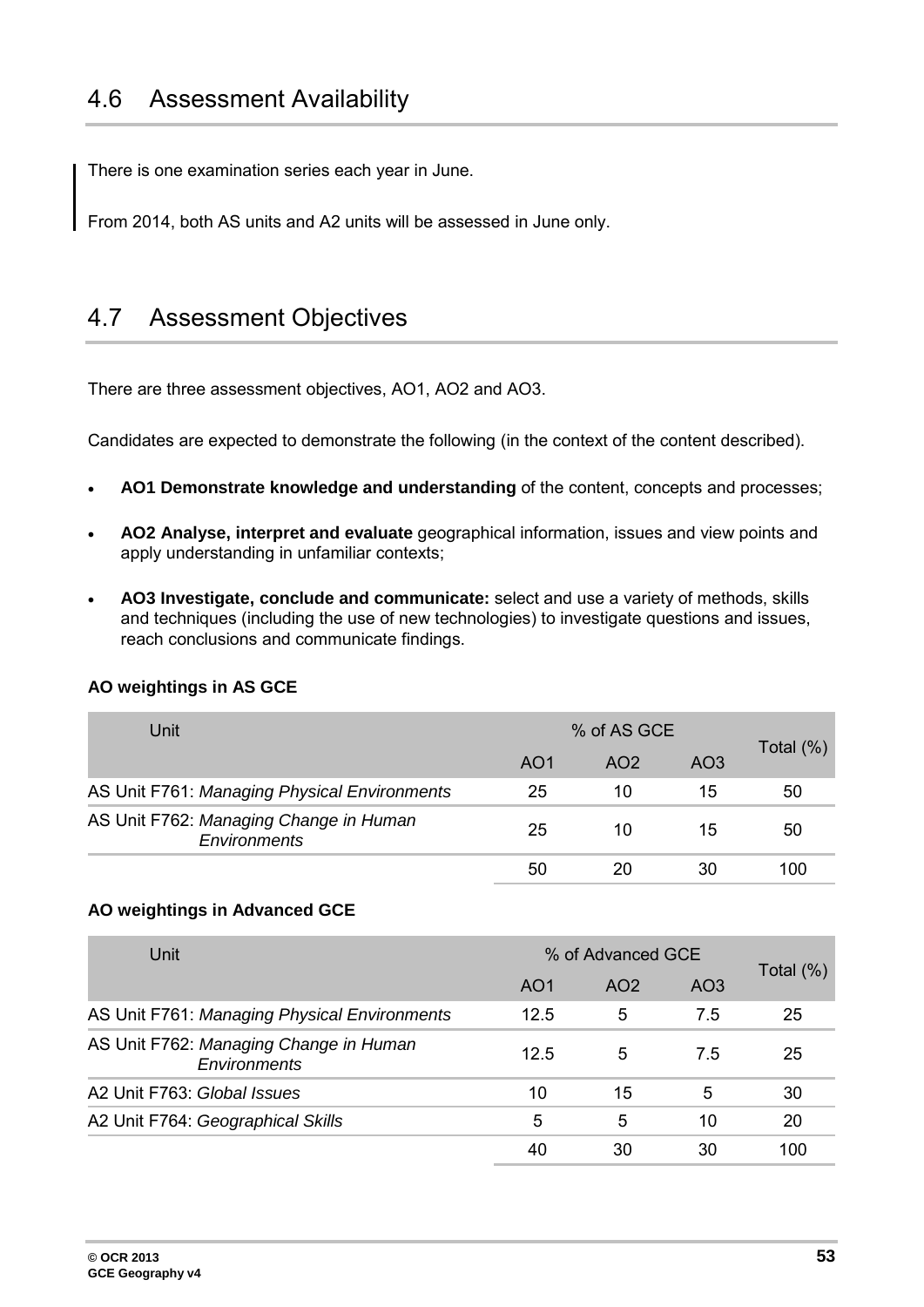<span id="page-53-0"></span>*Quality of written communication* is met through all AOs and is assessed in all units. Credit may be restricted if communication is unclear.

Candidates should:

- ensure that text is legible and that spelling, punctuation and grammar are accurate so that meaning is clear;
- select and use a form and style of writing appropriate to its purpose and the complex subject matter;
- organise information clearly and coherently, using specialist vocabulary when appropriate.

This specification provides opportunities to assess the quality of written communication by:

- the use of extended writing tasks in all assessment units;
- expecting candidates to use specialist subject vocabulary throughout;
- the use of a variety of question types and wordings to encourage a variety of forms and styles of response.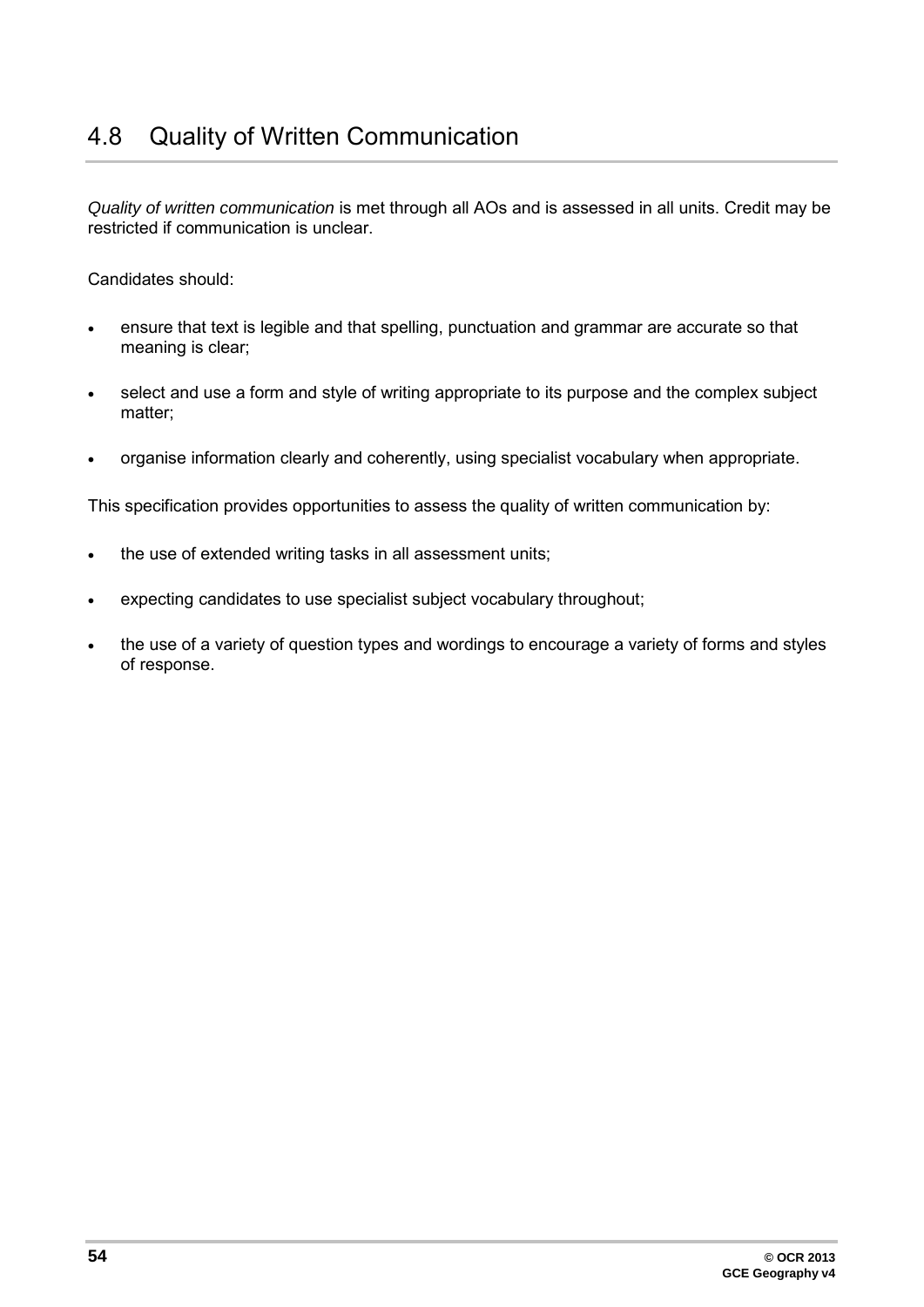## <span id="page-54-1"></span><span id="page-54-0"></span>5.1 Making Unit Entries

Please note that centres must be registered with OCR in order to make any entries, including estimated entries. It is recommended that centres apply to OCR to become a registered centre well in advance of making their first entries. Centres must have made an entry for a unit in order for OCR to supply the appropriate forms.

**It is essential** that unit entry codes (the four-figure alpha-numeric codes given in brackets at the end of the unit title) are quoted in all correspondence with OCR. See Sections 4.1 and 4.2 for these unit entry codes.

## <span id="page-54-2"></span>5.2 Making Qualification Entries

Candidates must enter for qualification certification separately from unit assessment(s). If a certification entry is **not** made, no overall grade can be awarded.

Candidates may enter for:

- AS GCE certification (entry code H083).
- Advanced GCE certification (entry code H483).

A candidate who has completed all the units required for the qualification, and who did not request certification at the time of entry, may enter for certification either in the same examination series (within a specified period after publication of results) or in a later series.

<span id="page-54-3"></span>AS GCE certification is available from June 2014. Advanced GCE certification is available from June 2014.

## 5.3 Grading

All GCE units are awarded a-e. The Advanced Subsidiary GCE is awarded on the scale A-E. The Advanced GCE is awarded on the scale A-E with access to an  $A^*$ . To be awarded an  $A^*$ , candidates will need to achieve a grade A on their full A Level qualification and an A\* on the aggregate of their A2 units. Grades are reported on certificates. Results for candidates who fail to achieve the minimum grade (E or e) will be recorded as *unclassified* (U or u) and this is **not** certificated.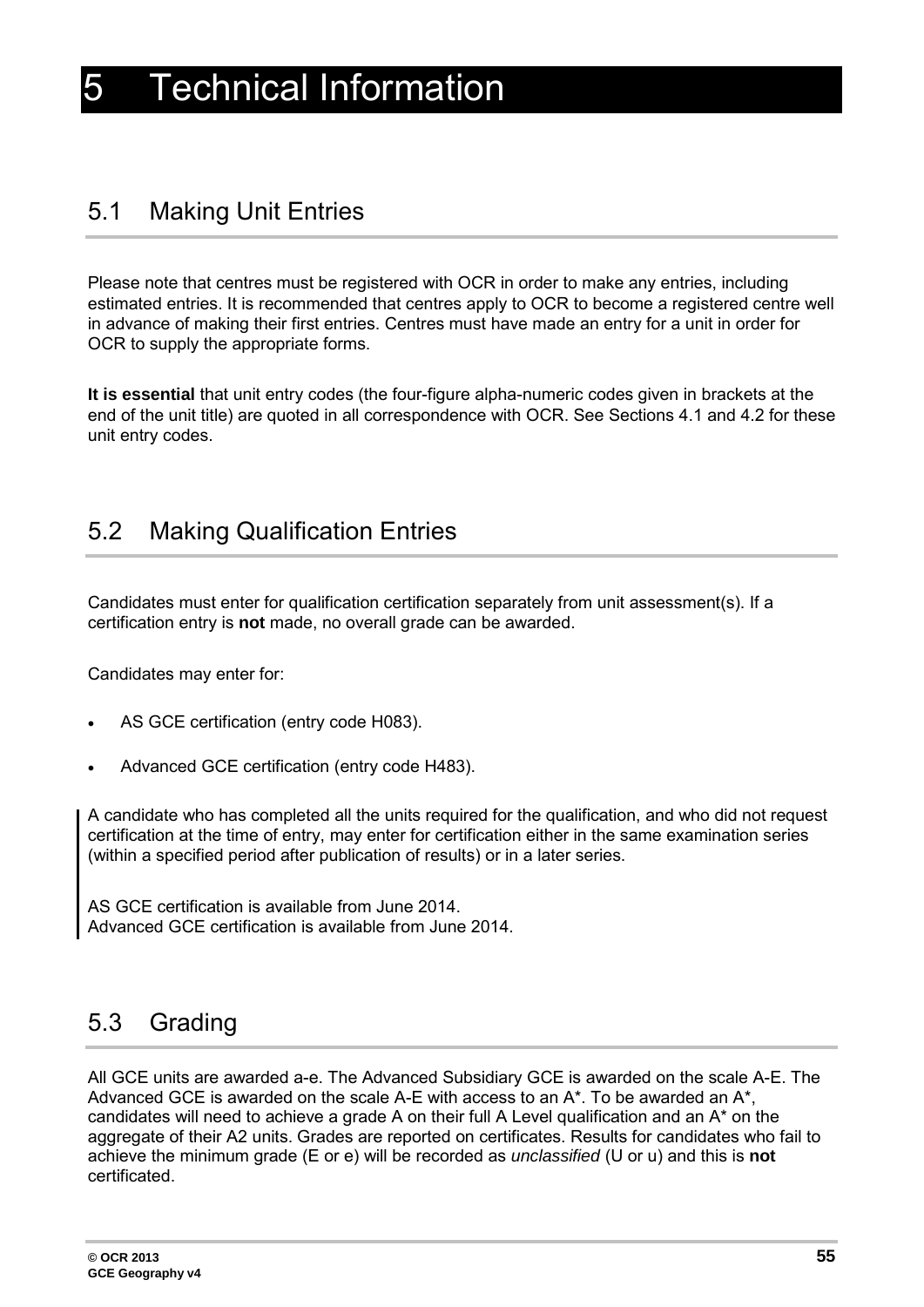A Uniform Mark Scale (UMS) enables comparison of candidates' performance across units and across series. The two-unit AS GCE has a total of 200 *uniform* marks and the four-unit Advanced GCE has a total of 400 *uniform* marks.

OCR converts the candidate's raw mark for each unit to a *uniform* mark. The maximum *uniform* mark for any unit depends on that unit's weighting in the specification. In these Geography specifications, the four units of the Advanced GCE specification have UMS weightings of 25% / 25% / 30% / 20% (and the **two** units of the AS GCE specification have UMS weightings of 50% and 50%). The *uniform* mark totals are 100/100/120/80 respectively. Each unit's raw mark grade boundary equates to the *uniform* mark boundary at the same grade. Intermediate marks are converted on a pro-rata basis.

| (Advanced GCE) | <b>Maximum Unit</b> |           |       |           |       |       |          |
|----------------|---------------------|-----------|-------|-----------|-------|-------|----------|
| Unit Weighting | <b>Uniform Mark</b> | a         | b     | C         |       | e     | u.       |
| $30\%$         | 120                 | 120–96    | 95–84 | 83–72     | 71–60 | 59–48 | $47 - 0$ |
| 25%            | 100                 | 100–80    | 79–70 | 69–60     | 59–50 | 49–40 | $39 - 0$ |
| 20%            | 80                  | $80 - 64$ | 63–56 | $55 - 48$ | 47–40 | 39–32 | $31 - 0$ |

*Uniform* marks correspond to *unit* grades as follows.

OCR adds together the unit *uniform* marks and compares these to pre-set boundaries (see the table below) to arrive at *qualification* grades.

| Qualification       | A       | B.                               | <b>CV</b> | D |  | U        |
|---------------------|---------|----------------------------------|-----------|---|--|----------|
| AS GCE              | 200–160 | 159-140  139-120  119-100  99-80 |           |   |  | $79 - 0$ |
| <b>Advanced GCE</b> | 400–320 | 319–280 279–240 239–200 199–160  |           |   |  | $159-0$  |

<span id="page-55-0"></span>Candidates achieving at least 320 *uniform* marks in their Advanced GCE, ie grade A, and who also gain at least 180 *uniform* marks in their two A2 units will receive an A\* grade.

## 5.4 Result Enquiries and Appeals

Under certain circumstances, a centre may wish to query the grade available to one or more candidates or to submit an appeal against an outcome of such an enquiry. Enquiries about unit results must be made immediately following the series in which the relevant unit was taken.

For procedures relating to enquires on results and appeals, centres should consult the OCR *Handbook for Centres* and the document *Enquiries about Results and Appeals: Information and Guidance for Centres* produced by the Joint Council. Copies of the most recent editions of these papers can be obtained from OCR.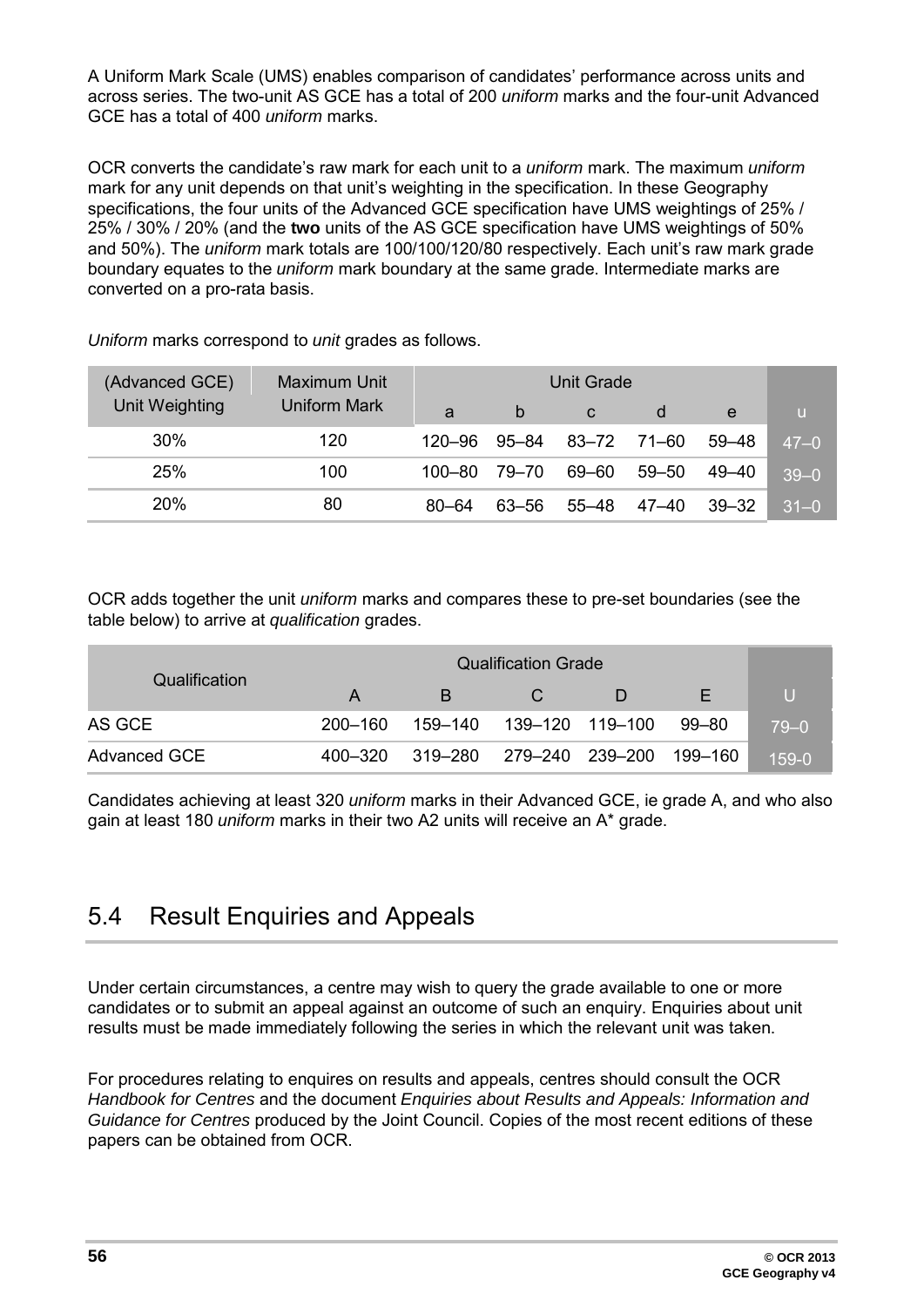<span id="page-56-1"></span><span id="page-56-0"></span>Individual unit results, prior to certification of the qualification, have a shelf-life limited only by that of the qualification.

## 5.6 Unit and Qualification Re-sits

There is no restriction on the number of times a candidate may re-sit each unit before entering for certification for an AS GCE or Advanced GCE.

<span id="page-56-2"></span>Candidates may enter for the full qualifications an unlimited number of times.

## 5.7 Guided Learning Hours

<span id="page-56-3"></span>AS GCE Geography requires **180** guided learning hours in total. Advanced GCE Geography requires **360** guided learning hours in total.

## 5.8 Code of Practice/Subject Criteria/Common Criteria **Requirements**

These specifications comply in all respects with the current *GCSE, GCE, GNVQ and AEA Code of Practice,* as available on the QCA website; the subject criteria for GCE Geography; and *The Statutory Regulation of External Qualifications 2004*.

### <span id="page-56-4"></span>5.9 Arrangements for Candidates with Particular Requirements

For candidates who are unable to complete the full assessment or whose performance may be adversely affected through no fault of their own, teachers should consult *Access Arrangements and Special Consideration Regulations and Guidance Relating to Candidates who are Eligible for Adjustments in Examinations*. In such cases, advice should be sought from OCR as early as possible during the course.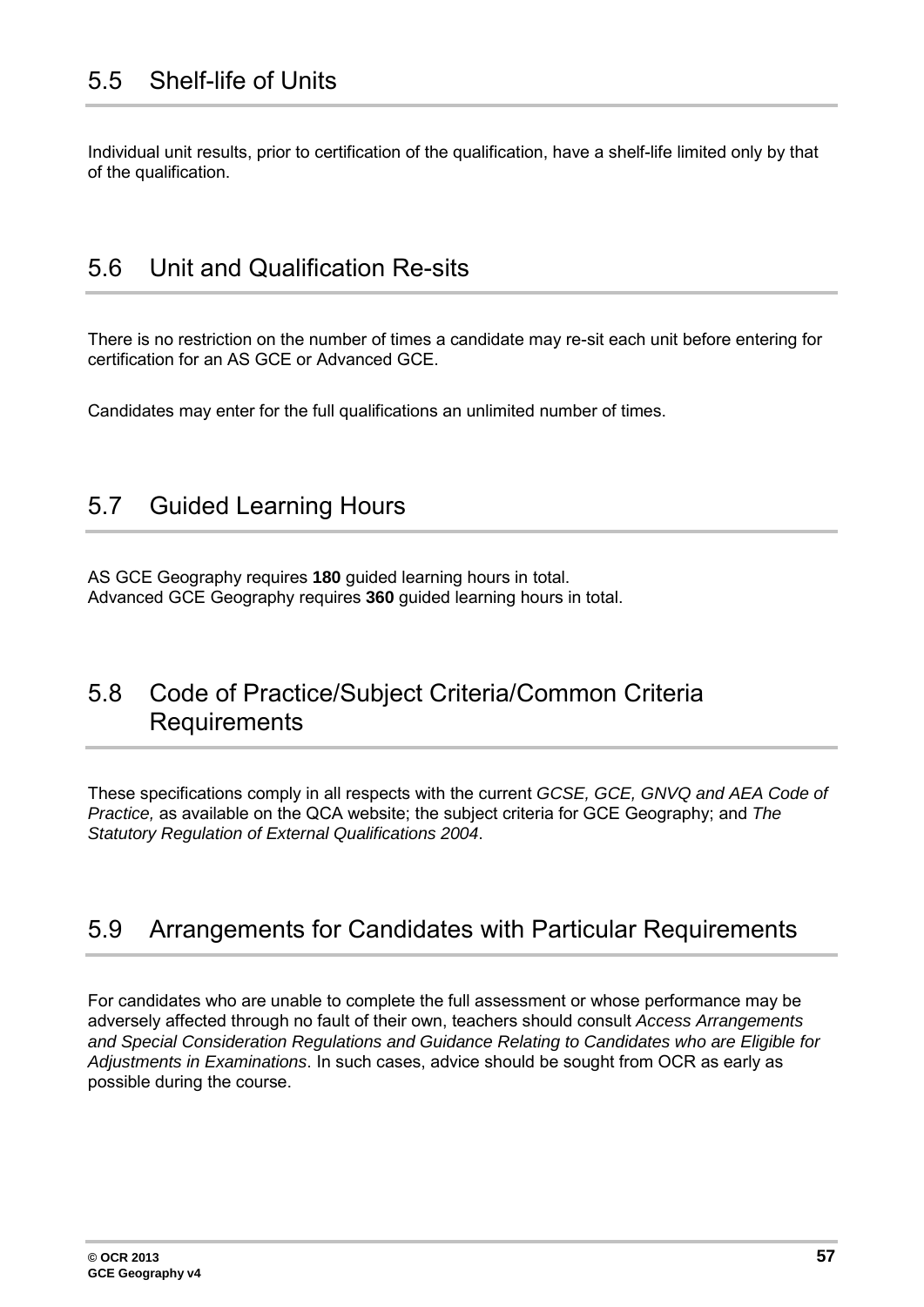<span id="page-57-0"></span>Candidates who enter for the OCR GCE specifications may not also enter for any other GCE specification with the certification title *Geography* in the same examination series.

Every specification is assigned to a national classification code indicating the subject area to which it belongs.

Centres should be aware that candidates who enter for more than one GCE qualification with the same classification code will have only one grade (the highest) counted for the purpose of the School and College Achievement and Attainment Tables.

The classification code for these specifications is 3910.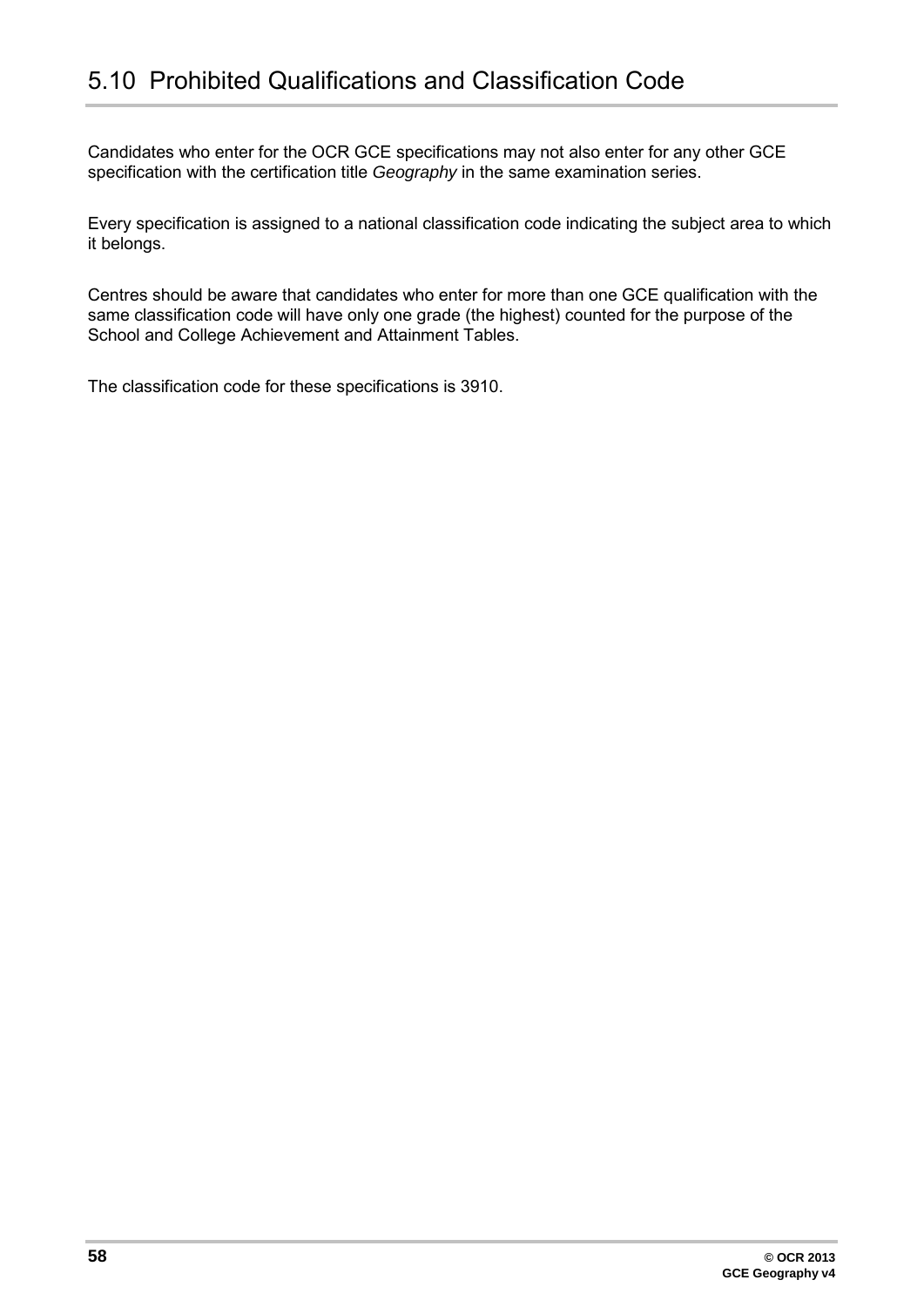## <span id="page-58-1"></span><span id="page-58-0"></span>6.1 Overlap with other Qualifications

Geography by its very nature and its locational approach overlaps with many other subjects, but more specifically with the following.

| Overlap with other qualifications |           |           |           |           |
|-----------------------------------|-----------|-----------|-----------|-----------|
|                                   | Unit F761 | Unit F762 | Unit F763 | Unit F764 |
| <b>GCE Biology</b>                |           |           | ✓         | ✓         |
| <b>GCE Business Studies</b>       |           | ✓         |           |           |
| <b>GCE Economics</b>              |           |           |           |           |
| <b>GCE Geology</b>                | ✓         |           |           |           |
| <b>GCE Science</b>                | ✓         |           |           |           |
| <b>GCE Sociology</b>              |           |           | ✓         |           |
| <b>GCE Travel and Tourism</b>     |           |           |           |           |

## <span id="page-58-2"></span>6.2 Progression from these Qualifications

Throughout the course of study candidates are encouraged to develop a critical understanding of how the physical environment interacts with human activities to produce distinctive dynamic spatial patterns at a range of scales from very local to global.

The specifications therefore provide a suitable foundation for the study of geography or related courses in higher education. Equally they are suitable for candidates intending to pursue geography-based careers or careers in business, various social sciences and sciences, or as part of a course of general education.

## <span id="page-58-3"></span>6.3 Key Skills Mapping

These specifications provide opportunities for the development of the Key Skills of *Communication*, *Application of Number*, *Information Technology*, *Working with Others*, *Improving Own Learning and Performance* and *Problem Solving* at Levels 2 and/or 3. However, the extent to which this evidence fulfils the Key Skills criteria at these levels will be totally dependent on the style of teaching and learning adopted for each unit.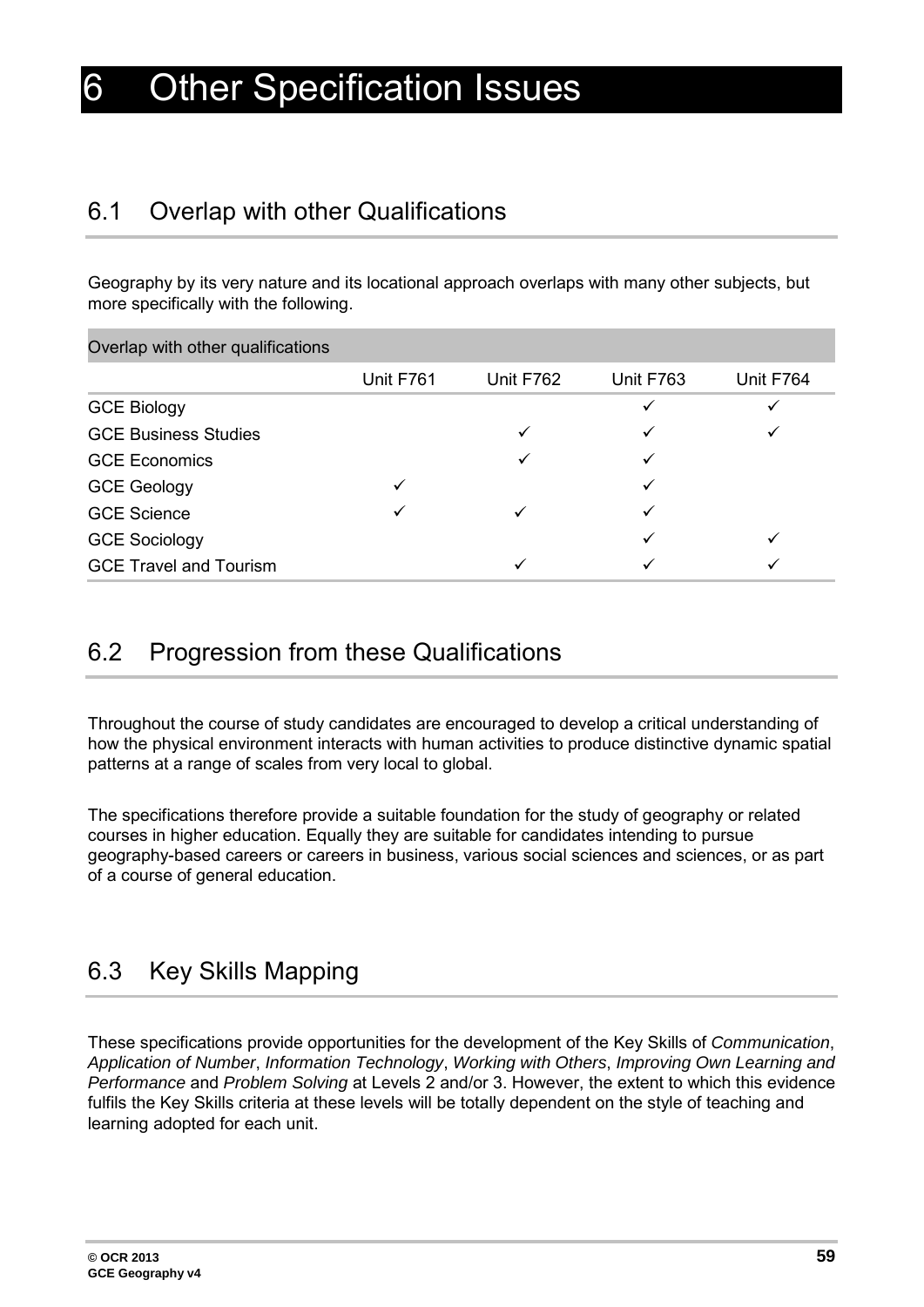The following table indicates where opportunities *may* exist for at least some coverage of the various Key Skills criteria at Levels 2 and/or 3 for each unit.

| Unit                                                                                                                                                                                                                                                                                                                                                                                                                                                                                     | $\overline{C}$ |  | AoN |  | $\blacksquare$ |                                                                | WwO |  | <b>IOLP</b>               |                                        |     | <b>PS</b>                                                        |  |
|------------------------------------------------------------------------------------------------------------------------------------------------------------------------------------------------------------------------------------------------------------------------------------------------------------------------------------------------------------------------------------------------------------------------------------------------------------------------------------------|----------------|--|-----|--|----------------|----------------------------------------------------------------|-----|--|---------------------------|----------------------------------------|-----|------------------------------------------------------------------|--|
|                                                                                                                                                                                                                                                                                                                                                                                                                                                                                          |                |  |     |  |                | 2. 1. 2. 3. 1. 2. 3. 1. 2. 3. 1. 2. 3. 1. 1. 1. 1. 1. 1. 1. 1. |     |  |                           | $\cdot$ .3                             |     | $.1 \t .2 \t .3$                                                 |  |
| F761 $\checkmark$ $\checkmark$ $\checkmark$ $\checkmark$ $\checkmark$ $\checkmark$ $\checkmark$ $\checkmark$ $\checkmark$ $\checkmark$ $\checkmark$ $\checkmark$ $\checkmark$ $\checkmark$                                                                                                                                                                                                                                                                                               |                |  |     |  |                |                                                                |     |  |                           | $\checkmark$ $\checkmark$ $\checkmark$ |     |                                                                  |  |
| F762 $\checkmark$ $\checkmark$ $\checkmark$ $\checkmark$ $\checkmark$ $\checkmark$ $\checkmark$ $\checkmark$ $\checkmark$ $\checkmark$ $\checkmark$ $\checkmark$ $\checkmark$ $\checkmark$ $\checkmark$ $\checkmark$ $\checkmark$ $\checkmark$ $\checkmark$ $\checkmark$ $\checkmark$ $\checkmark$ $\checkmark$ $\checkmark$ $\checkmark$ $\checkmark$ $\checkmark$ $\checkmark$ $\checkmark$ $\checkmark$ $\checkmark$ $\checkmark$ $\checkmark$ $\checkmark$ $\checkmark$ $\checkmark$ |                |  |     |  |                |                                                                |     |  |                           | $\vee$ $\vee$ $\vee$                   |     |                                                                  |  |
| F763 $\checkmark$ $\checkmark$ $\checkmark$ $\checkmark$ $\checkmark$ $\checkmark$ $\checkmark$ $\checkmark$ $\checkmark$ $\checkmark$ $\checkmark$ $\checkmark$ $\checkmark$                                                                                                                                                                                                                                                                                                            |                |  |     |  |                |                                                                |     |  |                           | $\checkmark$ $\checkmark$              | ⊢ ✔ |                                                                  |  |
| F764 $\checkmark$ $\checkmark$ $\checkmark$ $\checkmark$ $\checkmark$ $\checkmark$ $\checkmark$ $\checkmark$ $\checkmark$ $\checkmark$ $\checkmark$ $\checkmark$ $\checkmark$ $\checkmark$ $\checkmark$                                                                                                                                                                                                                                                                                  |                |  |     |  |                |                                                                |     |  | $\checkmark$ $\checkmark$ |                                        |     | $\checkmark$ $\checkmark$ $\checkmark$ $\checkmark$ $\checkmark$ |  |

## <span id="page-59-0"></span>6.4 Spiritual, Moral, Ethical, Social, Legislative, Economic and Cultural Issues

These specifications offer opportunities which can contribute to an understanding of these issues in the following topics.

In AS Unit F761 *Managing Physical Environments,* opportunities lie in the coverage of:

- conflicts in the use of drainage basins;
- the impact of, and the management of, flooding;
- planning and management of coastal environments;
- conflicts resulting from coastal management;
- how human factors make environments ecologically vulnerable;
- conflicts with indigenous populations when environments are developed;
- the ways that ensure sustainable development in fragile environments.

In AS Unit F762 *Managing Change in Human Environments* opportunities lie in the coverage of:

- factors influencing land-use patterns;
- social deprivation its characteristics and causes;
- problems of managing the growth in demand for public services;
- management strategies used to help areas become increasingly sustainable;
- economic and social problems of rural decline;
- land degradation and pollution;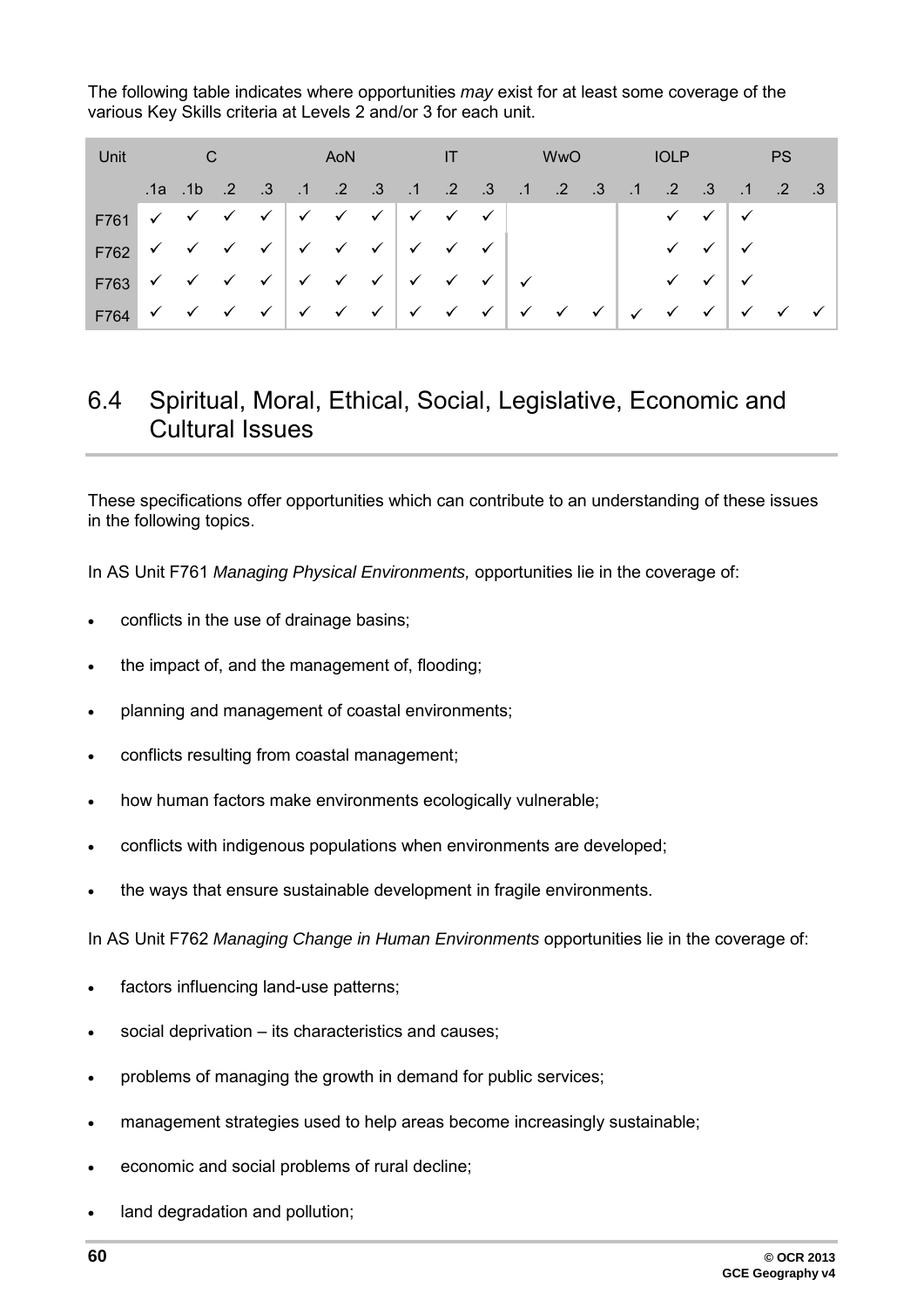- factors influencing the pattern of energy supply;
- opportunities and problems created by energy exploitation;
- renewable energy sources;
- opportunities and problems created by the development of tourism;
- the development of sustainable tourism.

In A2 Unit F763: *Global Issues,* opportunities lie in the coverage of:

- the impact of, and reaction to, natural hazards;
- the effectiveness of managing natural hazards;
- human impact on the climate;
- human influences on ecosystems;
- conservation and environmental management;
- population growth and overpopulation;
- resource development and the factors influencing their development;
- the development continuum;
- development of sustainable resources;
- globalisation and its impacts;
- the development gap;
- the role of transnational corporations;
- international trade and aid:
- levels of development and quality of life;
- impact of economic inequalities on social and environmental issues;
- variations in the type and level of pollution;
- approaches to reducing inequalities including legal, economic and social.

A2 Unit F764: *Geographical Skills* is a skills unit requiring research and candidates may select topics that explore one or more of these issues.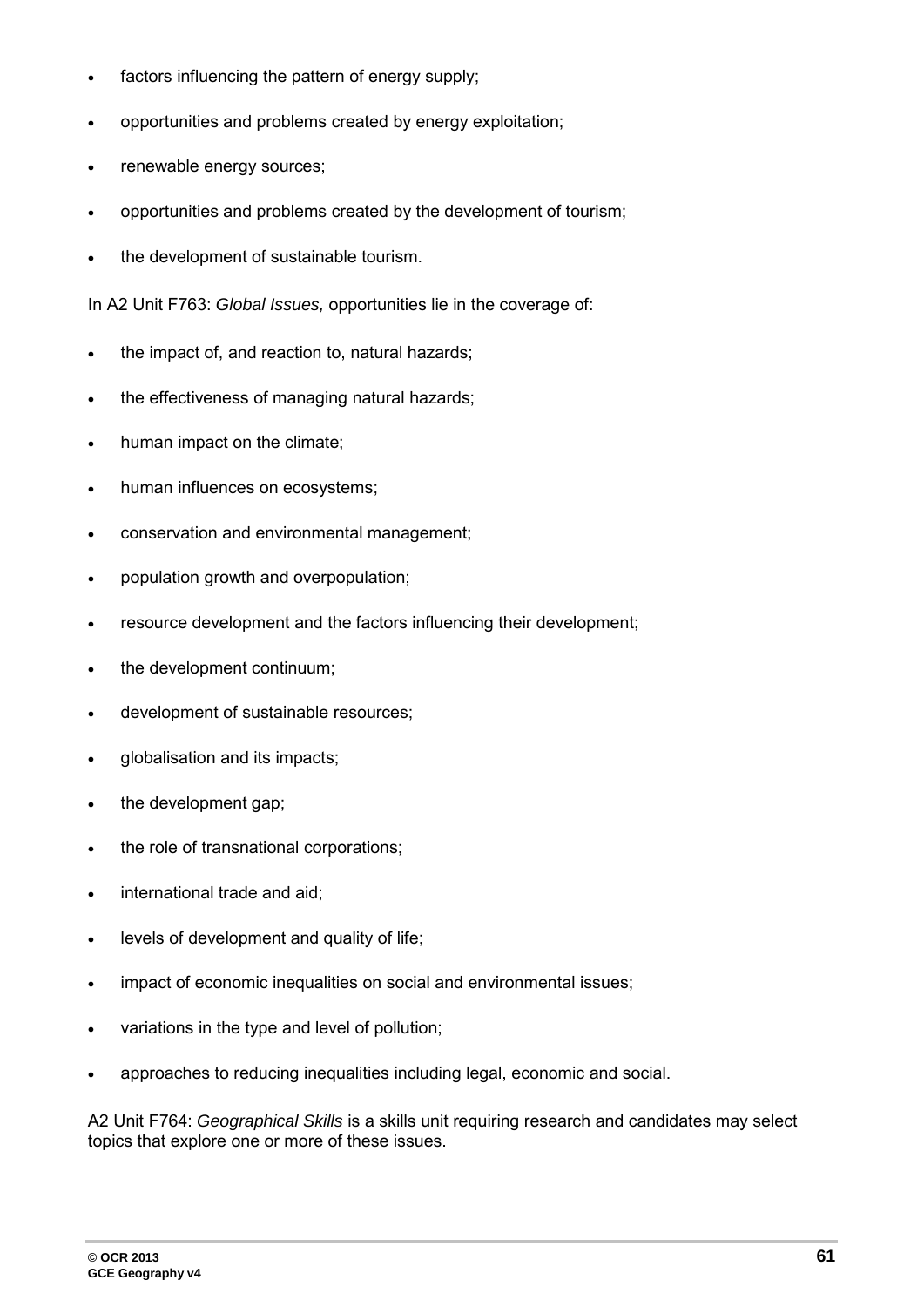## <span id="page-61-0"></span>6.5 Sustainable Development, Health and Safety Considerations and European Developments

These specifications support these issues, consistent with current EU agreements.

Sustainable development is a theme that underpins all units with the exception of A2 Unit F764: *Geographical Skills*.

Health and Safety is an important issue in A2 Unit F764: *Geographical Skills*.

European developments can exemplify various aspects of all units with the exception of A2 Unit F764: *Geographical Skills*, specifically in AS Unit F762: *Managing Change in Human Environments* and A2 Unit F763: *Global Issues*.

## <span id="page-61-1"></span>6.6 Avoidance of Bias

<span id="page-61-2"></span>OCR has taken great care in the preparation of these specifications and assessment materials to avoid bias of any kind.

## 6.7 Language

These specifications and associated assessment materials are in English only.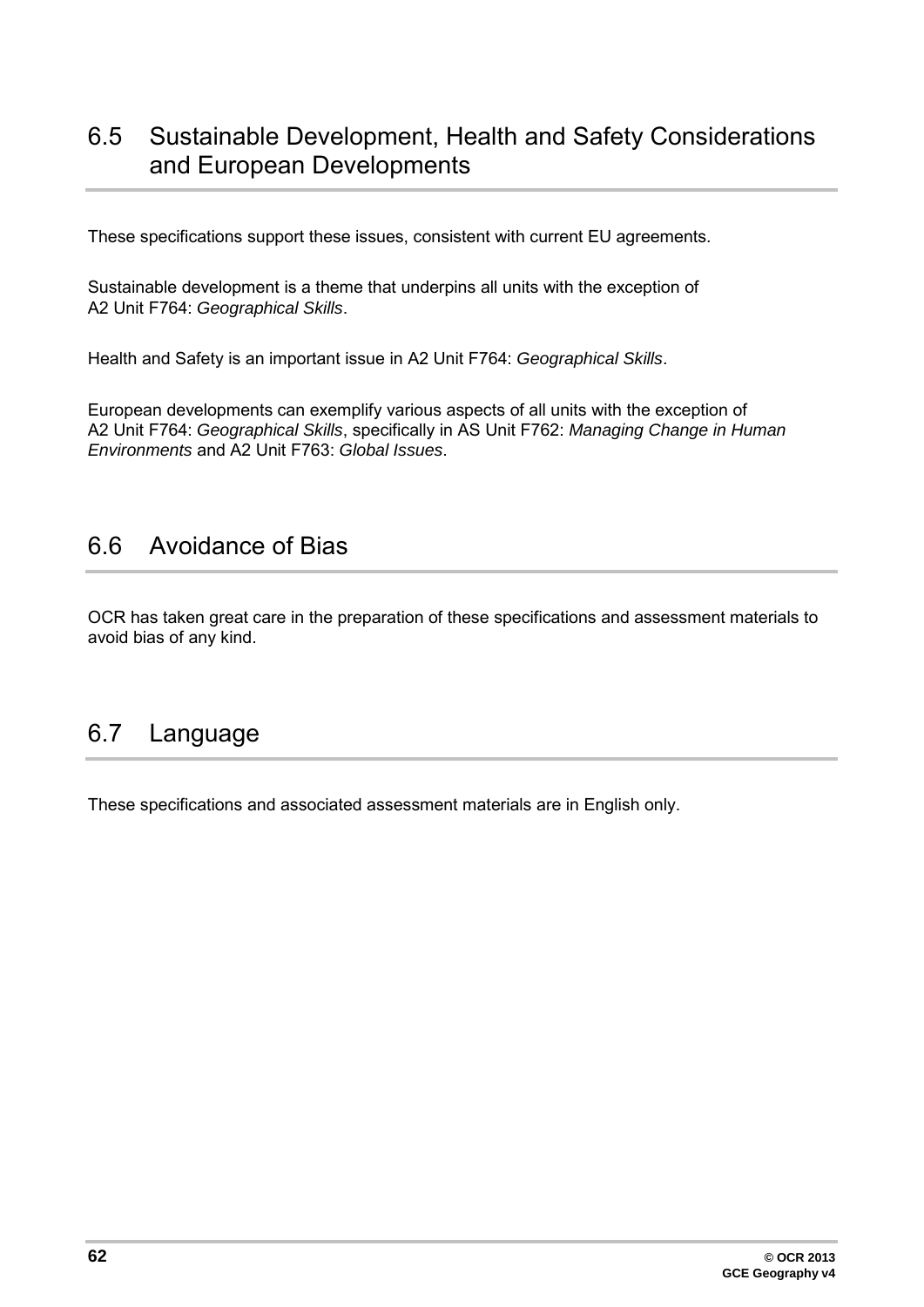## <span id="page-62-0"></span>6.8 Disability Discrimination Act Information Relating to these **Specifications**

AS/A Levels often require assessment of a broad range of competences. This is because they are general qualifications and, as such, prepare candidates for a wide range of occupations and higher level courses.

The revised AS/A Level qualification and subject criteria were reviewed to identify whether any of the competences required by the subject presented a potential barrier to any disabled candidates. If this was the case, the situation was reviewed again to ensure that such competences were included only where essential to the subject. The findings of this process were discussed with disability groups and with disabled people.

Reasonable adjustments are made for disabled candidates in order to enable them to access the assessments. For this reason, very few candidates will have a complete barrier to any part of the assessment. Information on reasonable adjustments is found in *Access Arrangements and Special Consideration: Regulations and Guidance Relating to Candidates who are Eligible for Adjustments in Examinations* produced by the Joint Council (refer to Section 5.9 of this specification).

Candidates who are still unable to access a significant part of the assessment, even after exploring all possibilities through reasonable adjustments, may still be able to receive an award. They would be given a grade on the parts of the assessment they have taken and there would be an indication on their certificate that not all of the competences have been addressed. This will be kept under review and may be amended in the future.

Requirements for fieldwork are sufficiently flexible for all candidates to participate.

Candidates with visual impairments may have difficulty in demonstrating skills related to analysis, interpretation and evaluation of geographical information including maps, 3-D and colour images.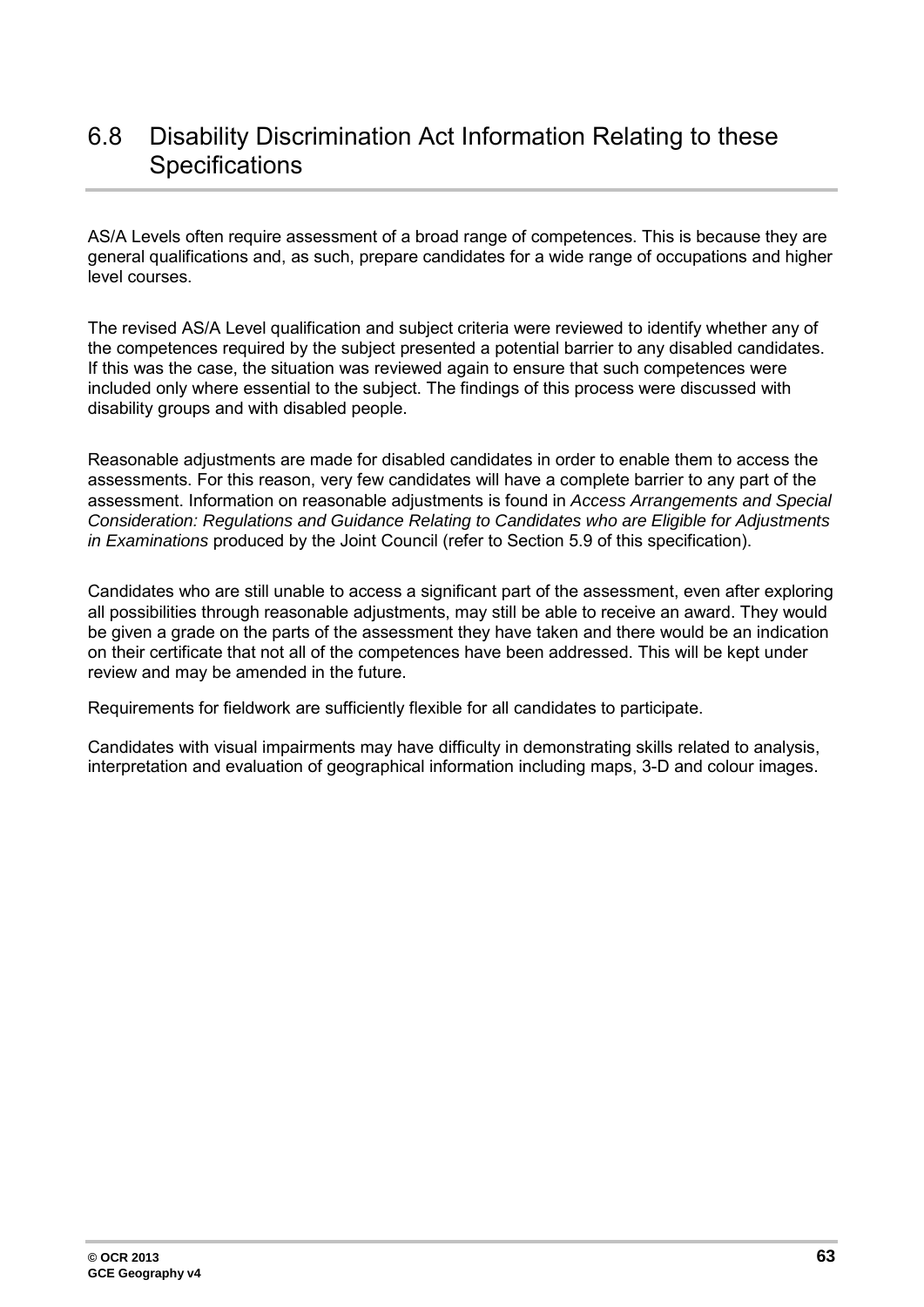# <span id="page-63-0"></span>Appendix A: Performance Descriptions

Performance descriptions have been created for all GCE subjects. They describe the learning outcomes and levels of attainment likely to be demonstrated by a representative candidate performing at the A/B and E/U boundaries for AS and A2.

In practice most candidates will show uneven profiles across the attainments listed, with strengths in some areas compensating in the award process for weaknesses or omissions elsewhere. Performance descriptions illustrate expectations at the A/B and E/U boundaries of the AS and A2 as a whole; they have not been written at unit level.

Grade A/B and E/U boundaries should be set using professional judgement. The judgement should reflect the quality of candidates' work, informed by the available technical and statistical evidence. Performance descriptions are designed to assist examiners in exercising their professional judgement. They should be interpreted and applied in the context of individual specifications and their associated units. However, performance descriptions are not designed to define the content of specifications and units.

The requirement for all AS and A level specifications to assess candidates' quality of written communication will be met through one or more of the assessment objectives.

The performance descriptions have been produced by the regulatory authorities in collaboration with the awarding bodies.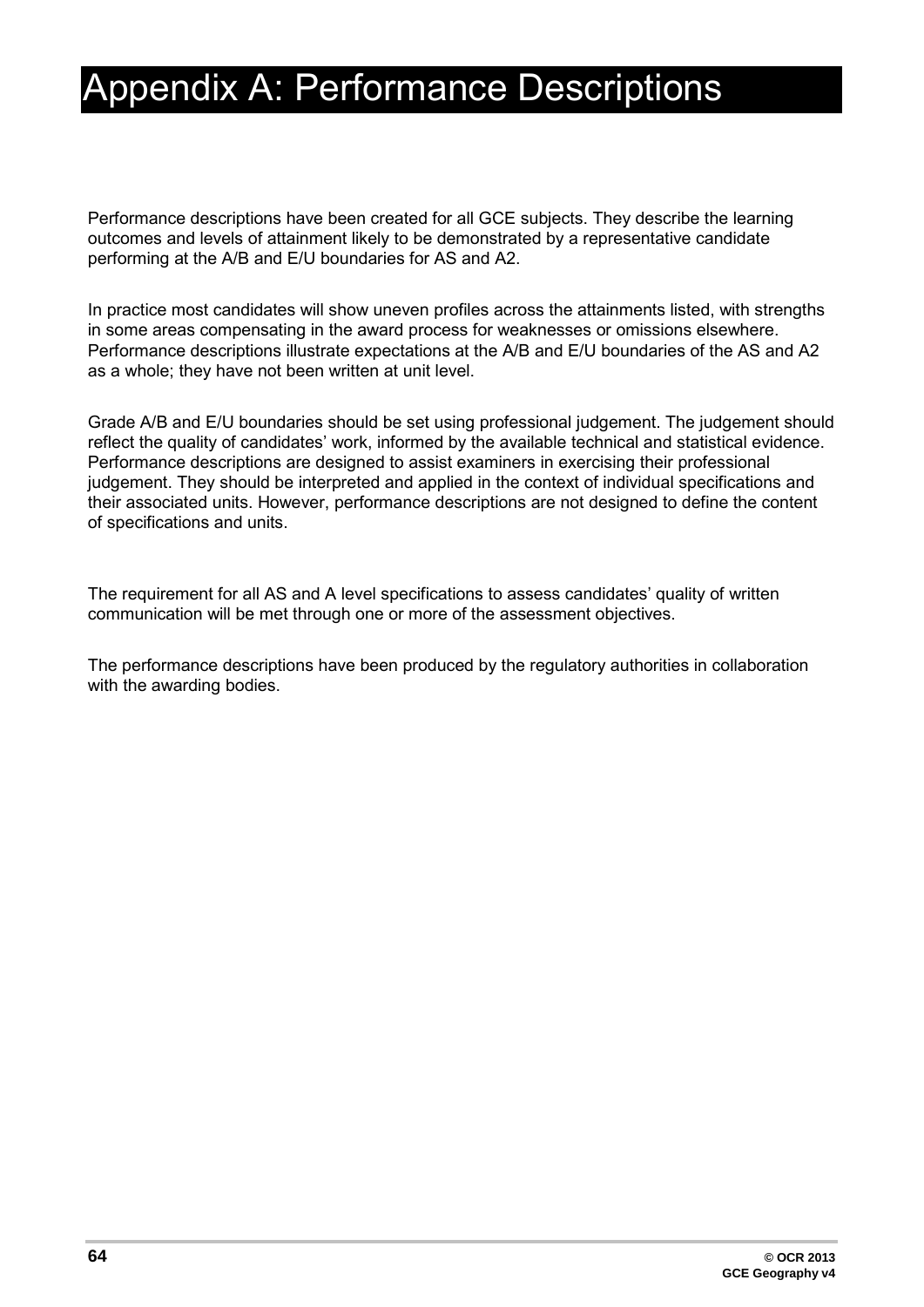## AS performance descriptions for geography

<span id="page-64-0"></span>

|                                                | <b>Assessment objective 1</b>                                                                                                                                                                                                     | <b>Assessment objective 2</b>                                                                                                                                                                                                                                                                                                                                              | <b>Assessment objective 3</b>                                                                                                                                                                                                                                                                                        |
|------------------------------------------------|-----------------------------------------------------------------------------------------------------------------------------------------------------------------------------------------------------------------------------------|----------------------------------------------------------------------------------------------------------------------------------------------------------------------------------------------------------------------------------------------------------------------------------------------------------------------------------------------------------------------------|----------------------------------------------------------------------------------------------------------------------------------------------------------------------------------------------------------------------------------------------------------------------------------------------------------------------|
| <b>Assessment</b><br>objectives                | Demonstrate knowledge and understanding of<br>the content, concepts and processes.                                                                                                                                                | Analyse, interpret and evaluate geographical<br>information, issues and viewpoints and apply<br>understanding in unfamiliar contexts.                                                                                                                                                                                                                                      | Select and use a variety of methods, skills and<br>techniques (including the use of new technologies)<br>to investigate questions and issues, reach<br>conclusions and communicate findings.                                                                                                                         |
| A/B<br>boundary<br>performance<br>descriptions | Candidates characteristically:<br>demonstrate detailed knowledge and<br>a)<br>understanding of a range of concepts and<br>processes<br>demonstrate detailed knowledge and<br>b)<br>understanding of subject-specific<br>material. | Candidates characteristically:<br>analyse and interpret geographical information,<br>a)<br>issues and viewpoints<br>offer a valid evaluation of geographical<br>b)<br>information, issues and viewpoints<br>demonstrate the ability to apply geographical<br>C)<br>understanding to unfamiliar contexts at different<br>scales.                                            | Candidates characteristically:<br>select and use appropriately a range of<br>a)<br>methods, skills and techniques (including new<br>technologies) when investigating questions<br>and issues<br>reach valid conclusions and communicate<br>b)<br>findings clearly in a structured manner<br>appropriate to the task. |
| E/U<br>boundary<br>performance<br>descriptions | Candidates characteristically:<br>demonstrate some knowledge and<br>a)<br>understanding of some concepts and<br>processes<br>show basic knowledge and<br>b)<br>understanding of subject-specific<br>material.                     | Candidates characteristically:<br>offer limited and inconsistent analysis and<br>a)<br>interpretation of geographical information,<br>issues and viewpoints<br>attempt some limited evaluation of geographical<br>b)<br>information, issues and viewpoints<br>show some limited ability to apply aspects of<br>C)<br>geographical understanding to unfamiliar<br>contexts. | Candidates characteristically:<br>use a limited range of methods, skills and<br>a)<br>techniques (which may include new<br>technologies) to attempt to investigate<br>questions and issues<br>draw some limited conclusions<br>b)<br>communicate findings which broadly address<br>C)<br>the tasks.                  |